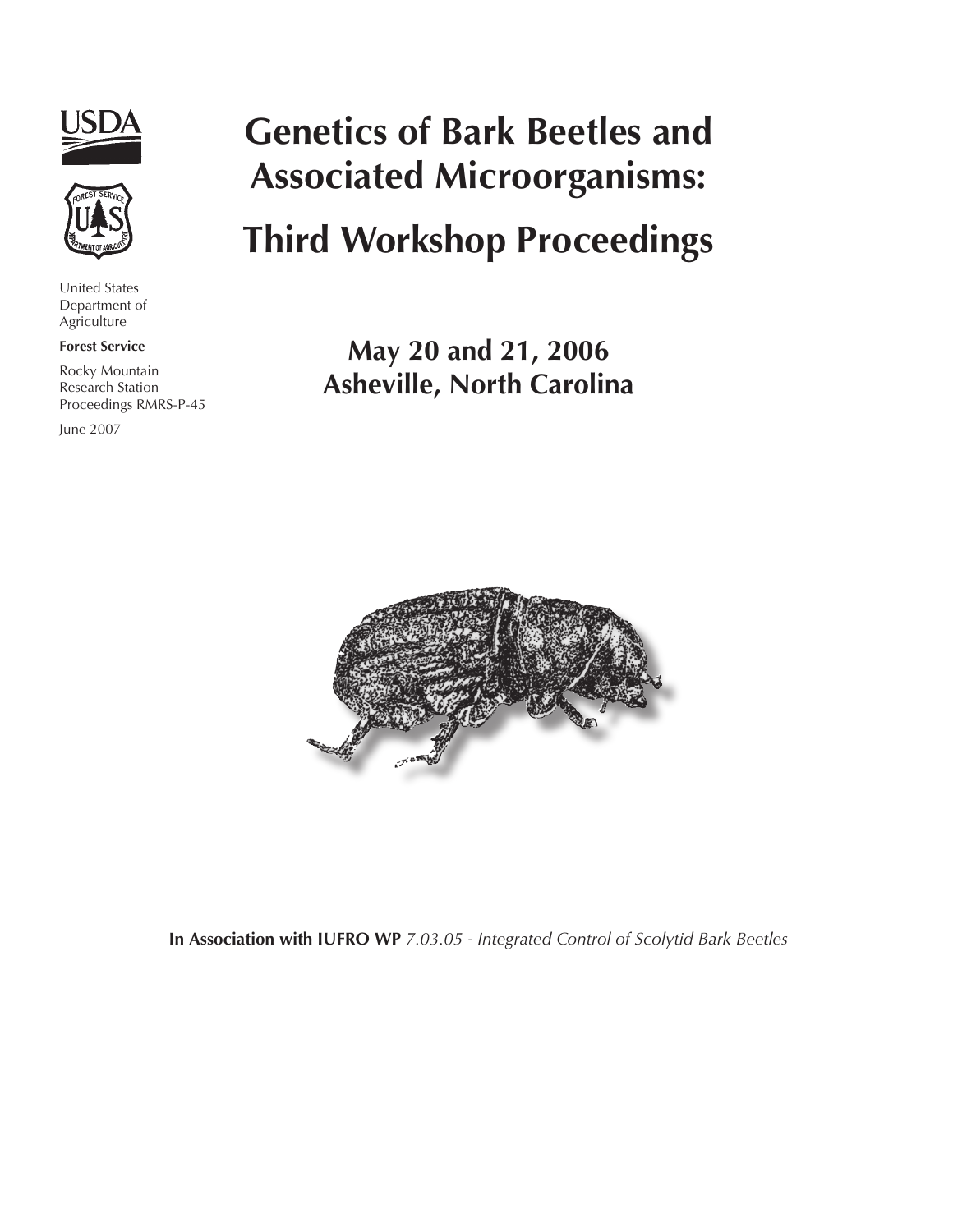Bentz, Barbara; Cognato, Anthony; Raffa, Kenneth, eds. 2007. **Proceedings from the Third Workshop on Genetics of Bark Beetles and Associated Microorganisms.** Proc. RMRS-P-45. Fort Collins, CO: U.S. Department of Agriculture, Forest Service, Rocky Mountain Research Station. 51 p.

These proceedings provide a synopsis of the Third Workshop on Genetics of Bark Beetles and Association Microorganisms, which was held May 20-2, 2006 in Asheville, NC. Twenty- five participants from five countries attended the meeting. The proceedings are structured into four parts: Phylogenetics of Bark Beetles, Population Genetics of Bark Beetles, Bark Beetle Gene Structure and Function, and Genetics of Symbionts, Natural Enemies, and Hosts. The abstracts give a snapshot of our current understanding of the genetics of bark beetles and associated microorganisms.

### **In Association with IUFRO WP** *7.03.05 - Integrated Control of Scolytid Bark Beetles* **Workshop Organizers: Barbara Bentz, Anthony Cognato, and Kenneth Raffa**

You may order additional copies of this publication by sending your mailing information in label form through one of the following media. Please specify the publication title and series number.

#### **Publishing Services**

**Telephone** (970) 498-1392 **FAX** (970) 498-1122 **E-mail** rschneider@fs.fed.us **Web site** http://www.fs.fed.us/rm/publications **Mailing address** Publications Distribution Rocky Mountain Research Station 240 West Prospect Road Fort Collins, CO 80526

> Rocky Mountain Research Station Natural Resources Research Center 2150 Centre Avenue, Building A Fort Collins, CO 80526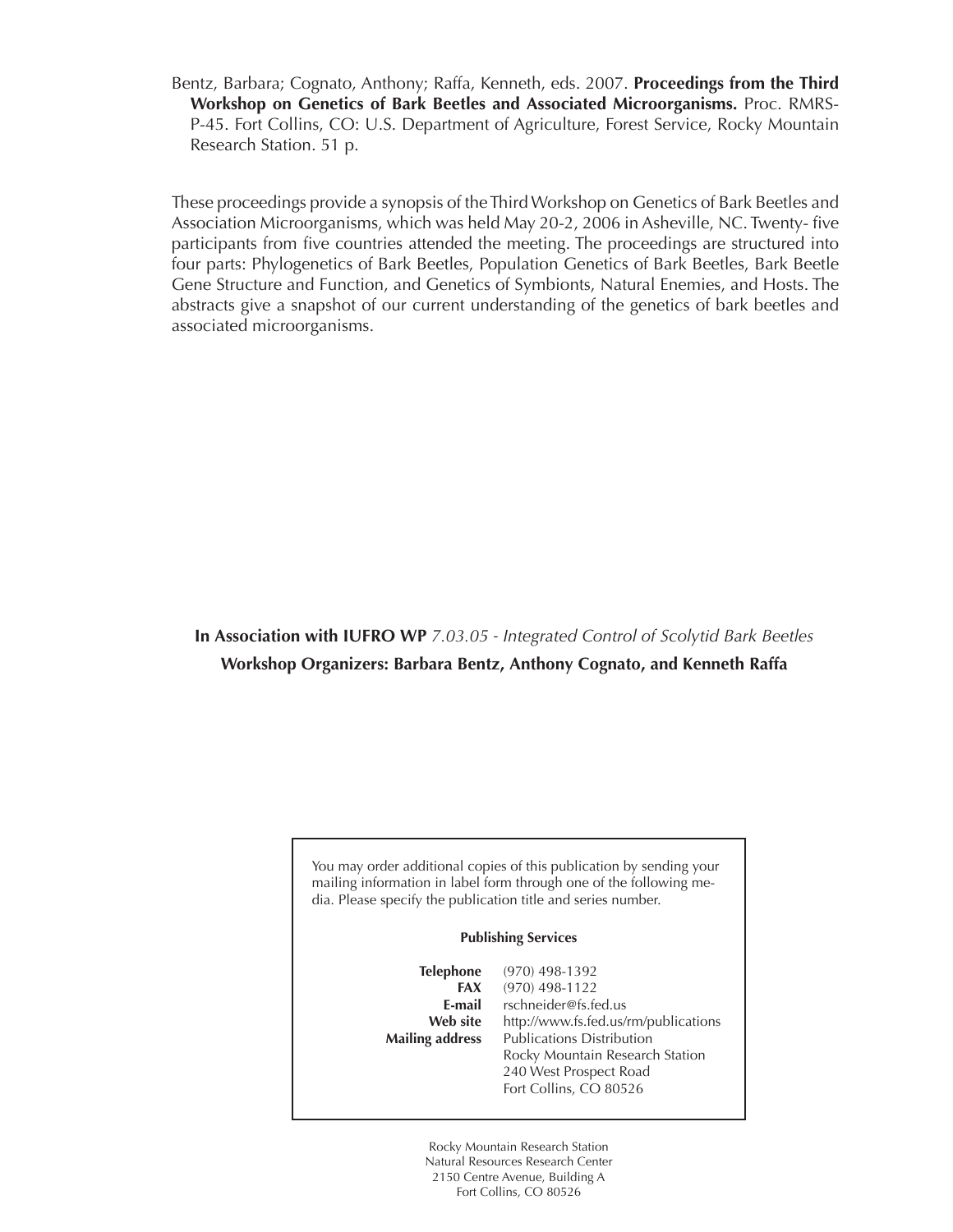## **Proceedings from the Third Workshop on Genetics of Bark Beetles and Associated Microorganisms**

**In Association with IUFRO WP** *7.03.05 - Integrated Control of Scolytid Bark Beetles* **Workshop Organizers: Barbara Bentz, Anthony Cognato, and Kenneth Raffa**

### **Contents**

### **Phylogenetics of Bark Beetles 1**

| Reconstructing the Phylogeny of Scolytinae and Close Allies: Major Obstacles and Prospects for a |  |
|--------------------------------------------------------------------------------------------------|--|
|                                                                                                  |  |
|                                                                                                  |  |
|                                                                                                  |  |

### **Population Genetics of Bark Beetles 13**

| Pitfalls in Applying Mitochondrial Markers Onto the Scolytid Species Pityogenes chalcographus by<br>Wolfgang Arthofer, Dimitrios N. Avtzis, Markus Riegler, Wolfgang J. Miller, and Christian Stauffer15    |
|-------------------------------------------------------------------------------------------------------------------------------------------------------------------------------------------------------------|
| Invasion Genetics of Emerald Ash Borer (Agrilus planipennis FAIRMAIRE) in North America by<br>Alicia M. Bray, Leah S. Bauer, Robert A. Haack, Therese Poland, and James J. Smith21                          |
| Genetic and Phenotypic Resistance in Lodgepole Pine to Attack by Mountain Pine Beetle by Alvin                                                                                                              |
| Genetic Architecture of Differences in Fitness Traits Among Geographically Separated Dendroctonus<br>ponderosae Populations by Barbara Bentz, Mike Pfrender, Ryan Bracewell, and Karen Mock25               |
| Phylogeography of Dendroctonus rufipennis Based on mtDNA and Microsatellites by Kenneth F. Raffa,<br>Luana S. Maroja, Steven M. Bogdanowicz, Kimberly F. Wallin, and Richard G. Harrison27                  |
| Phylogeographic Analysis of the Douglas-fir Beetle <i>Dendroctonus pseudotsugae</i> Hopkins (Coleoptera:<br>Curculionidae: Scolytinae) by Enrico A. Ruíz, Jane L. Hayes, John E. Rinehart, and G. Zúñiga 29 |
| Evolutionary Ecology of Pheromone Signaling in <i>Dendroctonus frontalis by Deepa S. Pureswaran</i> , Brian                                                                                                 |
|                                                                                                                                                                                                             |

### **Bark Beetle Gene Structure and Function 35**

| Red Turpentine <i>Dendroctonus valens</i> P450s: Diversity, Midgut Location, and Response to Alfa- |  |
|----------------------------------------------------------------------------------------------------|--|
| pinene Enantiomers by M. Fernanda López, Viviana Cerrillo, Zulema Gómez, M. Shibayama,             |  |
|                                                                                                    |  |
| Expression Patterns of Bark Beetle Cytochromes P450 During Host Colonization: Likely               |  |
| Physiological Functions and Potential Targets for Pest Management by Dezene P. W. Huber,           |  |
| Melissa Erickson, Christian Leutenegger, Joerg Bohlmann, and Steven J. Seybold41                   |  |
|                                                                                                    |  |

### **Genetics of Symbionts, Natural Enemies, and Hosts 43**

| Yeasts Associated with Bark Beetles of the Genus <i>Dendroctonus erichson</i> (Coleoptera: Curculionidae: |
|-----------------------------------------------------------------------------------------------------------|
| Scolytinae): Molecular Identification and Biochemical Characterization by Flor N. Rivera, Zulema          |
| Gómez, Evelyn González, Nydia López, César H. Hernández Rodríguez, and Gerardo Zúñiga 45                  |
| Gut Bacteria of Bark and Wood Boring Beetles by Archana Vasanthakumar, Yasmin Cardoza, Italo              |
|                                                                                                           |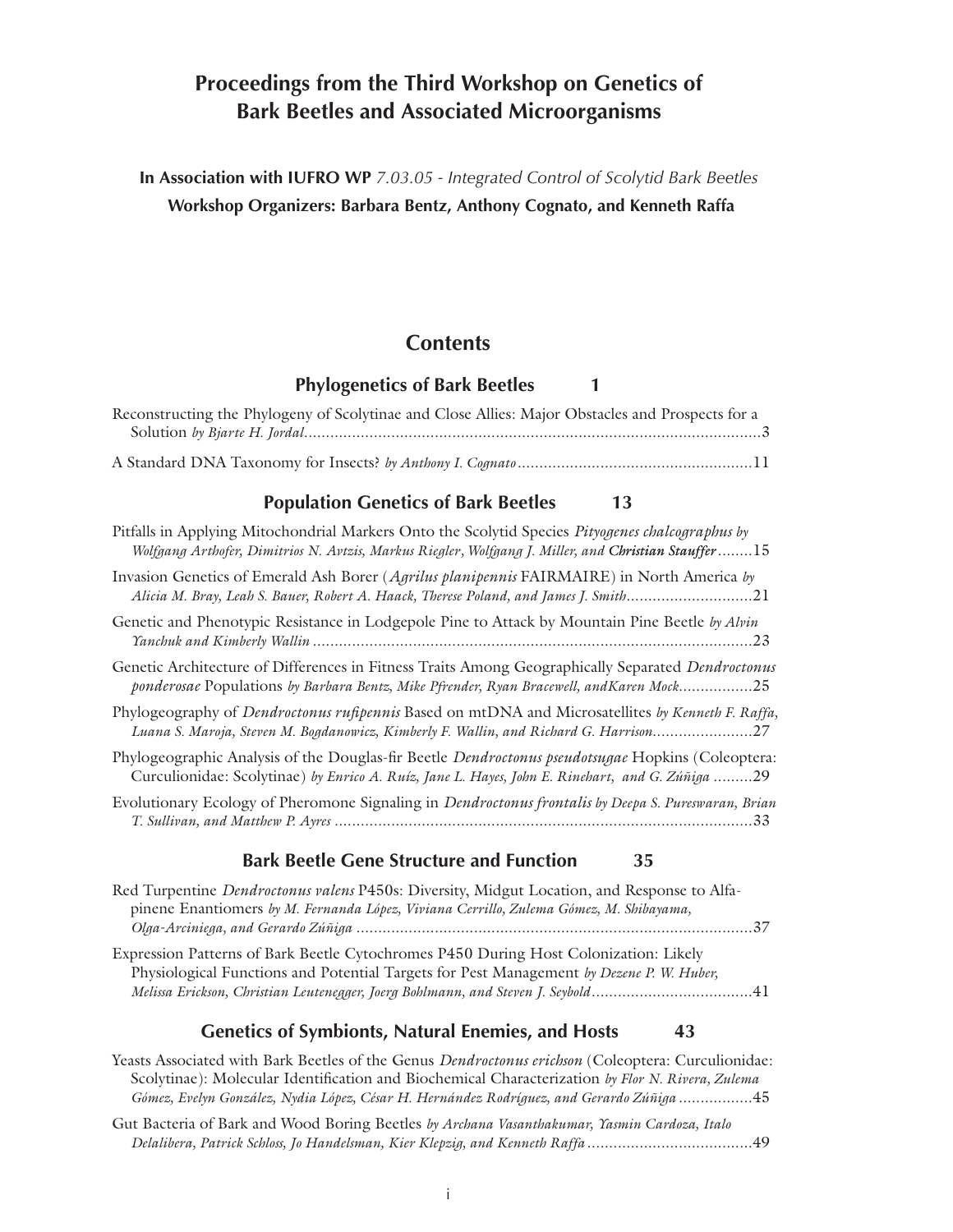### **Preface**

These proceedings provide a synopsis of the Third Workshop on Genetics of Bark Beetles and Associated Microorganisms held May 20 and 21, 2006, in Asheville, NC.

The first workshop was held at the University of California, Berkeley on May 17 and 18, 1992. It was organized by Jayne Hayes and Jacqueline Robertson to address the increasing realization that our understanding of bark beetle biology and phylogeny suffered from a fundamental lack of knowledge about their genetics. Further, research on bark beetles had made relatively minor use of recent and emerging technologies in addressing this gap. There were 23 participants. The workshop had a very informal structure, without assigned speaking orders, which promoted vibrant discussion. The final session was devoted to an open discussion of critical needs for future research. The proceedings are reported in USDA Forest Service, General Technical Report PSW-GTR-138, 31 p.

The second workshop was held at the University of Wisconsin, Madison, on July 17 and 18, 1998. It was organized by Jayne Hayes and Kenneth Raffa. The meeting had 27 participants. It was structured into three parts: Genetic Structure of Bark Beetle Populations, Variability in Ecologically Important Traits, and Systematics of Bark Beetles. Despite this structure, the meeting maintained an informal atmosphere for freewheeling discussion, which we consider a hallmark. The second meeting was distinguished from the first by including more "basic genetics" and "molecular approaches." However, most talks still clustered around Variability in Ecologically Important Traits. The proceedings are reported in USDA Forest Service General Technical Report PNW-GTR-466, 63 p.

The third workshop, encapsulated by these proceedings, was held immediately prior to, and in the same venue as the North American Forest Insect Work Conference. It was organized by Barbara Bentz, Anthony Cognato, and Kenneth Raffa. There were 25 participants from five countries. The meeting was structured into four parts: Phylogenetics of Bark Beetles, Population Genetics of Bark Beetles, Bark Beetle Gene Structure and Function, and Genetics of Symbionts, Natural Enemies, and Hosts. In response to participant feedback, the major goal of the third workshop organizers was to maintain the informal nature and open discussions of the prior meetings, despite its larger size. Based on closing session comments, we achieved this goal.

Three general features distinguished this workshop from the previous two: 1) There was a substantial increase in the amount of basic genetics, such that the meeting is now attractive to scientists who are not primarily focused on bark beetles *per se*; 2) Molecular methods were infused throughout most of the talks and have achieved the status of common operational tools within various thematic areas; and 3) Genetics of symbiotic fungi and bacteria, arthropods closely associated with bark beetles, and host trees are within the scope. The closing session yielded a group commitment to sponsor a bark beetle genomics project.

In contrast to their prior ad hoc status and timing, organizers and participants took three steps to contribute to the sustainability of these meetings:

- The third workshop was conducted within the auspices of IUFRO, as WP 7.03.05— Integrated Control of Scolytid Bark Beetles. This will be continued.
- There was agreement to routinely hold meetings the weekend before NAFIWC.
- The three organizers agreed to continue in this capacity. However, additional leadership is welcomed.

The enclosed abstracts give a snapshot of our current understanding of the Genetics of Bark Beetles and Associated Microorganisms. We look forward to a continuing rapid advancement and application of this knowledge.

Barbara Bentz, *USDA Forest Service, Rocky Mountain Research Station* Anthony Cognato, *Michigan State University* Kenneth Raffa, *University of Wisconsin, Madison*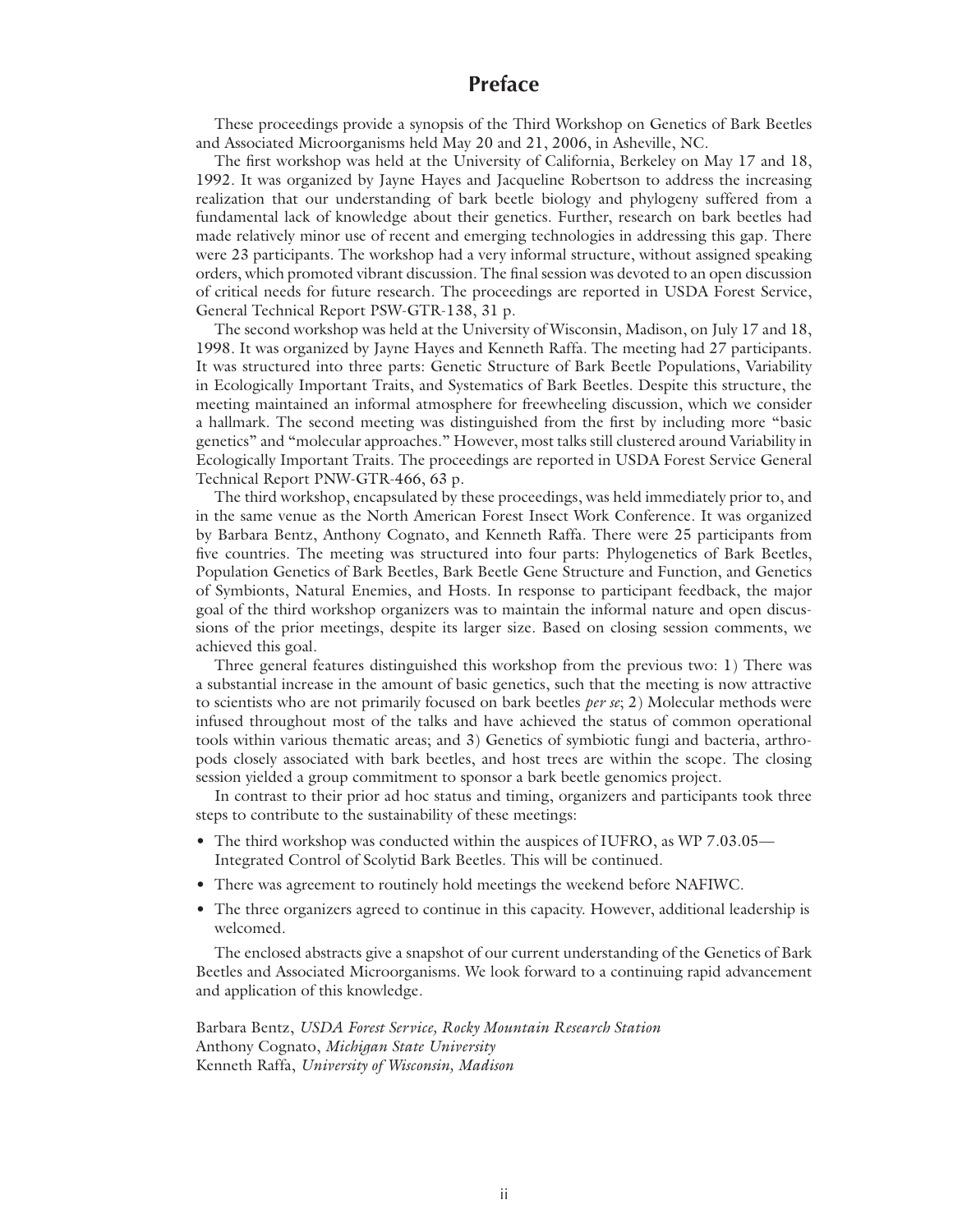### **Workshop Participants**

Matt Ayres, *Biological Sciences, Dartmouth College* Barbara Bentz, *USDA Forest Service, Rocky Mountain Research Station* Kathy Bleiker, *Department of Ecosystem and Conservation Sciences, University of Montana* Alicia Bray, *Department of Entomology, Michigan State University* Allan Carroll, *Canadian Forest Service, Pacific Forestry Centre, Victoria, British Columbia* Anthony Cognato, *Department of Entomology, Michigan State University* Nadir Erbilgin, *Department of Environmental Science, Policy & Management, Division of Insect Biology; University of California, Berkeley* Edward Heist, *Department of Zoology, Southern Illinois University* Dezene Huber, *Ecosystem Science and Management Program, University of Northern British Columbia* Bjarte Jordal, *Museum of Natural History and Archaeology, University of Science and Technology, Norway* Young-Min Kang, *Department of Forestry, Mississippi State University* Scott Kelley, *Biological Sciences, San Diego State University* María Fernanda López, *Departamento de Zoología, Instituto Politécnico Nacional, México* Sally McElwey, *USDA Forest Service, Rocky Mountain Research Station* Jose Negron, *USDA Forest Service, Rocky Mountain Research Station* Olga Pechanova, *Department of Forestry, Mississippi State University* Ken Raffa, *Department of Entomology, University of Wisconsin* John Reeve, *Department of Zoology, Southern Illinois University* Flor Rivera, *Departamento de Zoología, Instituto Politécnico Nacional, México* Enrico Ruiz, *Departamento de Zoología, Instituto Politécnico Nacional, México* Christian Stauffer, *Institute of Forest Entomology, Forest Pathology and Forest Protection, Boku, University of Applied Life Sciences and Natural Resources, Austria* Brytten Steed, *USDA Forest Service, Forest Health Protection* Kimberly Wallin, *Department of Forest Science, Oregon State University* Alvin Yanchuk, *B.C. Ministry of Forests, Research Branch, Victoria, British Columbia* Cetin Yuceer, *Department of Forestry, Mississippi State University*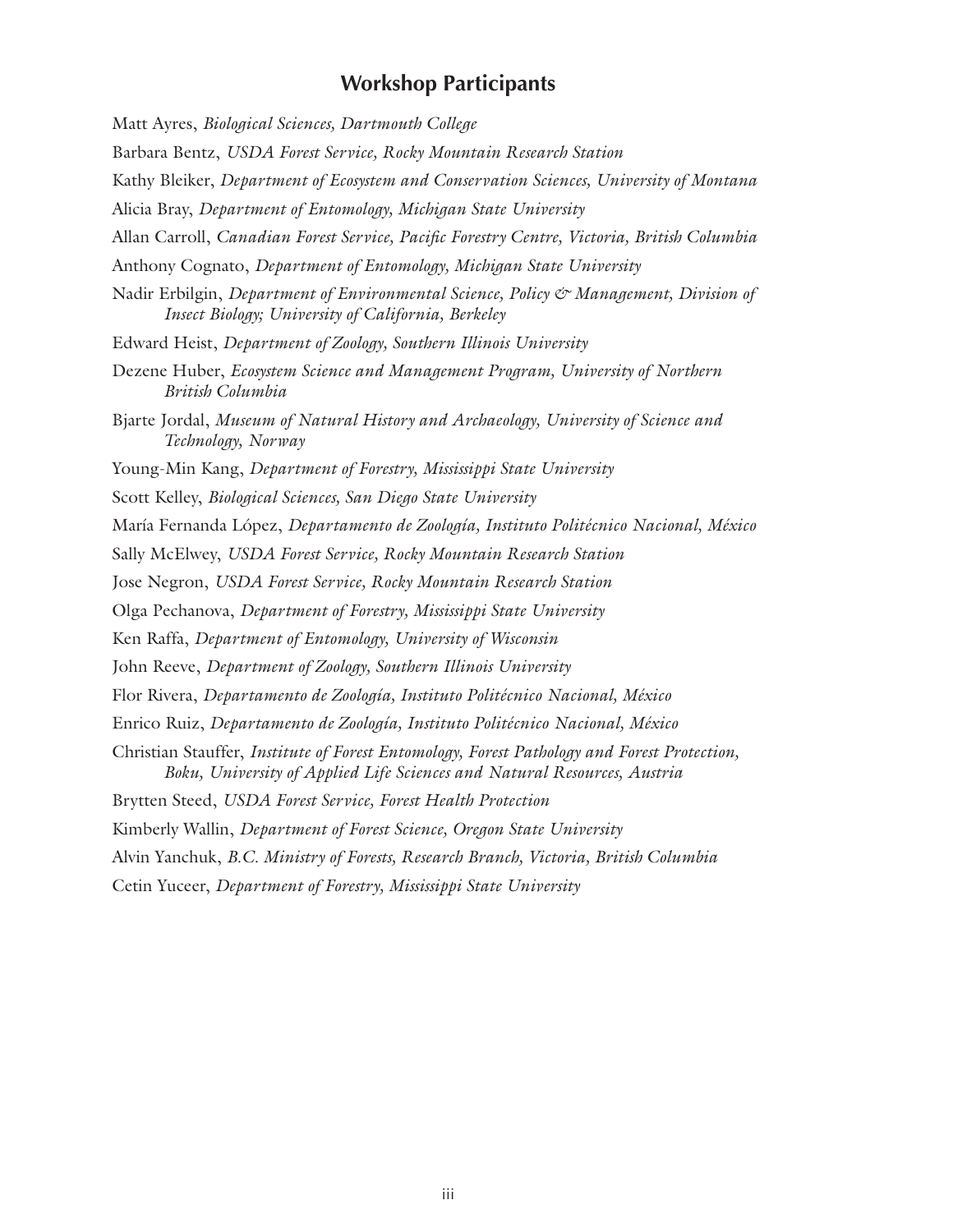# Phylogenetics of Bark Beetles

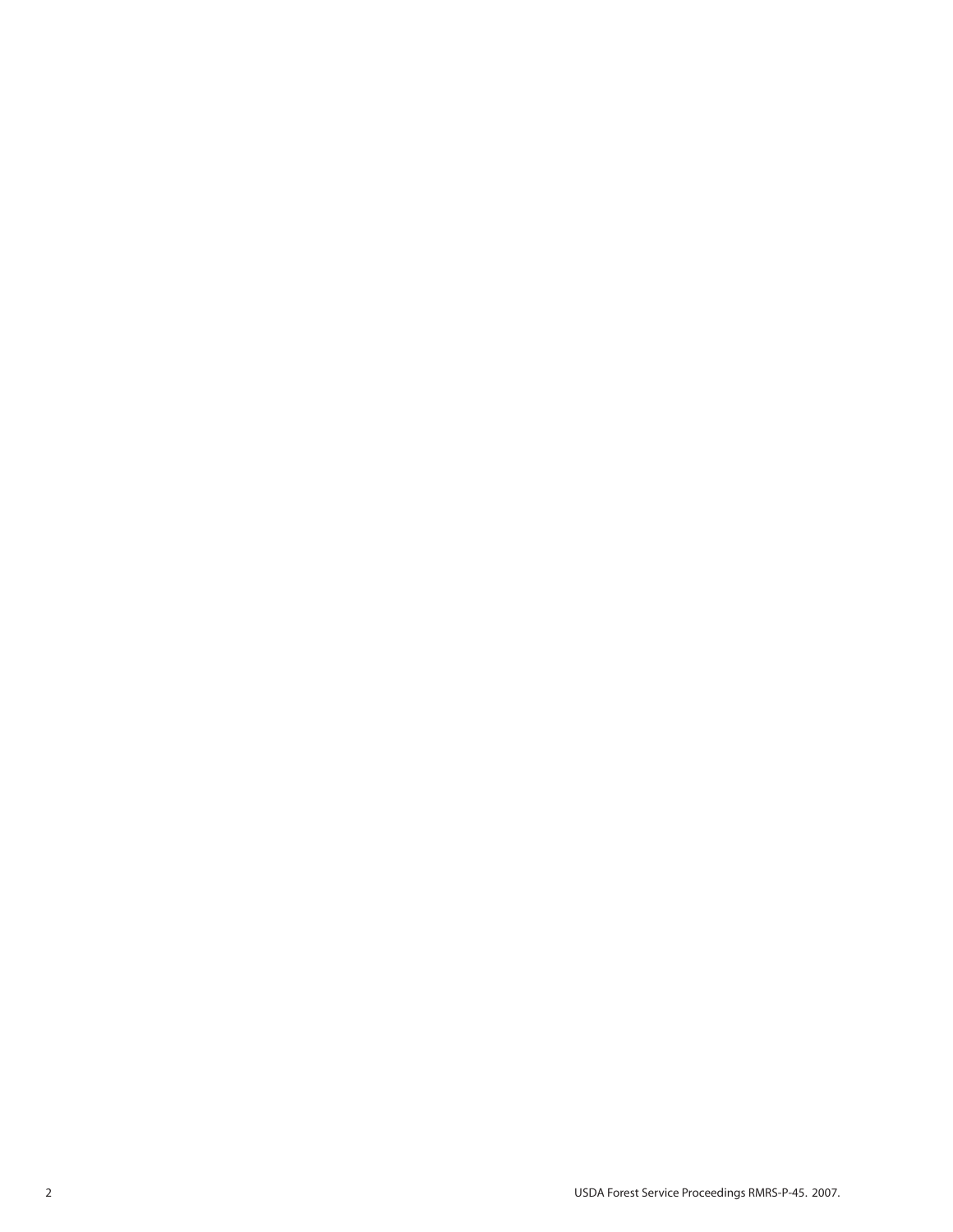## **Reconstructing the Phylogeny of Scolytinae and Close Allies: Major Obstacles and Prospects for a Solution**

**Bjarte H. Jordal 1**

**Abstract—**To enable the resolution of deep phylogenetic divergence in Scolytinae and closely related weevils, several new molecular markers were screened for their phylogenetic potential. The nuclear protein encoding genes, CAD and Arginine Kinase, were particularly promising and will be added to future phylogenetic studies in combination with 28S, COI, and Elongation Factor 1α. The combined analysis of multiple molecular markers and wide taxon sampling is expected to resolve many previously unresolved nodes in scolytine phylogeny, but a completely resolved topology seems dependent on the inclusion of a large number of morphological characters. A well founded phylogeny will provide a powerful framework for testing evolutionary hypotheses on habitat selection and reproductive biology.

### **Introduction**

Bark and timber beetles in the weevil subfamily Scolytinae (Kuschel and others 2000) comprise nearly 6,000 species worldwide and constitute a significant factor in forest ecosystems. These insects receive increased attention, not only from forest entomologists concerned with forest health, but from evolutionary biologists fascinated by an unprecedented wide range of different biological and ecological features. Host plants and diets include most woody substrates imaginable, from living to dead trees and shrubs, dry to soggy substrates, large logs to herbs and tiny seeds, to the cultivation of asexual "ambrosia" fungi as food for adults and larvae. Their reproductive biology varies even more, including various forms of monogyny, harem polygamy, inbreeding by regular sibling mating, and parthenogenesis.

As a key to understanding how these features may have influenced diversification in Scolytinae, the generation of a baseline phylogenetic hypothesis is of paramount importance. Particularly interesting evolutionary transitions that can be tested in a phylogenetic framework include the multiple transitions between gymnosperm and angiosperm host plants and the evolution of ambrosia fungus symbiosis, mating systems (including the origin of various pheromones used in mate attraction), and haplodiploidy and paternal genome elimination in regularly inbreeding species. However, a phylogenetic reclassification of the Scolytinae and close relatives is still in its infancy without yet a clear picture of the relationship between most groups. Current classification (Wood 1986, Wood 1993) is based on rather few morphological characters not yet subject to a full cladistic analysis, although a smaller sample of scolytine taxa was recently analyzed by Kuschel and others (2000). They found a monophyletic Platypodinae nested inside Scolytinae, with Cossoninae

<sup>1</sup> Museum of Natural History and Archaeology, University of Science and Technology, Trondheim, Norway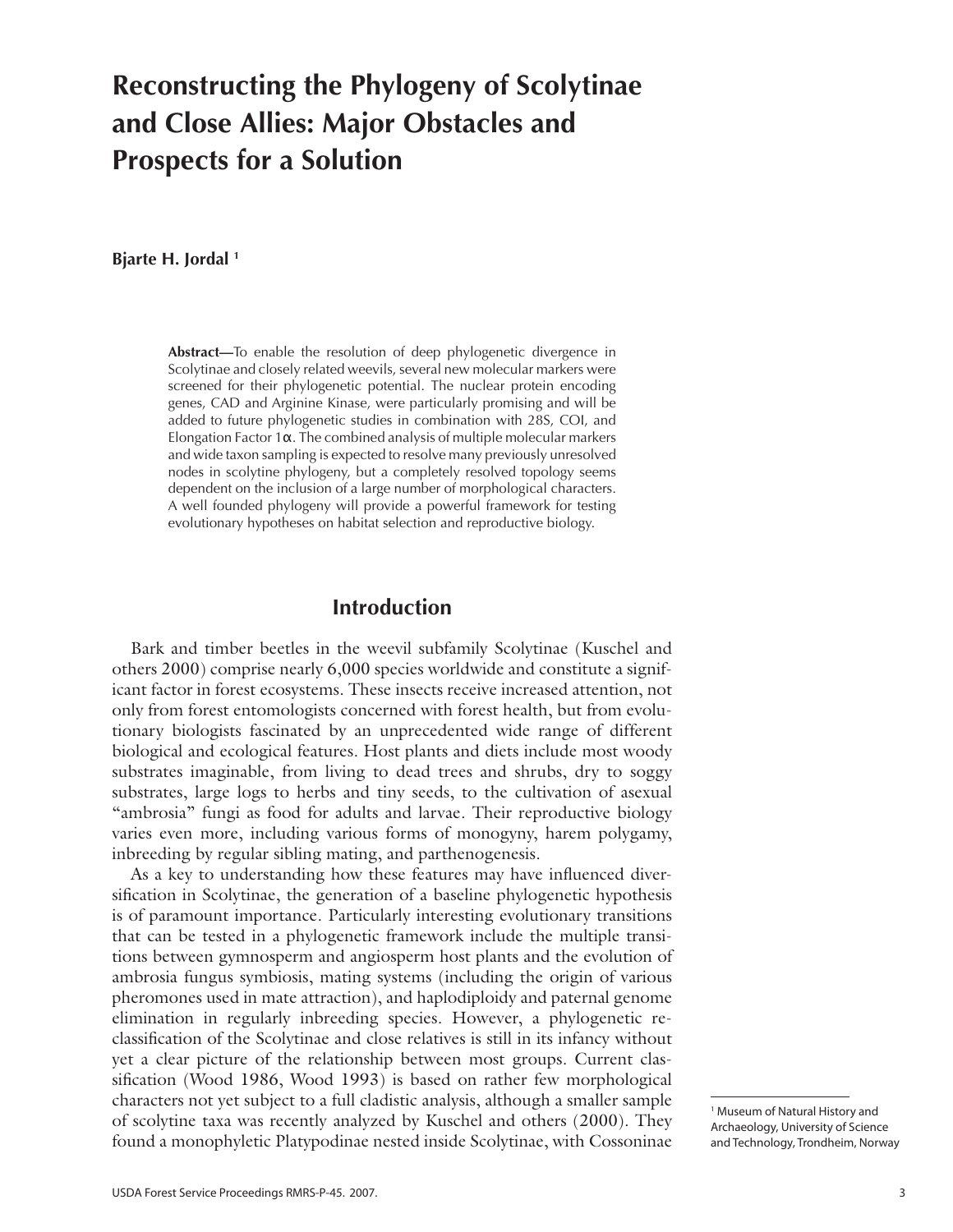as the closest outgroup. Wider taxon sampling and addition of molecular data will provide a more rigorous test for this hypothesis.

This project thus aims at closing many of the gaps in our current understanding of scolytine phylogeny and continues our recent phylogenetic work using DNA sequence data (Farrell and others 2001). Using such data to resolve deep divergence (for example, Cretaceous) is not straight forward; however, most genes demonstrate substitution rates not suitable for phylogenetic reconstruction at this level. Thus, one necessary step towards a prospective phylogeny of Scolytinae and allies includes screening for new molecular markers and sampling from a broad range of taxa. This paper reports preliminary data on evolutionary rates and phylogenetic properties of five little used genes in beetle phylogenetics and compares these data to previously used genes with respect to resolving deep divergences. The role for morphological data in conjunction with DNA sequence data is briefly discussed.

### **Methods**

Several criteria were used to select genes for future sequencing and phylogenetic analyses of Scolytinae: 1) the amplification rate must be high, at least 70 percent of the samples must amplify to reduce the negative effects from large amounts of missing data in phylogenetic analyses; 2) substitution rates must be low, measured by sequence divergence and compared to the slowly evolving Elongation Factor 1 $\alpha$  (EF-1 $\alpha$ ); and 3) phylogenetic signal must be high, judged by the capability of resolving likely sister relationship (based on  $28S + EF - l\alpha$  or morphology).

Based on promising preliminary results from recent phylogenetic studies of bees, primer information for five different genes were downloaded from the web: Abdominal-A (Abd-a), RNA polymerase II (POL), Sodium-Potassium ATPase (NaK), CAD (rudimentary), and Arginine Kinase (ArgK) (see: http://www.entomology.cornell.edu/BeePhylogeny). PCR cocktails included Qiagen Hotstar taq and conditions were optimized on a MJ-200 gradient cycler with the following specifications: 95 ºF for 15 min, then 40 cycles of 46 to 58 °F (60s), 72 °F (90s), final extension cycle (72 °F) of 10 min. Final optimal amplification temperatures were 50 to 52  $\mathrm{^{\circ}F}$  (60s), except Abd-A, which did not amplify the correct gene products.

### **Results and Discussion**

#### *Screening for New Molecular Markers*

PCR products of putative Abd-A, POL, NaK, CAD, and ArgK were sequenced and submitted to blast searches in Gen Bank. Correct gene products were confirmed in all cases except Abd-A. Characteristics of each verified gene fragment are listed below (see also table 1).

*POL*—the primers polfor2a and polrev2a amplified 822 base pairs from 43 percent of the samples (n=72). None of the sequences contained introns. Several sequences of Platypodinae had up to 33 amino acid substitutions compared to other Platypodinae and Scolytinae, suggesting paralogous copies. After excluding these sequences, the substitution rate was nevertheless surprisingly high (fig. 1) given that it is supposed to be one of the more conservatively evolving protein coding genes in insects (Danforth and others 2006). The high substitution rate was furthermore consistent through the full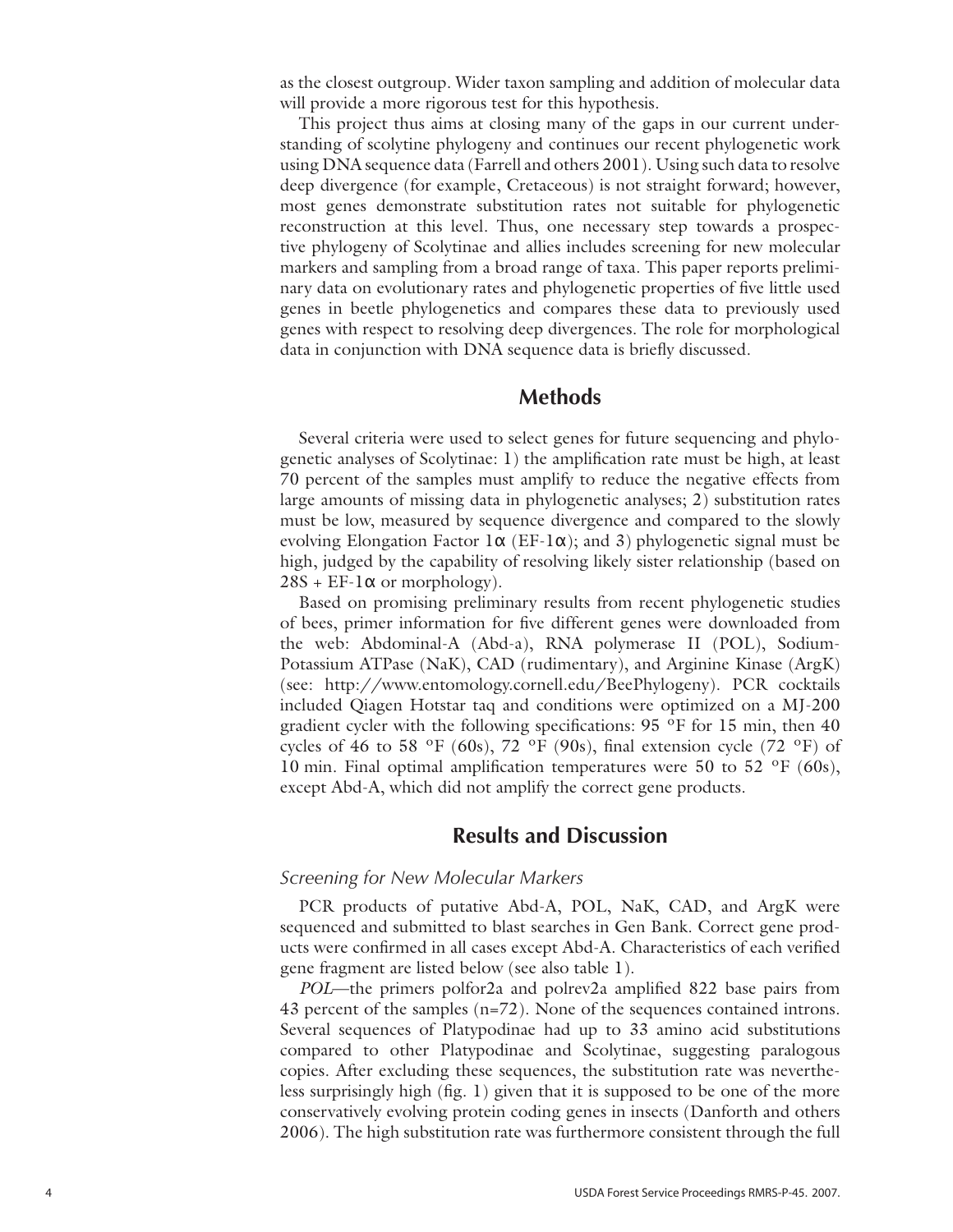**Table 1—**Characteristics of molecular markers used in phylogenetic studies of Scolytinae, including the new markers screened in this study.

| Gene                   | Amp. rate <sup>a</sup> | Length <sup>b</sup> | Intron $\circ$ | Signal nuc <sup>d</sup> | Signal aa <sup>e</sup> | <b>Paralogs</b> |  |
|------------------------|------------------------|---------------------|----------------|-------------------------|------------------------|-----------------|--|
| 12S                    | 99                     | 400                 |                | low                     |                        | no              |  |
| 16S                    | 98                     | 500                 |                | low                     |                        | no              |  |
| COI                    | 95                     | 1200                | 0              | low                     | high                   | yesf            |  |
| <b>18S</b>             | 98                     | 1900                | -              | low                     | ۰                      | no              |  |
| <b>28S</b>             | 98                     | 800                 |                | high                    | ۰                      | no              |  |
| $EF-1\alpha$ , C1      | 90                     | 927                 | $0 - 1$        | high                    | low                    | yes             |  |
| Enolase, ni            | 20                     | 687                 | 0              | low                     | moderate               | yes             |  |
| Histone H <sub>3</sub> | 50                     | 328                 | 0              | high                    | low                    | yes             |  |
| <b>NaK</b>             | 50                     | 713                 |                | low                     | low                    | no              |  |
| <b>POL</b>             | 43                     | 822                 | 0              | low                     | low                    | yes             |  |
| CAD                    | 73                     | 900                 |                | moderate                | high                   | no              |  |
| ArgK                   | 80                     | 1120                |                | high                    | moderate               | no              |  |

a Average proportion of samples that amplify.

<sup>b</sup> The longest fragment sequenced of any Scolytinae (bp).

c Uncorrected maximum divergence level in Scolytinae.

d Phylogenetic signal from nucleotide sequences.

e Phylogenetic signal from amino acid coded sequences.

f Mitochondrial copies inserted into the nuclear genome (numts, pseudogenes).

length of the sequence, which impedes ready design of more specific primers. Taken together with the incongruent topology and limited support for clades



**Figure 1.** Sequence divergence (HKY corrected) between eight (above) or seven (below) species pairs of Scolytinae and Platypodinae, ranked by increasing divergence levels. Linear trend lines are added for illustrative purposes only.

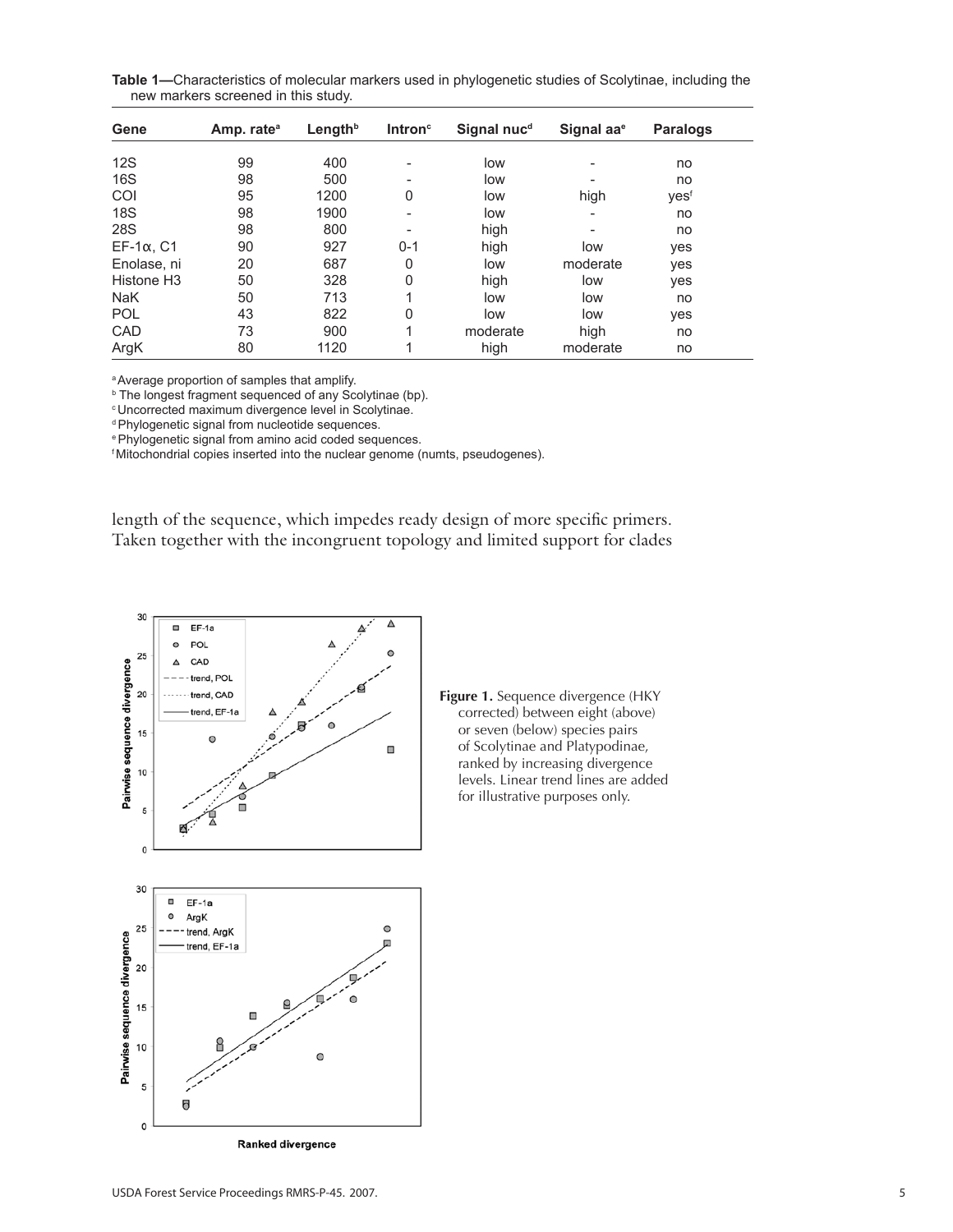

CAD, ArgK, NaK, and two copies of EF-1α in Scolytinae. Gray lines indicate intron maps in bees (Halictidae). Triangles indicate the relative position of introns. Maps of different genes are not to scale.

that are otherwise strongly supported by EF-1α and 28S data, this marker appears to have a limited phylogenetic potential in Scolytinae.

*NaK—*each of the primer pairs NaKfor1-NaKrev1, Nakfor1-NaKrev1a, and NaKfor2-NaKrev2 amplified multiple bands of various lengths in the majority of samples. The first primer pair amplified the correct product more consistently, amplifying 50 percent of the samples (n=16). The amplified fragment consisted of one intron close to the 5' annealing site (112 base pairs downstream from NaKfor1), ranging from 56 to 71 base pairs. There is no intron known from bees or from *Tribolium* (fig. 2). The substitution rate was high and ranged between 21 and 28 percent (p-distance), but a maximum of only five amino acid substitutions were found in the 642 base pair coding region. A phylogenetic analysis of six scolytine sequences was not at all consistent with previously well established clades. Taken together with the relatively low amplification rate and the high synonymous substitution rate, this gene seems less productive in higher level studies. It could, on the other hand, be an excellent marker for phylogenetic studies of genera and species complexes.

*CAD—*the primers 581F, apCADfor1, and apCADfor4, in conjunction with apCADrev1mod, produced band lengths of about 900, 700, and 455 base pairs. The correct product was amplified in 38, 56, and 73 percent of the screened samples (n=40), respectively, with very few multiple band patterns. One intron occurred in the two longest amplicons, close to the apCADfor1 annealing site. The intron ranged between 51 and 127 base pairs, but was universally missing in all Platypodinae in addition to one sequence of Scolytinae. Introns 5 and 6 in bees (Danforth and others 2006) were missing in these sequences. Several conserved primer sites provided ample opportunities to design more specific primers for consistent amplification of more than 800 base pairs (in progress). The substitution rate was higher than in POL and NaK (up to 32 percent, see also fig. 1), but even so the phylogenetic placement of scolytine and platypodine taxa was more consistent with the current classification. The Platypodinae was nevertheless slightly paraphyletic, but amino acid coding of these data resulted in a strongly supported, long branch of monophyletic Platypodinae. The amino acid data furthermore grouped distantly related genera in the tribes Corthylini and Polygraphini. The strong signal at the amino acid level may suggest that this gene holds a strong potential in separating tribes and subfamilies of various weevil groups. Dense sampling of genera and species within tribes will also probably increase phylogenetic accuracy for nucleotide analyses.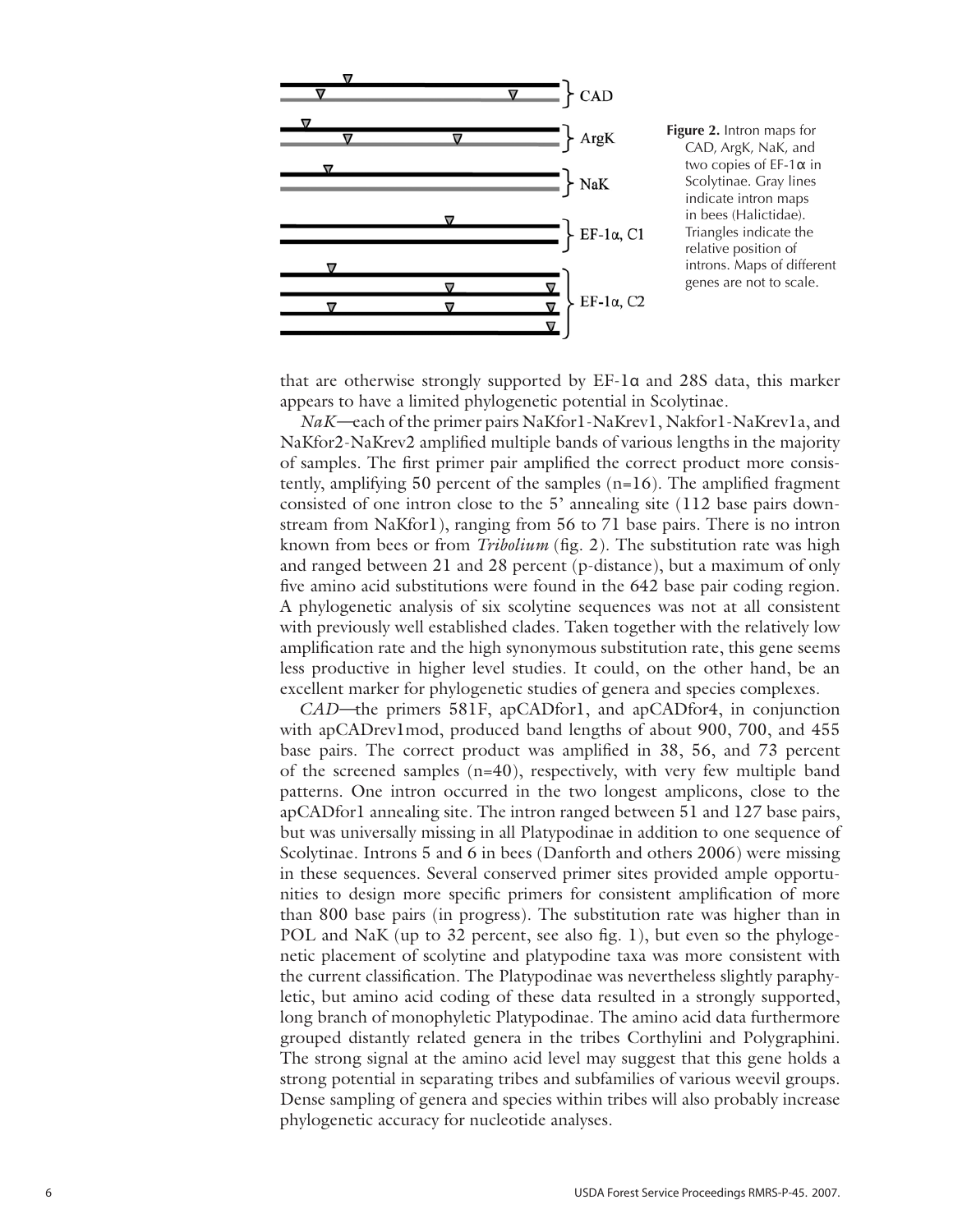*ArgK—*the primers ArgKfor2 and ArgKLTfor3, in combination with the reverse primer ArgKLTrev2, produced band lengths of 1,120 and 490 base pairs, respectively. Very few samples amplified the longer fragment, while 80 percent of the samples amplified the shorter fragment (n=16). One intron was found close to the 5' end of the longest fragment, 93 base pairs downstream from the ArgKfor2 annealing site. Intron 1 and 2 in bees were not present in these sequences (fig. 2). The substitution rate was relatively low, not exceeding 22.2 percent for the taxa included (25.5 percent HKY corrected), which is about the same rate or lower than for EF-1 α (fig. 2). A phylogeny of 14 nucleotide sequences demonstrated high congruence with previously hypoth esized clades (Ipini + [Dryocoetini + Xyleborini]; Platypodinae; *Cryphalus* + *Trypophloeus*; *Dendroctonus* + Hylastini).

#### *Building a Complementary Data Matrix*

Several of the screened markers demonstrated sufficient amplification, evolutionary conservatism, and phylogenetic potential, to be included in the forthcoming higher level analysis of Scolytinae and close relatives (table 1). Particularly promising in this respect were CAD and ArgK. Each demon strated consistent orthology and ample regions for primer design. These two gene regions will add some 1,500 to 1,700 base pairs to a matrix consisting of a mixture of conserved nucleotide sequences, rapidly evolving amino acid sequences, and morphological characters.

Among the numerous genes previously screened for scolytine phylogenetics, only a handful have proven useful in resolving deeper divergences (Farrell and others 2001, Sequeira and others 2000). Adding to the problem of rapidly evolving genes, the most extensively surveyed and slowly evolving gene, 18S ribosomal DNA, does not provide sufficient information to resolve relation ships between most scolytines and other weevil groups (Marvaldi and others 2002). 28S seems more promising in this respect, with considerable contri bution to combined data analyses (Sequeira and others 2000). A stronger phylogenetic signal is furthermore extractable from this gene if alignments are guided by secondary structure, potentially resolving the majority of scolytine tribes (Sequeira, pers. Com; Cognato and others, in progress).

Mitochondrial genes (12S, 16S, COI) are generally highly saturated by multiple substitutions in higher level studies. However, when COI nucleo tides are translated into amino acids, there is apparently sufficient signal to resolve several important groups of Scolytinae (Sequeira and others 2001). Preliminary analyses of 223 COI amino acids (76 parsimony informative characters) from a wider range of taxa furthermore demonstrated a strongly supported Platypodinae nested within Scolytinae. Taken together with the benefits of DNA barcoding using COI nucleotides, the phylogenetic informa tion in COI amino acids makes this gene a logical part of any large data set.

Among the nuclear protein encoding genes, *Enolase* has been used with some success (Farrell and others 2001, Jordal and Hewitt 2004). However, amplification of this gene is difficult, and the substitution rate is more suitable for generic level and below. *Histone* genes are more promising with respect to substitution rate, and the H3 copy is used frequently in metazoan phylogenetics. Scolytines nevertheless amplify paralogous copies, and the short length of the H3 copy (328 base pairs) increases the relative cost per base pair sequenced for this gene. The most promising marker for scolytine phylogenetics so far has been *Elongation Factor 1* α, although not without problems. Sometimes, two copies of different length can co-amplify (fig. 1), and are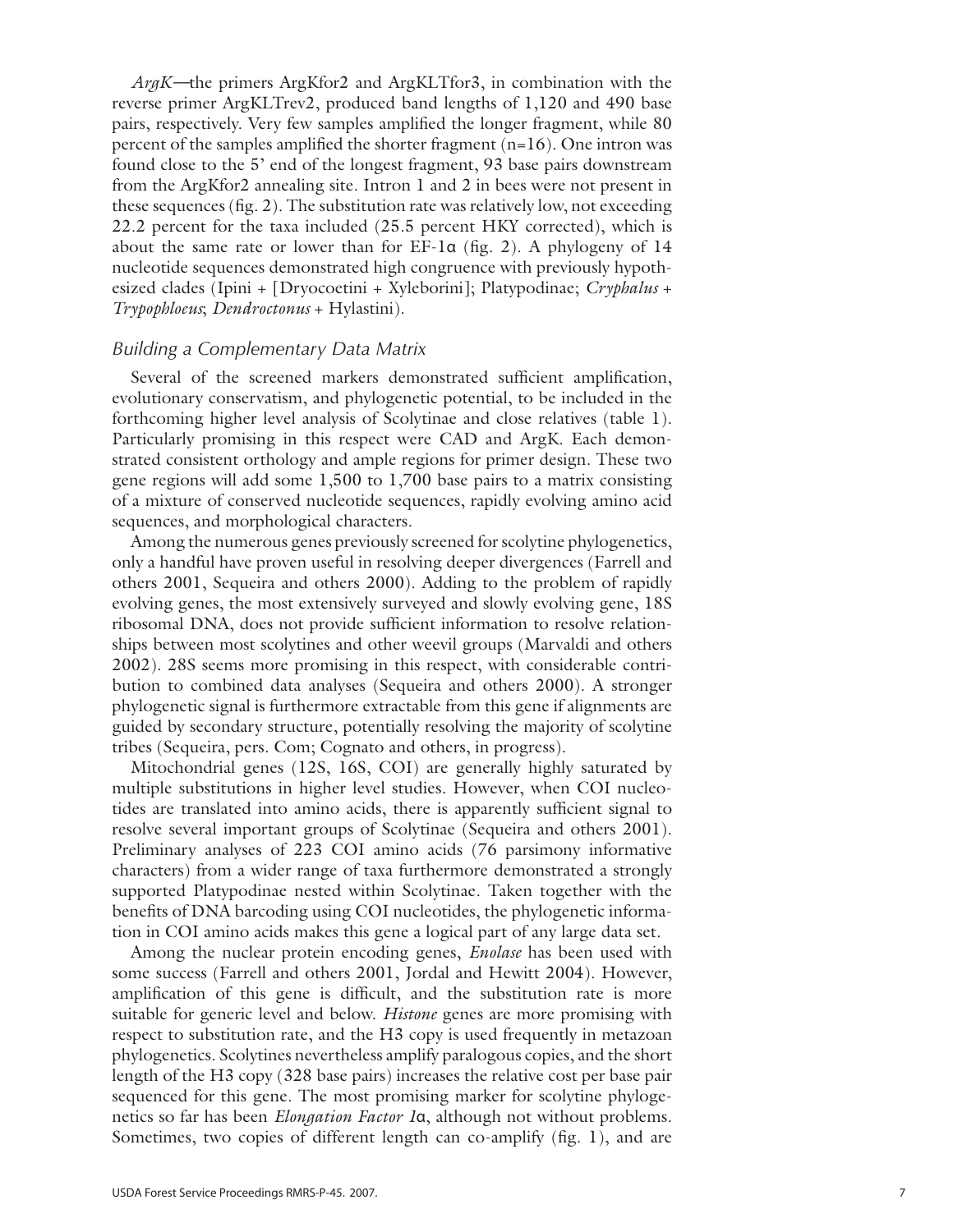usually distinguished by different intron structures (Jordal 2002). However, adding EF-1α sequences from a wider range of taxa raised some doubts about the integrity of intron structure in orthology assessment. Phylogenetic analyses nevertheless sort these copies into two distinct clades with intron variation, as shown in figure 2. These minor problems aside, EF-1α alone can provide considerable signal and support for a wide range of tribes and genera (Farrell and others 2001, Jordal 2002, Sequeira and others 2001).

Based on the preliminary results presented here, and the brief review of markers used in scolytine phylogenetics, five gene fragments are selected for further phylogenetic analyses. The combination of EF-1α, ArgK, CAD, 28S, and COI (amino acid) sequences will possibly enable resolution of currently unresolved nodes. However, support for some groups will most likely remain weak and the addition of morphological characters is needed to increase resolution and support. A data matrix consisting of 240 taxa and more than 150 morphological characters is currently in progress. Preliminary results based on 47 of these characters indicate a strongly supported Platypodinae, with *Schedlarius*, *Mecopelmus*, *Carphodicticus,* and *Coptonotus* as successive outgroups, and Scolytinae as the sister group to these taxa combined. These results are quite similar to Kuschel and others (2000) (see also Marvaldi and others 2002), but quite different from analyses of larval characters that relate Platypodinae to Dryophtorinae (Marvaldi 1997). The addition of molecular data and the remaining morphological characters will probably enable a definite test of these contrasting hypotheses.

### **Acknowledgments**

The preliminary results presented here are part of a joint venture with A. Cognato, A. Sequeira, and B. Farrell. Larry Kirkendall collected some particularly valuable samples and reviewed the manuscript. Funding was provided by the Museum of Natural History and Archaeology, Trondheim.

### **References**

- Danforth, B. N.; Fang, J.; Sipes, S. 2006. Analysis of family-level relationships in bees (Hymenoptera: Apiformes) using 28S and two previously unexplored nuclear genes: CAD and RNA polymerase II. Molecular Phylogenetics and Evolution 39: 358-372.
- Farrell, B. D.; Sequeira, A.; O'Meara, B.; Normark, B. B.; Chung, J.; Jordal, B. 2001. The evolution of agriculture in beetles (Curculionidae: Scolytinae and Platypodinae). Evolution 55: 2011-2027.
- Jordal, B. H. 2002. Elongation Factor 1a resolves the monophyly of the haplodiploid ambrosia beetles *Xyleborini* (Coleoptera: Curculionidae). Insect Molecular Biology 11: 453-465.
- Jordal, B. H.; Hewitt, G. M. 2004. The origin and radiation of Macaronesian beetles breeding in Euphorbia: The relative importance of multiple data partitions and population sampling. Systematic Biology 53: 711-734.
- Kuschel, G.; Leschen, R. A. B.; Zimmerman, E. C. 2000. Platypodidae under scrutiny. Invertebrate Taxonomy 14: 771-805.
- Marvaldi, A. E. 1997. Higher level phylogeny of Curculionidae (Coleoptera: Curculionoidea) based mainly on larval characters, with special reference to broad nosed weevils. Cladistics 13: 285-312.
- Marvaldi, A. E.; Sequeira, A. S.; O'Brien, C. W.; Farrell, B. D. 2002. Molecular and morphological phylogenetics of weevils (Coleoptera, Curculionoidea): Do niche shifts accompany diversification? Systematic Biology 51: 761-785.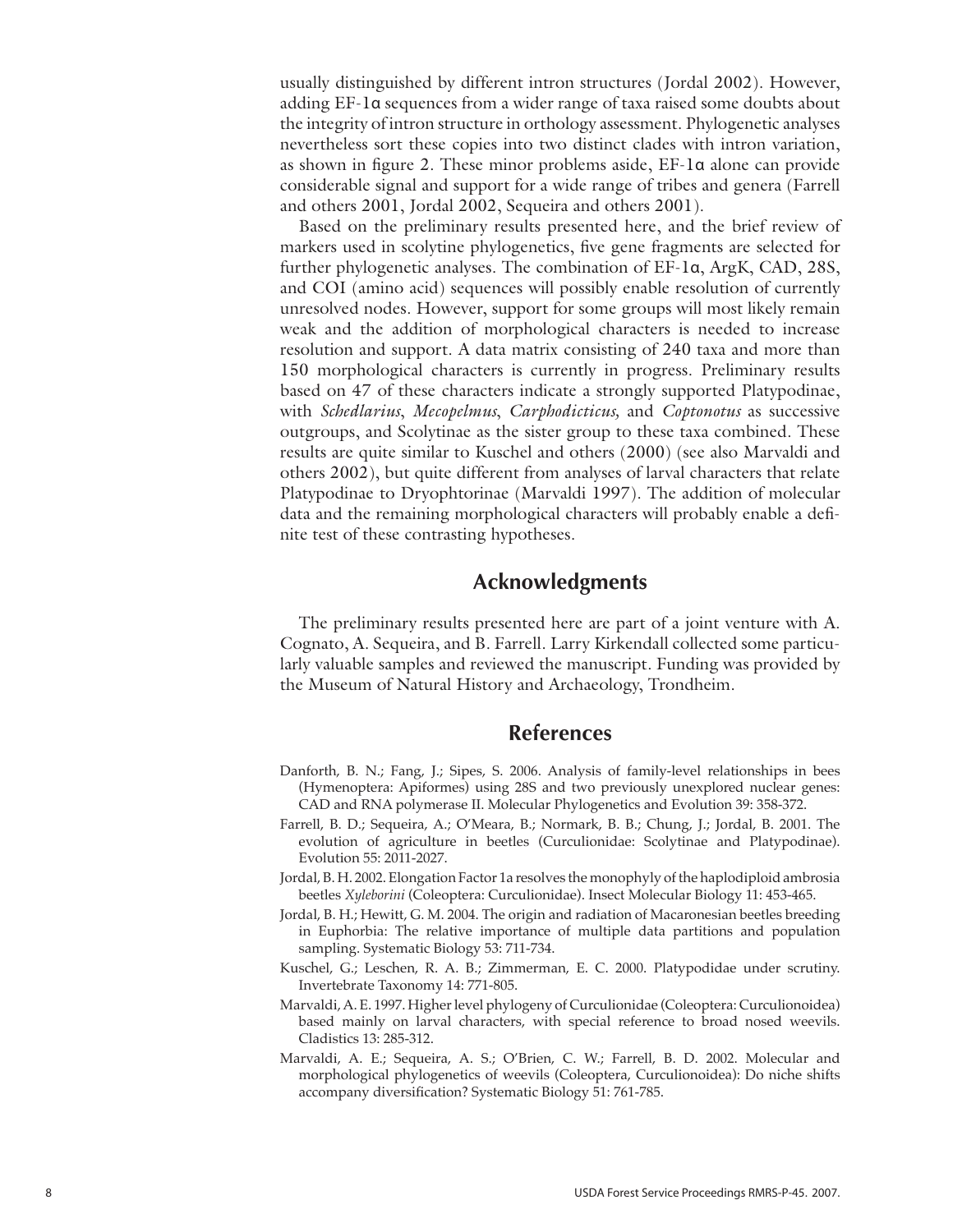- Sequeira, A. S.; Normark, B. B.; Farrell, B. B. 2001. Evolutionary origins of Gondwanan interactions: How old are *Araucaria* beetle herbivores? Biological Journal of the Linnean Society 74: 459-474.
- Sequeira, A. S.; Normark, B. B.; Farrell, B. D. 2000. Evolutionary assembly of the conifer fauna: Distinguishing ancient from recent associations in bark beetles. Proceedings of the Royal Society of London series B 267: 2359-2366.
- Wood, S. L. 1986. A reclassification of the genera of Scolytidae (Coleoptera). Great Basin Naturalist Memoirs 10: 126.
- Wood, S. L. 1993. Revision of the genera of Platypodidae (Coleoptera). Great Basin Naturalist 53: 259-281.

#### **current address:**

Department of Biology, University of Bergen, Norway.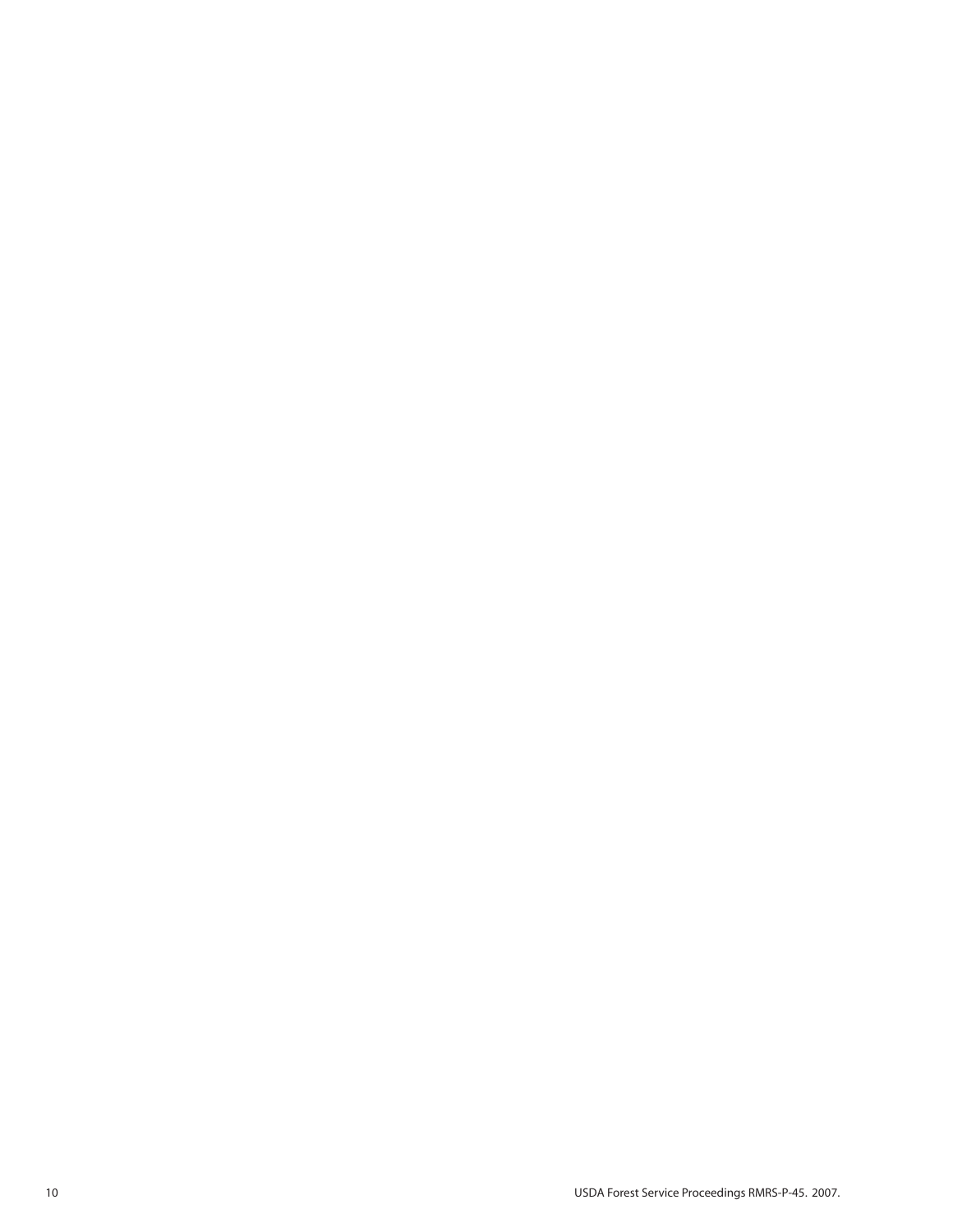## **A Standard DNA Taxonomy for Insects?**

### **Anthony I. Cognato 1**

Identification of insect species is often problematic because of limited morphological and/or biological characters. DNA data have been used in many phylogenetic studies to help identify and revise species boundaries (Savolainen and others 2005). For many studies, percent similarity DNA compared between species was summarized and intra- and interspecific variation patterns were observed (for example, Brower and Boyce 1991). These patterns suggested that animal species, at most, exhibit 2.0 percent difference among conspecifics (Hebert and others 2004). A group of individuals that exhibited DNA difference greater than the 2.0 percent boundary would potentially represent a new species. Thus, the difference between intra- and interspecific percent DNA variation has been used as a "genetic yardstick" to recognize new species (for example, Hung and others 1999).

The establishment of a standardized percent nucleotide divergence to predict species boundaries would aid in cases where species status is suspect. However, given variation in nucleotide mutation rates and species concepts, association between a standard percent sequence divergence and species is questionable. Cognato (2006) reviewed the percent DNA sequence difference found between insect sister-species in order to assess whether a standard divergence was associated with named species. Comparisons of intra- and interspecific pairwise DNA differences were made for mitochondrial and nuclear loci spanning many insect families. Intra- and interspecific sequence divergences varied widely, 0.04 to 26.0 percent and 1.0 to 30.7 percent, respectively. The ranges of intra- and interspecific sequence divergences overlapped in 28 of 62 comparisons. This implied that a standardized percent sequence divergence would fail to correctly diagnose species for 45 percent of the cases. Common occurrence of non-monophyly among closely related species likely explains this observation. Non-monophyly and overlap of intra- and interspecific divergences were significantly associated. The reviewed studies suggested that a standard percent sequence divergence does not predict species boundaries.

However, a taxon specific genetic yardstick may better predict species boundaries. The application of a standard percent DNA difference to predict species boundaries for an important forest beetle pest, *Ips* was investigated. A phylogeny was reconstructed using nuclear and mitochondrial genes for all species including individuals collected in China whose species identity was suspect. One most parsimonious tree was recovered with a similar topology to previous studies (Cognato and Vogler 2001). Individuals of the suspect species were monophyletic and sister-clade to *Ips amitinus*. The amount and type of nucleotide difference that characterized this clade were similar to the changes observed with currently valid species. Compelling evidence of monophyly, shared nucleotide substitutions from multiple genes, and unique and diagnostic morphological characters suggested that the sister clade to *I. amitinus* is a new species and will be described.

<sup>&</sup>lt;sup>1</sup> Department of Entomology, Michigan State University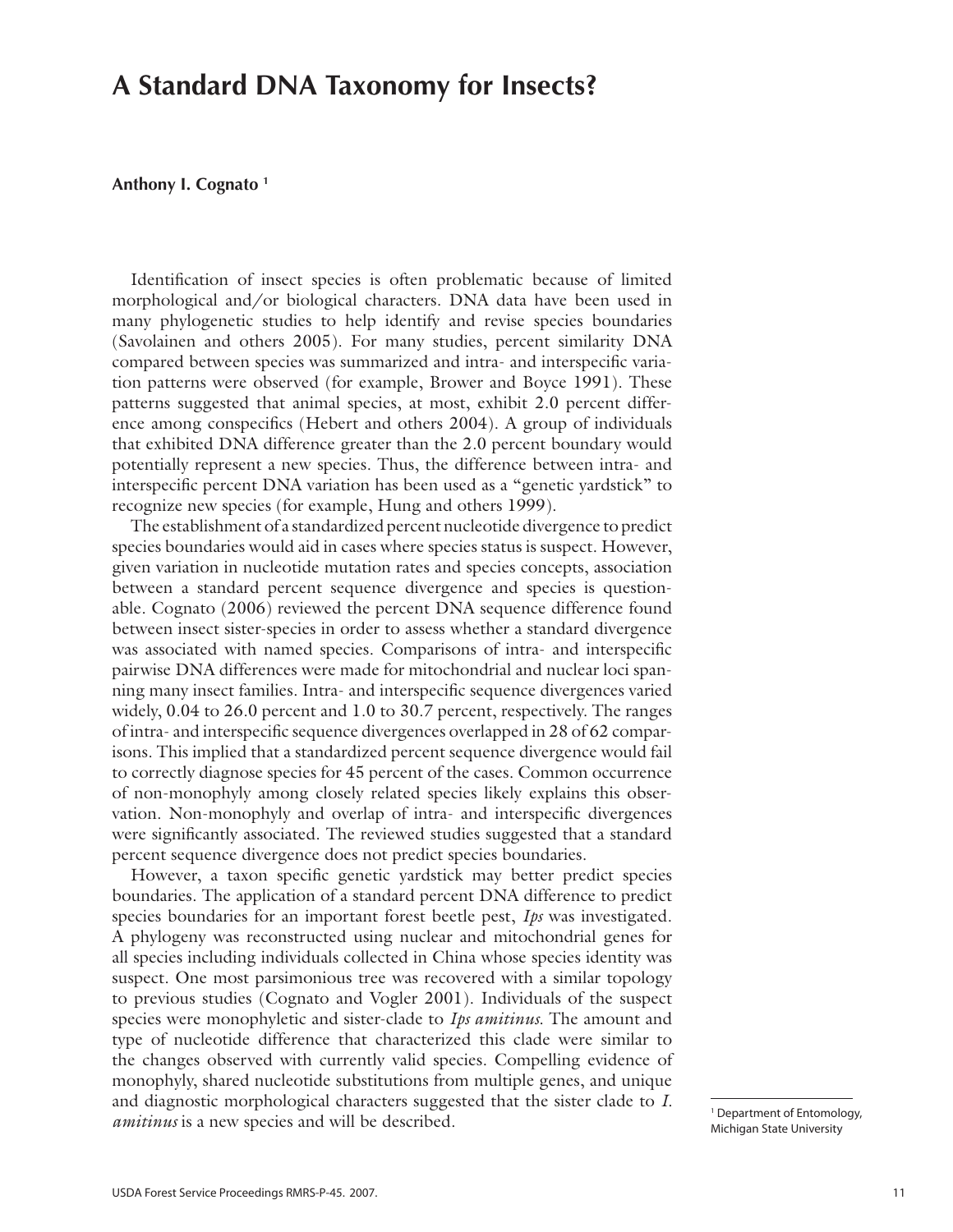Mitochondrial cytochrome oxidase  $(c)$  I  $(COI)$  nucleotide data is currently the most popular gene for delimiting species boundaries. The *Ips* COI data was analyzed independently with an expanded taxon data set, including pairwise nucleotide differences between recognized sister species. The wide range of average intraspecific pairwise nucleotide difference (0.8 to 13.0 percent) was in concordance with the results found in Cognato (2006). This suggests a limited application of taxon specific standard percent nucleotide difference as a means to identify species boundaries. At most, the overall average COI nucleotide intraspecific difference (1.0 percent) provides an informal guide to identify potential clades that may warrant further systematic investigation. DNA data can help best to predict species boundaries via its inclusion in nonphenetic phylogenetic analysis and subsequent systematic expert scrutiny.

### **References**

- Brower, A. V. Z.; Boyce, T. M. 1991. Mitochondrial variation in monarch butterflies. Evolution 45: 1281-1286.
- Cognato, A. I. 2006. Standard percent DNA sequence difference for insects does not predict species boundaries. Journal of Economic Entomology 99: 1037-1045*.*
- Cognato, A. I.; Vogler, A. P. 2001. Exploring data interaction and nucleotide alignment in a multiple gene analysis of *Ips* (Coleoptera: Scolytinae). Systematic Biology 50: 758-780.
- Hebert, P. D. N.; Stoeckle, M. Y.; Zemlak, T. S.; Francis, C. M. 2004. Identification of birds through DNA barcodes. PLoS Biol. 2(10): e312.
- Hung, G.-C; Chilton, N. B.; Beveridgea, I.; Zhua, X.-Q.; Lichtenfels, J. R.; Gasser, R. B. 1999. Molecular evidence for cryptic species within *Cylicostephanus minutus* (Nematoda: Strongylidae). International Journal of Parasitology 29: 285-291.
- Savolainen, V.; Cowan, R. S.; Vogler, A. P.; Roderick, G. K.; Lane, R. 2005. Towards writing the encyclopaedia of life: An introduction to DNA barcoding. Philosophical Transactions of the Royal Society B 360, 1805-1811.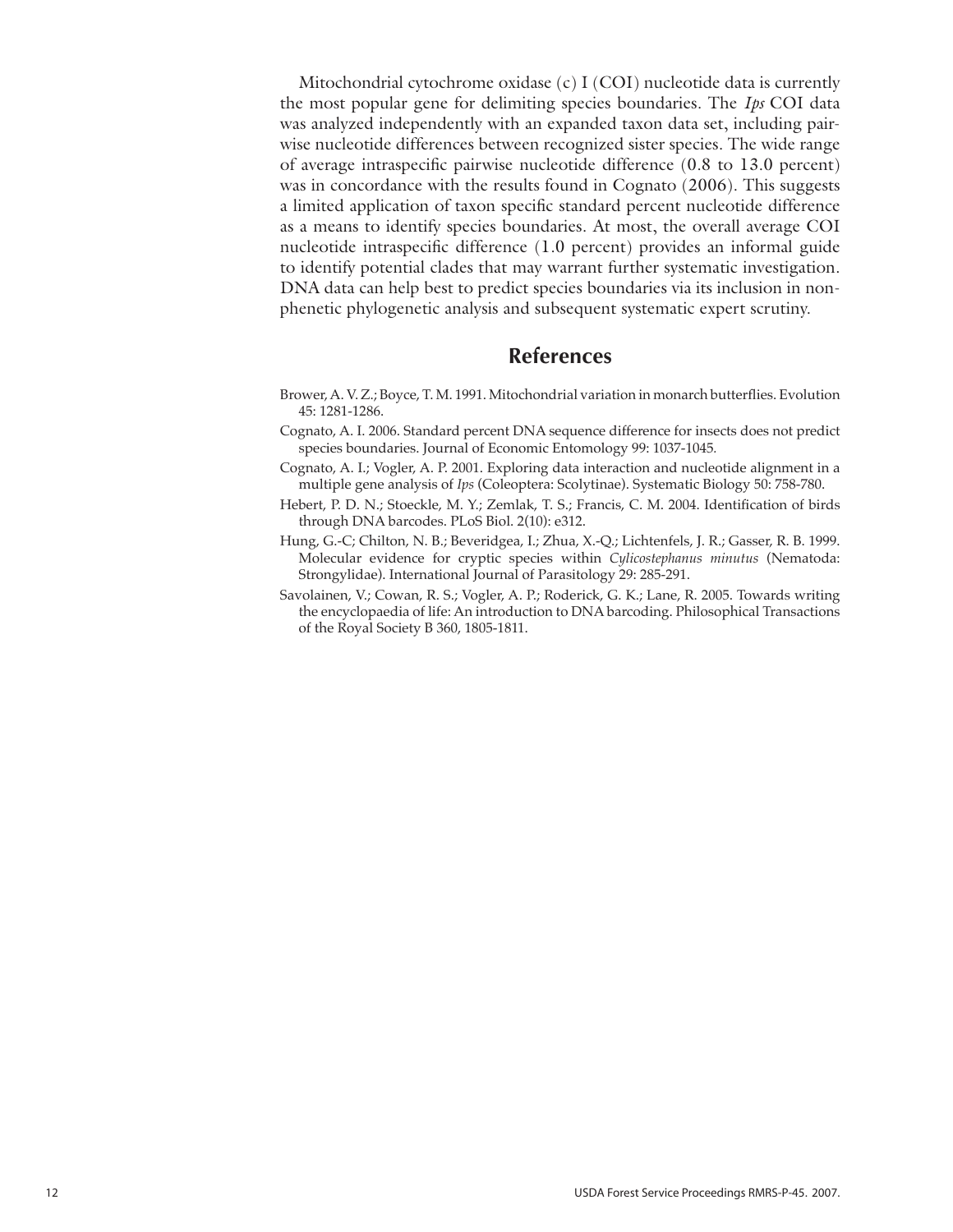

# Population Genetics of Bark Beetles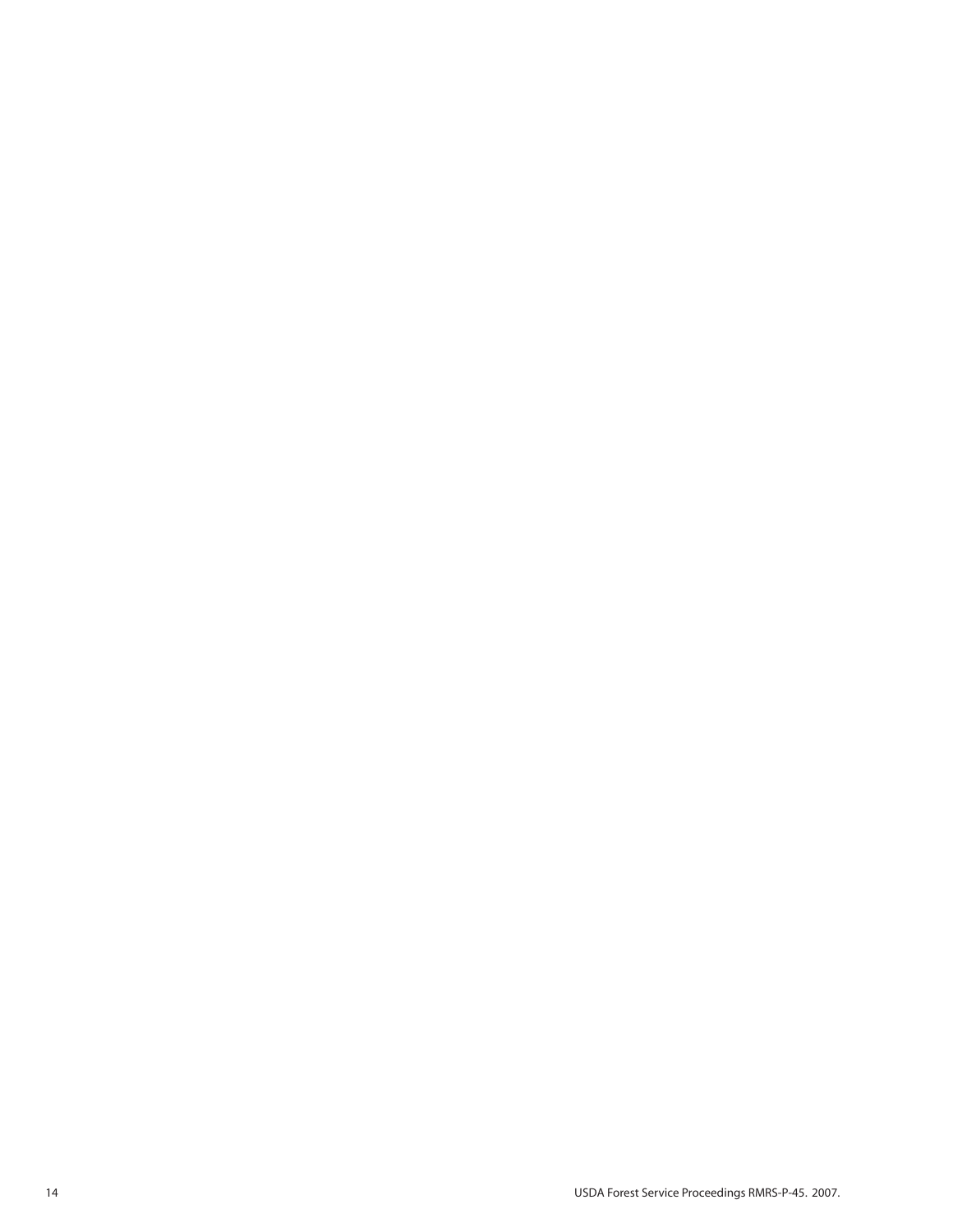# **Pitfalls in Applying Mitochondrial Markers Onto the Scolytid Species**  *Pityogenes chalcographus*

**Wolfgang Arthofer 1 Dimitrios N. Avtzis 1 Markus Riegler2 Wolfgang J. Miller 3 Christian Stauffer 1**

> **Abstract***—Pityogenes chalcographus* is one of the major pests in Eurasian spruce stands. Crossing experiments performed in the mid-1970s suggested race differentiation, and mtDNA analysis of *P. chalcographus* gave evidence that today's populations are divided into several clades. The genetic distance between clades favours a model of allopatric origin with a separation about one million years ago while today haplotypes of the major clades exist sympatrically all over Europe. Within the last few years, the use of mtDNA as a sole genetic marker became a matter of critical discussion. It was shown that nuclear copies of mtDNA (*numts*) led to artefacts in some of the derived genealogies. A long PCR based approach for elimination of potential *numt* sequences was developed to validate the dataset of *P. chalcographus*. This method showed that the beetle's genome does not contain *numts*. Another factor that may influence mitogenomes is the presence of endosymbiotic *Wolbachia*, which causes alterations in insect reproduction and thus influences the population's mtDNA patterns. While *Wolbachia* was not found in *P. chalcographus* in past studies, the use of long and nested PCR, cloning and sequencing of PCR products, and *in situ* hybridization techniques gave evidence that at least a certain percentage of European populations harbour this intracellular endosymbiont. An influence on the mitochondrial dataset can not be excluded and further research is proposed to estimate the prevalence of *Wolbachia* in *P. chalcographus*.

In the mid-1970s, intraspecific variation and unidirectional incompatibility were detected in the Eurasian scolytid species *Pityogenes chalcographus* (Coleoptera, Scolytinae) when males from northern European regions were crossed with females from Central Europe (Führer 1976). This differentiation was further verified by morphological data and the existence of two races among the European populations of *P. chalcographus* was suggested (Führer 1978). Recently, mitochondrial markers were applied and a phylogenetic reconstruction assigned 58 haplotypes to six clades (Avtzis 2006). The two major clades exhibited a sympatric distribution in most of the European terrain, with clade I dominating in northern and clade IIIa in central Europe. The results supported the hypothesis of allopatric divergence of the mtDNA lineages, which postglacially came into sympatric existence in Europe. However, due to partial crossing incompatibility, the diverged lineages retained their genetic identity through the Ice Ages. During the re-colonization of Europe after the last Ice Age, diverged lineages of *P. chalcographus* perhaps also confronted differentiated geographic lineages of *P. abies*. Differential adaptation to diverse

<sup>3</sup> Centre of Anatomy and Cell Biology, Medical University of Vienna, Austria

<sup>&</sup>lt;sup>1</sup> Institute of Forest Entomology, Forest Pathology and Forest Protection, Department of Forest and Soil Sciences, Boku, University of Applied Life Sciences and Natural Resources, Vienna, Austria,

<sup>2</sup> School of Integrative Biology, The University of Queensland, St. Lucia, Australia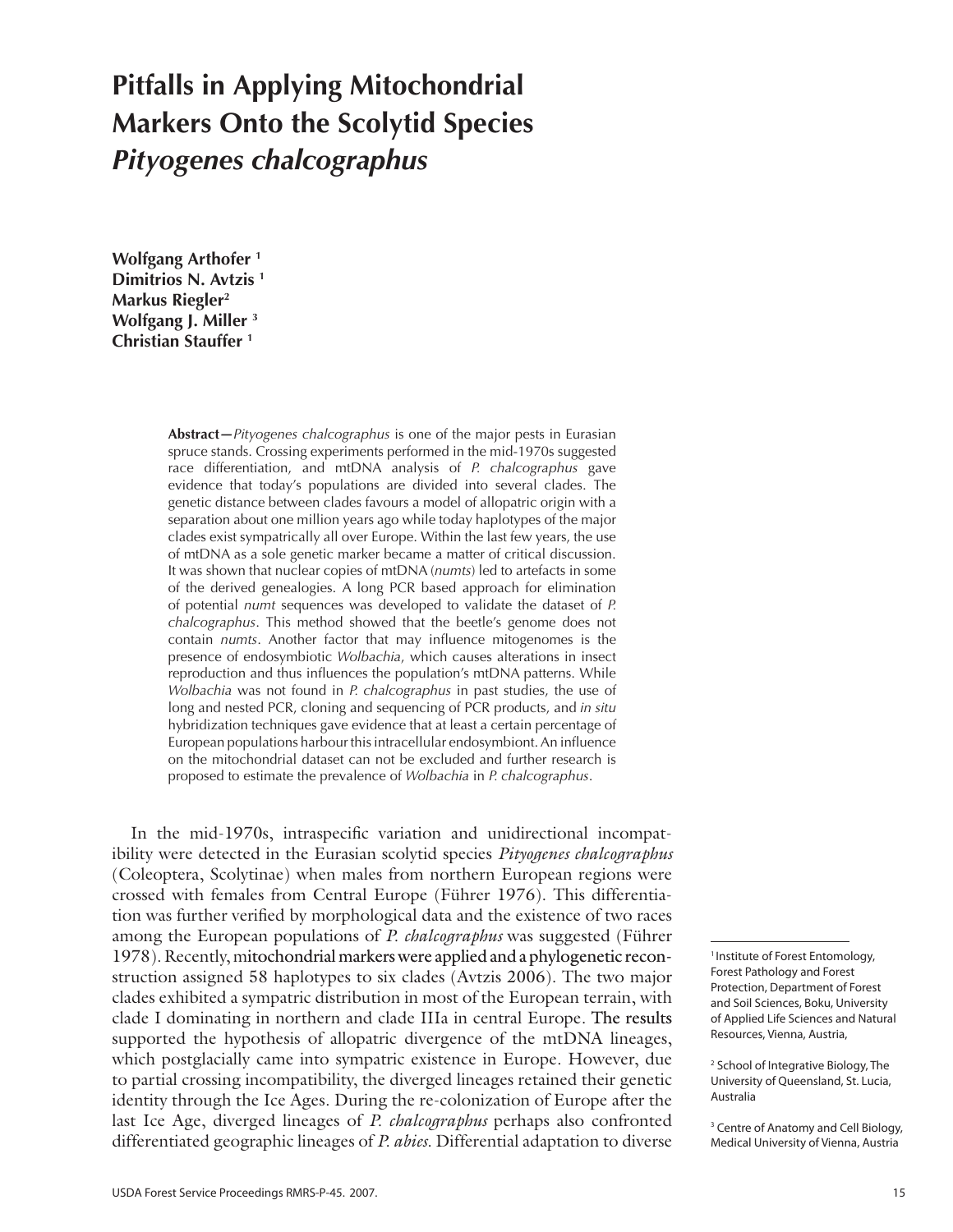spruce biochemistry potentially played a role in shaping the current distribu tion of various *P. chalcographus* genotypes in Europe. The general pattern of geographic separation was in congruence with the findings of Führer (1976); however, it is not as strict as previously described.

High mutation rates established mtDNA as a popular genetic marker for inferring the demography of populations and speciation processes. The avail ability of conserved universal primers increased its extensive use and PCR amplification made mtDNA easily accessible for direct sequencing as well as for PCR-RFLP and SSCP techniques. After more than a decade of strong reliance on mtDNA, the last years brought emerging awareness that phylogenies derived solely from mtDNA may be biased by several influencing factors (Ballard and Whitlock 2004). Besides the fact that the comparatively small mtDNA molecule represents only one single locus and upcoming doubts if the evolution of the mitochondrial genome is strictly neutral, two main limita tions for the reliability of mtDNA sequences must be considered:

First, transferred nuclear copies of mtDNA (*numts*) might be co-ampli fied using universal mitochondrial primers and grouped together into one distinct clade. Strategies to avoid *numt* based errors include *in silico* analysis of sequences (Bensasson and others 2001a) and PCR of long DNA regions following nested PCR (Thalman and others 2004).

Second, mtDNA transmission can be influenced by any selection for mater nally selective traits. Several maternally transmitted endosymbionts are well known in invertebrates, with *Wolbachia* being the most common besides *Cardinium* and Rickettsia. *Wolbachia* infections are widespread among insects (Stouthamer and others 1999). While studies using standard PCR methods estimated a prevalence of the endosymbiont in about 20 percent of insect species (Werren and Windsor 2000), the application of long PCR (Jeyaprakash and Hoy 2000) indicated infection rates up to 70 percent. Due to manipula tion of the hosts, reproduction by male killing, cytoplasmic incompatibility (CI), and parthenogenesis and feminization (Stouthamer and others 1999), *Wolbachia* influences mtDNA variation in infected populations (Shoemaker and others 2004). In a population newly infected with a reproductive parasite, the mtDNA associated with the initial infectious individuals will hitchhike along with the expanding reproductive parasite and replace the uninfected haplotypes (Hurst and Jiggins 2005). From a phylogenetic point of view, such a selective sweep may easily be mistaken for a population bottleneck.

The aim of our work was to analyze the mtDNA based phylogeny of *P. chalcographus* (Avtzis 2006) and to rule out any possible influence of *numt*- or *Wolbachia*-caused bias on its authenticity.

### **Numt Problem**

As amplification of mtDNA of *P. chalcographus* was initially performed with universal primers, an erratic co-amplification of *numts* had to be excluded. *In silico* analysis of the *P. chalcographus* sequences was performed to iden tify non-synonymous base substitutions, additional stop codons, insertions and deletions, frameshifts, and the transition:transversion ratio. Observed patterns in the *P. chalcographus* dataset were all within a 5 percent confidence interval of the expected values. The fact that the GC is often methylated in nuclear DNA and that 5-methylcytosine mutates often to T (Bird 1980) was used as additional indicator to distinguish between mitochondrial and nuclear sequences. Only 12 percent of all observed  $C \rightarrow T$  mutations were of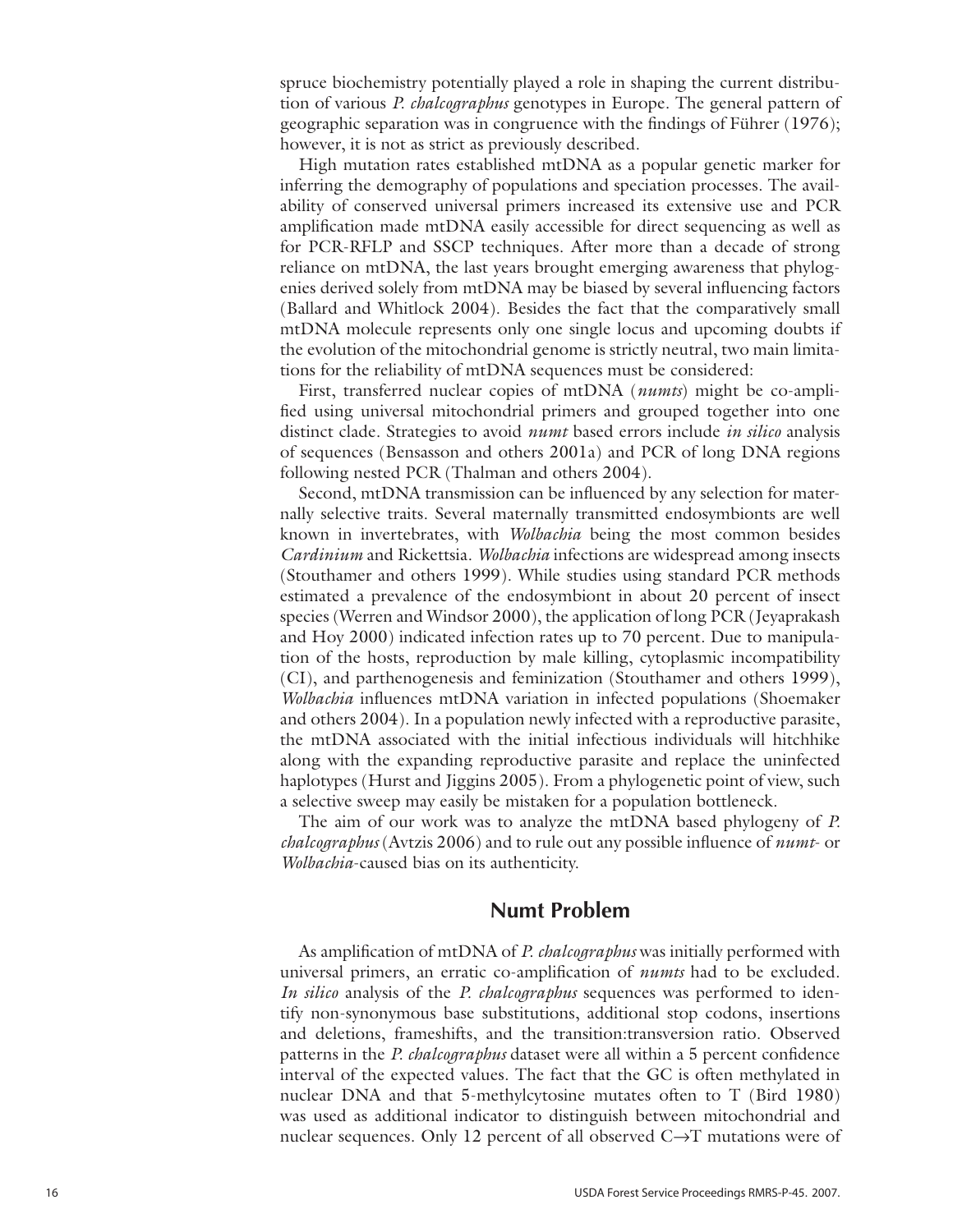the GC →GT type indicating a non-methylated, and therefore, most probably non-nuclear molecular origin. Since in most cases *numts* are no longer than 1 kbp (Bensasson and others 2001b), we performed a long PCR amplifying a 3.5 kbp fragment that covered the whole ND2 and CO1, as well as parts of the CO2 gene. To achieve primers highly specific for coleopteran mitochondria, an alignment of currently known coleopteran mitogenomes was performed and conserved regions were selected as primer loci. Products of the long PCR were highly diluted to remove any amplifyable traces of original insect DNA and used as a template for nested PCR with CO1 universal primers. A comparison of the phylogenetic trees from 14 haplotypes of *P. chalcographus* derived from direct and nested PCR showed identical topologies. As *numts* co-amplified erroneously by universal primers tend to group together into a distinct clade (Bensasson and others 2001a), complete removal of ncDNA from the template and re-PCR with identical primers will lead to changes in tree topology. The absence of such changes allows exclusion of *numt* presence in the analyzed populations of *P. chalcographus* .

### **Wolbachia Problem**

A sensitive detection system for *Wolbachia* is based on PCR amplifica tion of the endosymbionts *wsp* gene using proofreading polymerases and high cycle numbers (Jeyaprakash and Hoy 2000, Zhou and others 1998). While Riegler (1999) did not detect *Wolbachia* infections in *P. chalcographus* screening only a limited number of Austrian individuals, a long PCR approach on 189 European individuals resulted in 14.3 percent positive reactions. In contrast to control experiments with *Wolbachia* in *Rhagoletis cerasi* (Riegler and Stauffer 2002), signals were often weaker. The PCR product was cloned and the sequence (GenBank DQ993183) revealed a high homology to a Bstrain *Wolbachia pipientis* isolated from *Tipula aino* by Kittayapong and others (2003). Distribution of *Wolbachia* infection was compared with the distribu tion of mtDNA haplotypes and also haplotypes used in crossing experiments (Avtzis 2006) and no correlation of clade affiliation and *Wolbachia* infection was detected.

Possible sources of false positive results from PCR detection of *Wolbachia* are infected parasitoids harboured in *P. chalcographus*. This error source can be circumvented by *in situ* hybridization, which offers a possibility to detect *Wolbachia* directly in infected tissues (Chen and others 2005, Gómez-Valero and others 2005). Therefore, beetles were dissected and ovarial tissue recov ered, split, and used for PCR and for *in situ* hybridization with *wsp* specific DIG-labelled probes (Chen and others 2005). Hybridization and PCR results were compared. As a control, ovarial tissues of *Drosophila simulans* with known infectious state were also objected to hybridization and showed accumulation of dark colour in ovarioles of infected samples, while uninfected tissue remained unstained. Hybridization of four specimens of *P. chalcographus* resulted in three cases of an accumulation of purplish brown color at different intensities. Although low sample numbers do not allow general conclusions, the binding of the *wsp* probe at ovarial tissue supports the hypothesis that positive PCR detections are not obtained due to amplification of contaminants.

It was shown that sympatric European lineages of *P. chalcographus* exhibit strong genetic divergence on mtDNA level. We have proven that these results are not biased by erratic co-amplification of *numts* but represent the authentic state of the beetle's mitochondrial genealogy. Furthermore, we have detected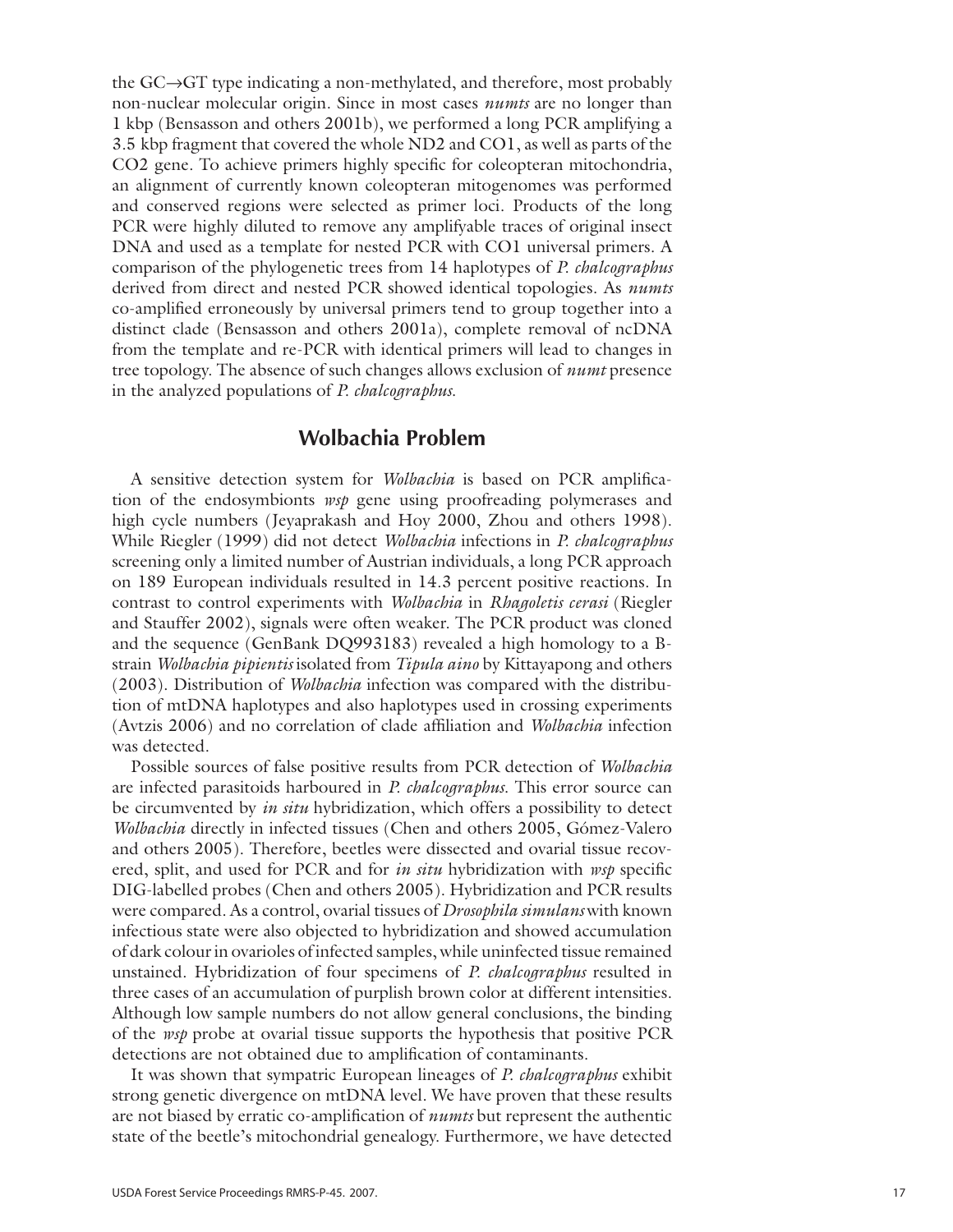the presence of the reproductive endosymbiont *Wolbachia* in *P. chalcographus*  for the first time. Presently, little information is available on its abundance, geographic distribution, and phenotype. Further research is necessary to elucidate whether the current haplotype distribution of the beetle is solely an effect of differentiation driven by quaternary climate changes or if endosymbionts co-shaped its molecular history.

### **References**

- Avtzis, D. N. 2006. Race differentiation of *Pityogenes chalcographus*: An ecological and phylogeographic approach. PhD Thesis, Boku - Department for Forest and Soil Sciences, Boku, University of Natural Resources and Applied Life Sciences, Vienna.
- Ballard, J. W. O.; Whitlock, M. C. 2004. The incomplete natural history of mitochondria. Molecular Ecology 13: 729-744.
- Bensasson, D.; Petrov, D. A.; Zhang D.-X.; Hartl, D. L.; Hewitt, G. M. 2001a. Genomic gigantism: DNA loss is slow in mountain grasshoppers. Molecular Biology and Evolution 18: 246-253.
- Bensasson, D.; Zhang, D. X.; Hartl, D. L.; Hewitt, G. M. 2001b. Mitochondrial pseudogenes: Evolution's misplaced witnesses. Trends in Ecology and Evolution 16: 314-321.
- Bird, A. P. 1980. DNA methylation and the frequency of CpG in animal DNA. Nucleic Acids Research 8: 1499-1504.
- Chen, W. J.; Tsai, K. H.; Cheng, S. L.; Huang, C. G.; Wu, W. J. 2005. Using in situ hybridization to detect endosymbiont *Wolbachia* in dissected tissues of mosquito host. Journal of Medical Entomology 42: 120-124.
- Führer, E. 1976. Fortpflanzungsbiologische Unverträglichkeit beim Kupferstecher (Pityogenes chalcographus L.) - ein neuer Ansatz zur Borkenkäferbekämpfung? Forstarchiv 47: 114-117.
- Führer, E. 1978. Rassendifferenzierung bei *Pityogenes chalcographus* L. (Col., Scolytidae). Zeitschrift für angewandte Entomologie 86: 392-402.
- Gómez-Valero, L.; Soriano-Navarro, M.; Pérez-Brocal, V.; Heddi, A.; Moya, A.; García-Verdugo, J. M.; Latorre, A. 2004. Coexistence of *Wolbachia* with *Buchnera aphidicola* and a secondary symbiont in the aphid *Cinara cedri*. Journal of Bacteriology 186: 6626-6633.
- Hurst, G. D. D.; Jiggins, F. M. 2005. Problems with mitochondrial DNA as a marker in population, phylogeographic and phylogenetic studies: the effect of inherited symbionts. Proceedings of the Royal Society of London, B 272: 1525-1534.
- Jeyaprakash, A.; Hoy, M. A. 2000. Long PCR improves *Wolbachia* DNA amplification: *wsp* sequences found in 76 percent of sixty-three arthropod species. Insect Molecular Biology 9: 393-405.
- Kittayapong, P.; Jamnongluk, W.; Thipaksorn, A.; Milne, J. R.; Sindhusake, C. 2003. *Wolbachia* infection complexity among insects in the tropical rice-field community. Molecular Ecology 12: 1049-1060.
- Riegler, M. 1999. Untersuchungen zu *Wolbachia* in *Ips typographus* und anderen Arten der Rhynchophora. Diploma thesis, Boku - Department for Forest and Soil Sciences, Boku, University of Natural Resources and Applied Life Sciences, Vienna.
- Riegler, M.; Stauffer, C. 2002. *Wolbachia* infections and superinfections in cytoplasmically incompatible populations of the European cherry fruit fly *Rhagoletis cerasi*. Molecular Ecology 11: 2425-2434.
- Shoemaker, D. D. W.; Dyer, K. A.; Ahrens, M.; McAbee, K.; Jaenike, J. 2004. Decreased diversity but increased substitution rate in host mtDNA as a consequence of *Wolbachia* endosymbiont infection. Genetics 168: 2049-2058.
- Stouthamer, R.; Breeuwer, J. A. J.; Hurst, G. D. D. 1999. *Wolbachia pipientis*: Microbial manipulator of arthropod reproduction. Annual Review in Microbiology 53: 71-102.
- Thalmann, O.; Hebler, J.; Poinar, H. N.; Pääbo, S.; Vigilant, L. 2004. Unreliable mtDNA data due to nuclear insertions: A cautionary tale from analysis of humans and other great apes. Molecular Ecology 13: 321-335.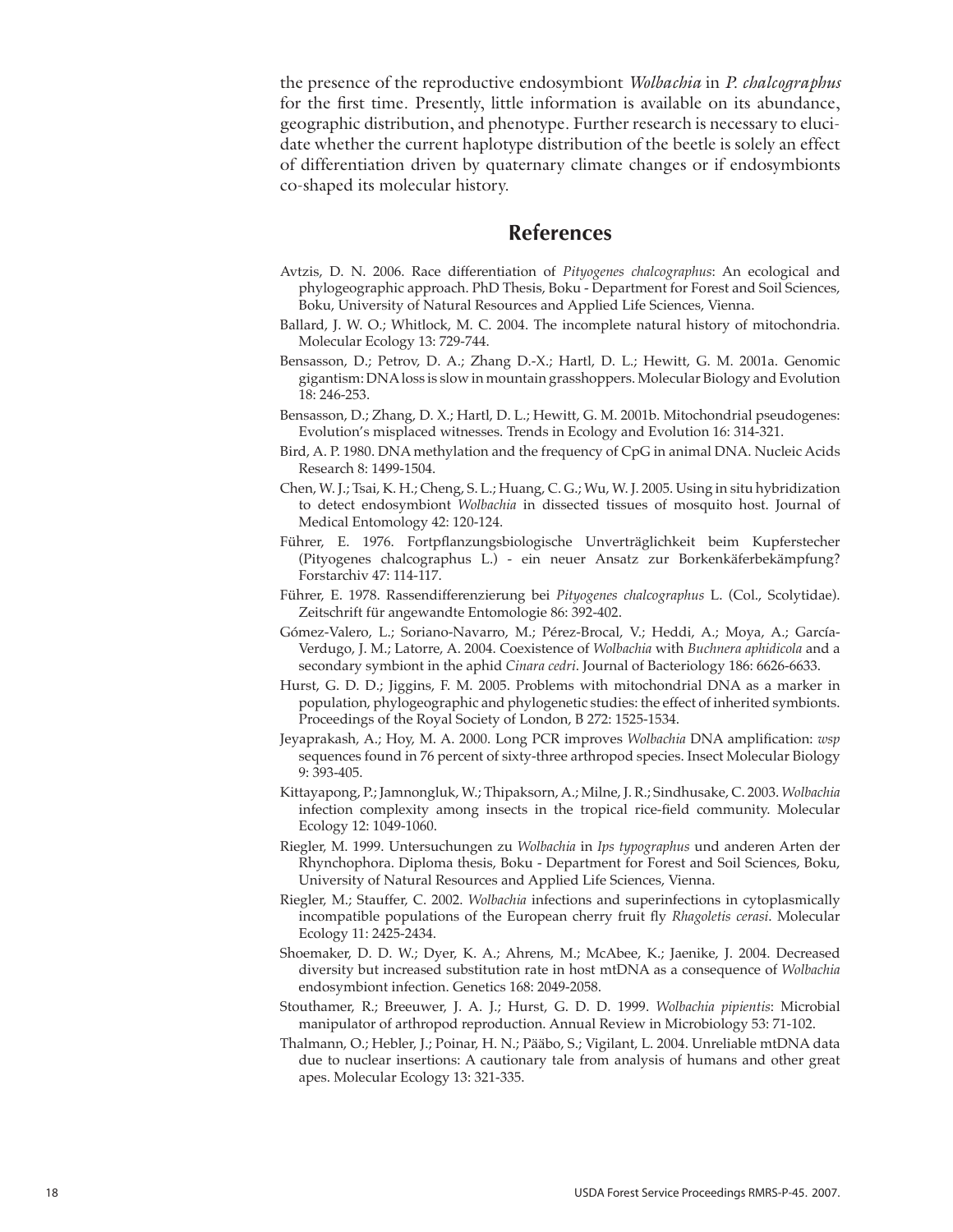- Werren, J. H.; Windsor, D. M. 2000. *Wolbachia* infection frequencies in insects: Evidence of a global equilibrium? Proceedings of the Royal Society of London, B 267: 1277–1285.
- Zhang, D.-X.; Hewitt, G. M. 1996. Nuclear integrations: Challenges for mitochondrial DNA markers. Trends in Ecology and Evolution 11: 247-251.
- Zhou, W.; Rousset, F.; O'Neill, S. 1998. Phylogeny and PCR-based classification of *Wolbachia* strains using *wsp* gene sequences. Proceedings of the Royal Society of London, B 265: 509-515.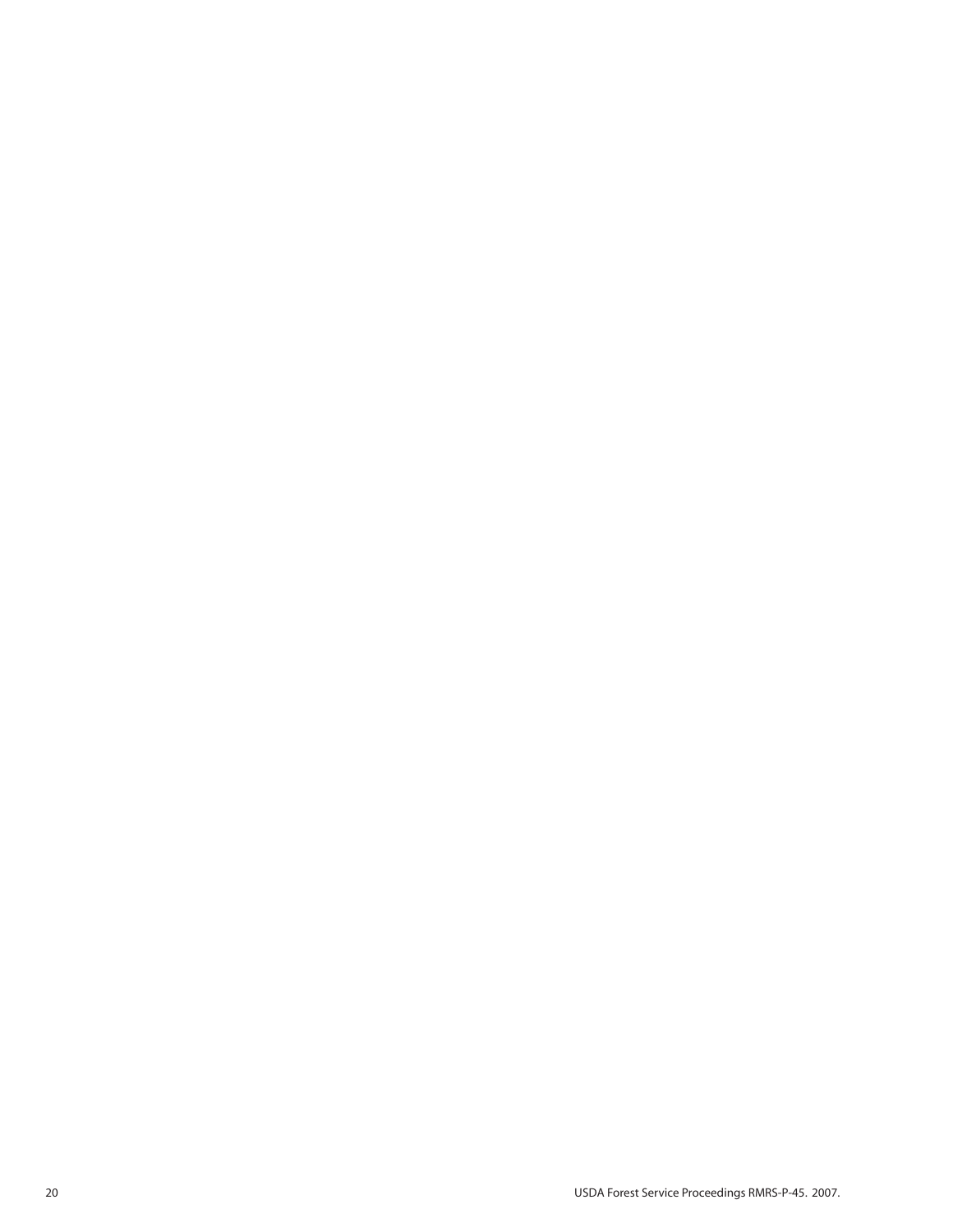# **Invasion Genetics of Emerald Ash Borer (***Agrilus planipennis* **FAIRMAIRE) in North America**

**Alicia M. Bray 1 Leah S. Bauer 2 Robert A. Haack 2 Therese Poland 2 James J. Smith 3**

Emerald ash borer (EAB) was first detected in Michigan and Canada in 2002. Efforts by federal and state regulatory agencies to control this destructive pest have been challenged by the biology of the pest and the speed in which it has spread. Invasion dynamics of the beetle and identifying source populations from Asia may help identify geographic localities of potential biocontrol agents. Genetic techniques, such as mtDNA gene sequencing, amplified fragment length polymorphisms (AFLP), nuclear gene sequencing, and microsatellite analysis will help determine the geographic origin of the native east Asian population(s) of EAB that have given rise to the EAB that is invasive in North America.

In North America, EAB has been detected in much of the Lower Peninsula of Michigan and Ontario, Canada, as well as northern Indiana and Ohio. To represent the diversity of the introduced population, we have obtained approximately 2,100 EAB individuals, mainly from 32 localities in Michigan, but also from three localities in Ohio and one locality each in Indiana and Ontario. DNA was isolated from EAB individuals from seven localities in China, four localities in South Korea (kindly loaned to us by Dr. Dave Williams, USDA-APHIS), and one adult from Shiroishi, Japan (kindly loaned to us by Dr. Paul Schaefer, USDA-ARS) to represent the native range of EAB in Asia. Identical mitochondrial cytochrome oxidase I (COI) sequences (485 bp) were obtained from all North American EAB analyzed (Michigan [76], Ohio [2], Indiana [4], and Canada [6]), all EAB from China (Dagong [5], Hangu [1], Heilongjiang Province [4], Hebei [2], Jilin [2], and Liaonging [2]), and six EAB individuals from three localities in South Korea. However, mitochondrial COI sequences from five individuals in two populations in South Korea differed from this common haplotype by two to four nucleotides, and the Japanese sample differed from the common EAB mtDNA haplotype by 3.7 percent. Therefore, the mtDNA COI sequence of the Japanese sample is very different from any other individual sampled and there is COI haplotype variation in two of the three localities in South Korea. We have obtained AFLP profiles from EAB individuals from Michigan (46), Ohio (2), Ontario(6), South Korea (4), Dagong (4), Heilongjiang Province (3), Liaonging (2), Hebei (2), Jilin (2) and 1 individual from Japan (four selective AFLP primer pairs; 139 scoreable loci). We have observed differences in AFLP profiles, both within populations from the same location, as well as between all

<sup>1</sup> Department of Entomology, Michigan State University, East Lansing, MI

<sup>2</sup> USDA Forest Service, North Central Research Station, East Lansing, MI

<sup>&</sup>lt;sup>3</sup> Departments of Zoology and Lyman Briggs School of Science, Michigan State University, East Lansing, MI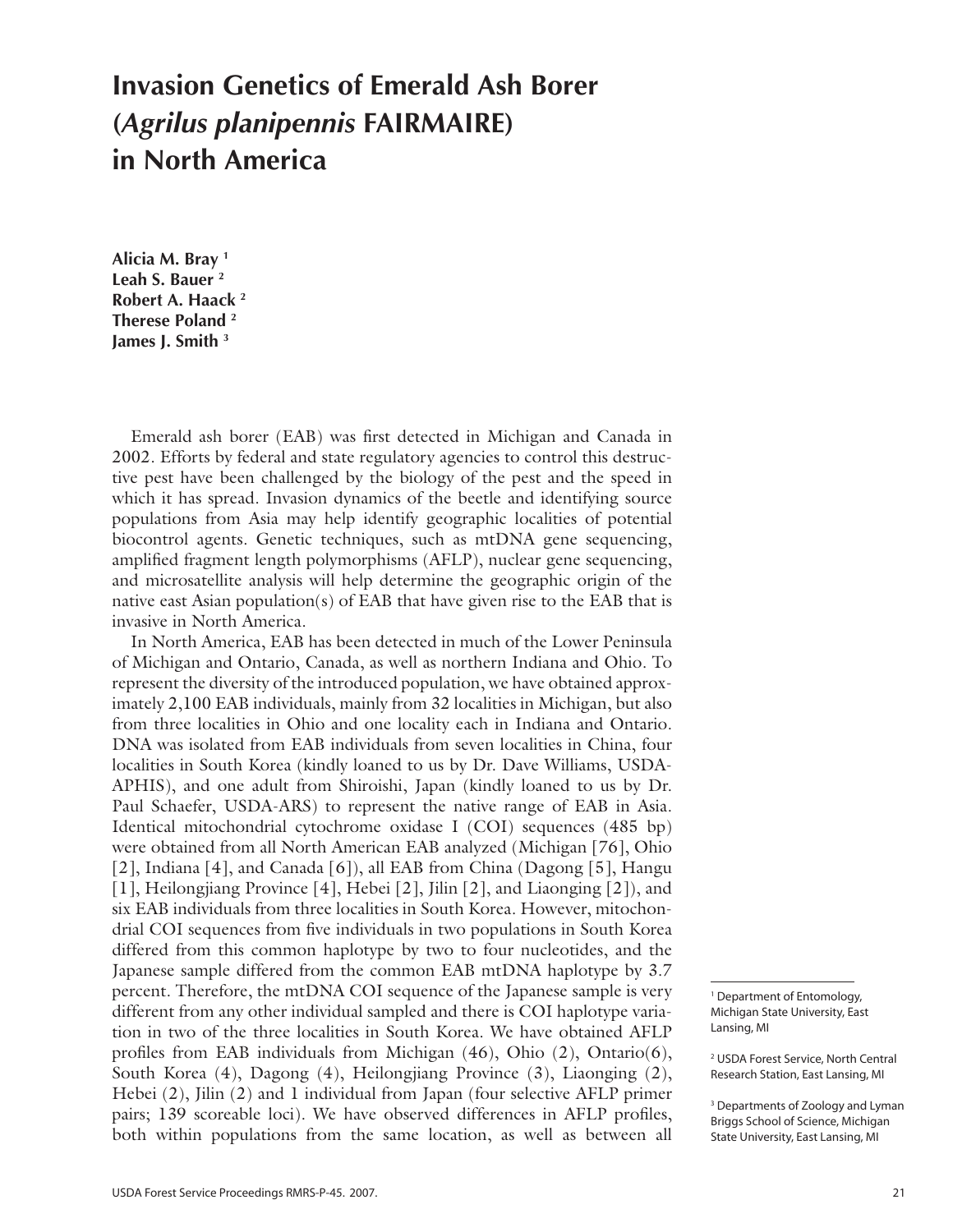populations. Neighbor-joining analysis of the 139-band AFLP data set indicates that individuals from MI cluster more often with individuals from China, while the Japan individual fell into a separate, more distantly related group. However, we cannot rule out South Korea as the geographic origin of North American EAB since the common mtDNA haplotype that is shared by all Chinese and North American EAB individuals exists in each of the Korean populations sampled. Thus, it will be necessary to increase our sampling of Asian populations if we hope to make valid inferences about the geographic location(s) of source populations that gave rise to the North American EAB infestations. To this end, collections will be conducted over the summer of 2006 in South Korea, China, and Japan to expand our EAB sample from its native range. We are also working to obtain DNA sequences from the nuclear genes wingless (*Wg*), phosphoenolpyruvate carboxykinase (*Pep*CK), cytochrome c (*Cytc*), and elongation factor-1α (EF-1α). Finally, microsatellite markers are being developed for EAB to incorporate these highly polymorphic markers into the data set. We expect that analysis of the expanded data set will improve resolution of the genetic structure of EAB populations and allow us to determine which populations are most closely related to each other and if there was a single introduction or multiple introductions of this pest.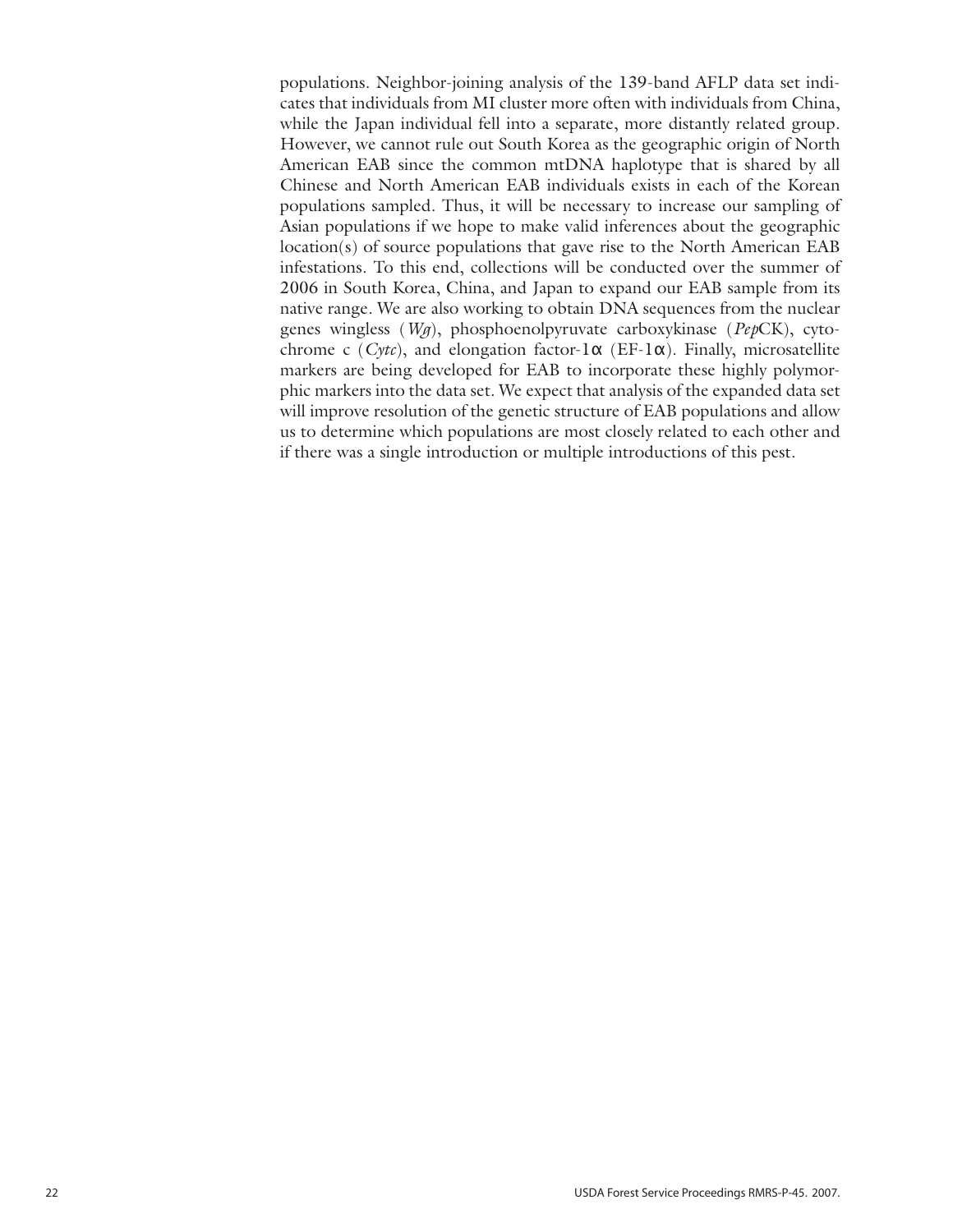# **Genetic and Phenotypic Resistance in Lodgepole Pine to Attack by Mountain Pine Beetle**

**Alvin Yanchuk 1 Kimberly Wallin 2**

The recent outbreak of mountain pine beetle (MPB) (*Dendroctonus ponderosae*) in British Columbia provided an opportunity to examine genetic variation of differential attack and resistance in a 20-year old lodgepole pine open-pollinated (OP) family trial. Approximately 2,500 individuals from 180 OP parent-tree collections  $(\sim 14$  trees per parent), from several geographic collection zones in B.C., were scored for several traits relating to attack, survival, gallery formation, and infection from the fungi associated with MPB, *Ophiostoma* sp. Successful initial attack was assumed by the presence of pitch tubes, and the mean number of pitch tubes per tree (PT#05) (in an area of 10 x 15 cm at breast height) was 1.5 with a range from 0 to 14. Family mean differences for the presence of "green crowns" (in other words, survival) in 2005 (GC05) ranged from 46 to 100 percent, and for pitch tubes present or absent (PTPA05), family means ranged from 7 to 100 percent. Significant levels of genetic variation were found for these two attributes, with the heritability for GC05 being  $0.59$  (s.e. = 0.28) and 0.43 for PTPA05 (s.e. = 0.26). The correlation between breeding values of 10-year height growth (20-year height or diameter has not been measured) and PTPA05 was 0.22, indicating that faster growing families may be slightly more subject to attack.

An intensive survey of a sub-sample of 442 trees in the test (arbitrarily selected from 50 families with a range of attack levels, and of adequate size for beetle attack) was conducted, and trees were re-assessed for the presence of attack, blue stain in the wood (due to *Ophiostoma* sp.), galleries, and egg chambers/eggs in the gallery. Thirty-two percent of the 442 trees had pitch tubes present, 19 percent had blue stain, 34 percent had galleries, and 18 percent had egg chambers/eggs. Family means ranged from 0 to 57 percent for blue stain, 11 percent to 63 percent for galleries and 0 to 57 percent for egg chambers/eggs. Due to the sample of families not being truly random (in other words, estimates of heritability are expected to be inflated) and the small family sizes in the intensive survey, estimates of heritability for blue stain, galleries, and egg chambers/eggs were all greater than 1.0, indicating the sample was not large enough for meaningful quantitative genetic parameter estimation. Provenance or stand differences were also significant, indicating that some population structure is present for these "resistance" attributes. Further research is underway to determine the actual mechanisms at work, which are contributing to the differential levels of attack and resistance to MPB and its associated fungi.

<sup>&</sup>lt;sup>1</sup> B.C. Ministry of Forests, Research Branch, Victoria, British Columbia, Canada

<sup>&</sup>lt;sup>2</sup> Oregon State University, Department of Forest Science, Richardson Hall, Corvallis, OR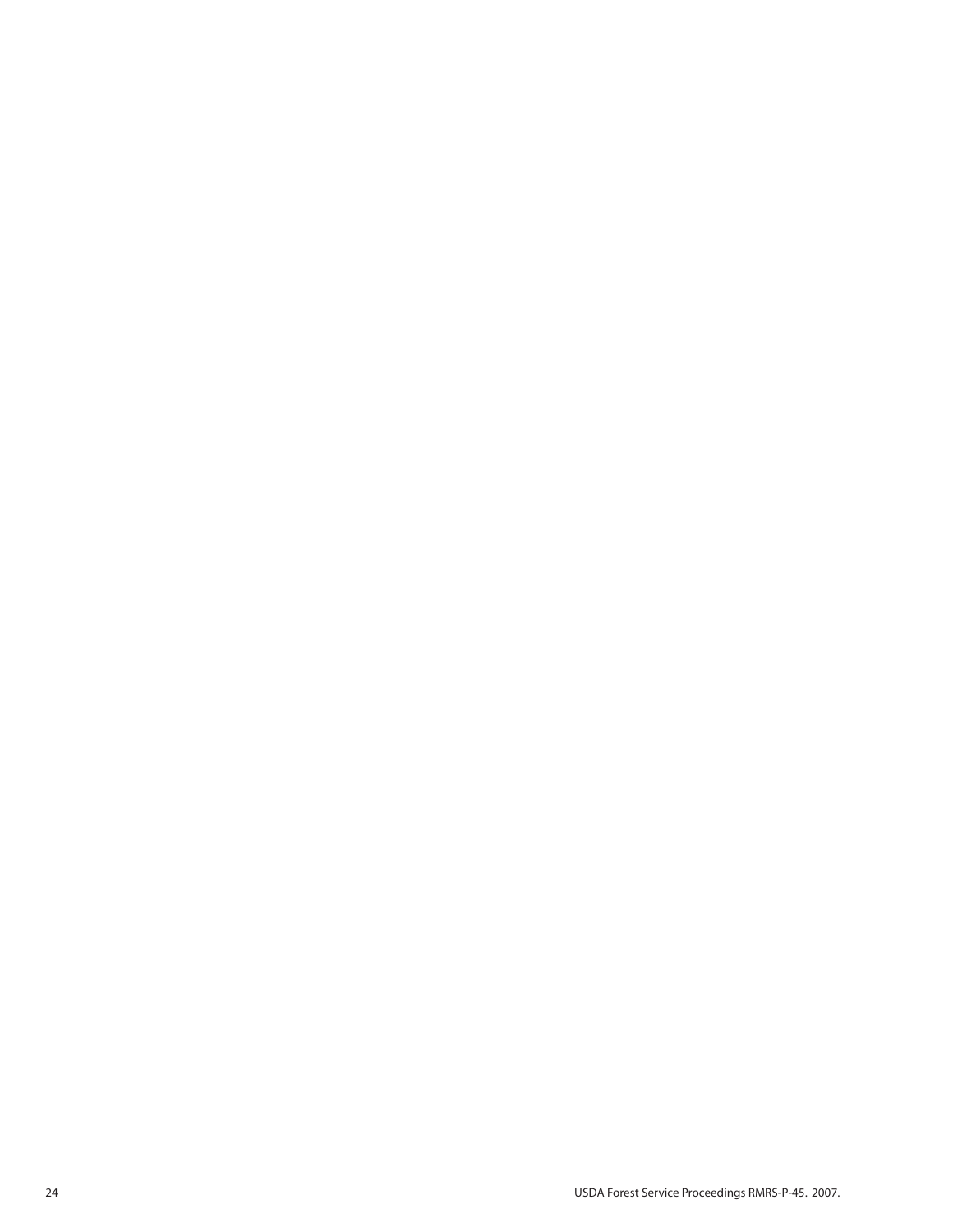# **Genetic Architecture of Differences in Fitness Traits Among Geographically Separated**  *Dendroctonus ponderosae* **Populations**

**Barbara Bentz 1 Mike Pfrender 2 Ryan Bracewell 1 Karen Mock 3**

### **Introduction**

The mountain pine beetle, *Dendroctonus ponderosae* Hopkins (Coleoptera: Curculionidae, Scolytinae) (MPB), is widely distributed across western North America spanning 25 degrees latitude and more than 2,500 m elevation. In a common garden experiment, Bentz and others (2001) observed that MPB populations from a southern location required significantly more time to develop than individuals from a population in the northern part of the range, although both populations exhibited univoltinism. Adults from the southern population were also significantly larger, even when reared in a common host and temperature. These results suggest that local selection plays a role in MPB adaptation to temperature, which can vary dramatically across the broad range of MPB. In a recent phylogeographic analyses of MPB, Mock and others (2007) found evidence of genetic structuring among populations that followed a broad isolation-by-distance pattern, confirming that genetic differences exist among geographically isolated populations. Little is known, however, about the underlying genetic architecture of important MPB life history traits, such as development time. To adequately forecast the effects of climate change on MPB population success and adaptability, a better understanding of the underlying environmental and genetic control of these traits, and variability across geographically separated populations, is needed. The main objective of our study was to examine the genetic architecture of differences among three geographically separated populations of MPB that differ in total development time and adult size. We used line cross experiments to analyze the relative influences of additive and nonadditive genetic effects on population differences in these traits.

### **General Approach**

Adult MPB from three geographically isolated populations and infesting three host tree species were used in the study: 1) MPB from southern California infesting pinyon pine (*Pinus monophylla*), 2) MPB from central South Dakota infesting ponderosa pine (*P. ponderosa*), and 3) MPB from central Idaho infesting lodgepole pine (*P. contorta*). We quantified total development time

<sup>1</sup> USDA Forest Service, Rocky Mountain Research Station, Logan, **UT** 

<sup>2</sup> Department of Biology, Utah State University, Logan, UT

<sup>3</sup> Department of Wildland Resources, Utah State University, Logan, UT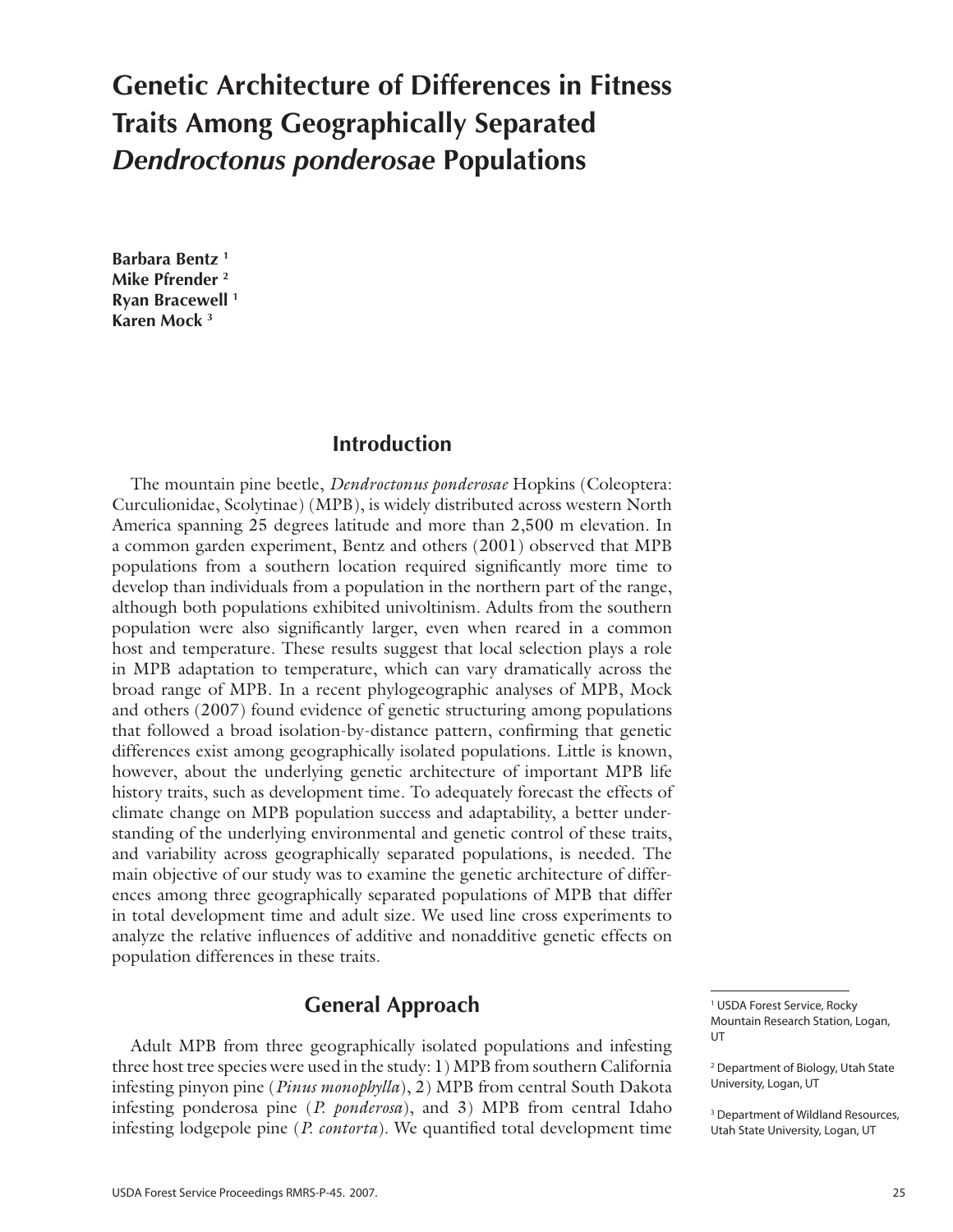and adult size of beetles from each population reared in the lab in a common host, lodgepole pine, at a range of temperatures (12.5 °C, 17.5 °C, 22.5 °C, 27.5 °C). Using beetles reared at 22.5 °C, reciprocal crosses were also made among the populations by mating males and females, respectively, from each population. Offspring from each population cross were also back-crossed to the original parent population. Fitness characteristics, total time to complete development, and adult size were measured and sex determined for all offspring by mating group and generation. Line-cross or generation means analysis was used to compare observed means with expected means derived from genetic models accounting for additive, dominance, epistatic, and maternal effects (Mather and Jinks 1982).

### **Results**

In general, mean development time for all populations was slower and adults were larger at cold rearing temperatures when compared to warm temperatures. However, population response to temperature was not consistent across latitude, and a greater proportion of beetles from the southern population completed development at 17.5 ºC compared to the northern populations. At this temperature, a large proportion of individuals from the northern populations did not pupate. These results suggest adaptation to local environments that could lead to geographically specific voltinism patterns under a global warming scenario. Results from line-cross analyses indicate that epistatic interactions are responsible for many of the genetic differences in adult size and total development time among the MPB populations sampled. We also observed sterility in  $F_2$  males from the southern California population when mated with adults from the northern populations. Although infestation by differing strains of *Wolbachia* may cause  $F_2$  breakdown,  $F_2$  sterility may also be an indication of epistatically linked loci and is the first trait to evolve in incipient speciation. The shallow mtDNA lineage found by Mock and others (2007) suggests that if *Wolbachia* spp*.* are not the cause, it may be a very recent incipient speciation event for MPB.

### **References**

- Bentz, B. J.; Logan, J. A.; Vandygriff, J. C. 2001. Latitudinal life history variation in *Dendroctonus ponderosae* (Coleoptera: Scolytidae) development time and size. The Canadian Entomologist 133:375-387.
- Mather, K.; Jinks, J. L. 1982. Biometrical genetics: The study of continuous variation. Cambridge University Press, Cambridge
- Mock, K. E.; Bentz, B. J.; O'Neill, E. M.; Chong, J. P.; Wilcox; Pfrender, M. E. 2007. Landscapescale genetic variation in a forest outbreak species, the mountain pine beetle (*Dendroctonus ponderosae)*. Molecular Ecology 16:553-568.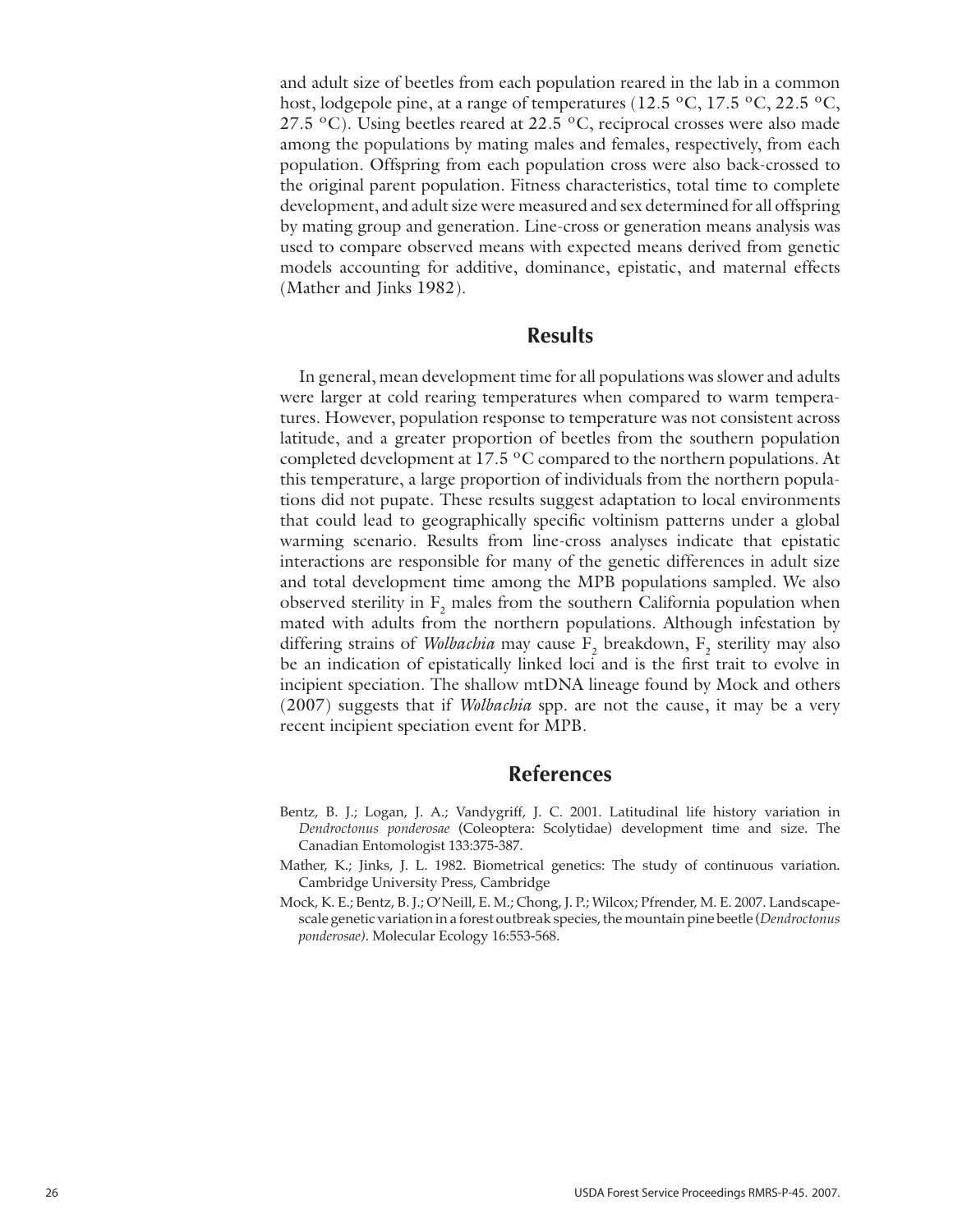## **Phylogeography of** *Dendroctonus rufipennis* **Based on mtDNA and Microsatellites**

**Kenneth F. Raffa 1 Luana S. Maroja 2 Steven M. Bogdanowicz 2 Kimberly F. Wallin 3 Richard G. Harrison 2**

Spruce beetle, *Dendroctonus rufipennis* (Kirby), is one of the most broadly distributed bark beetles in North America, extending from Alaska to Newfoundland, south to Arizona. It colonizes most species of spruce within its range. Usually it is associated with highly stressed or killed trees, but under certain conditions undergoes landscape level eruptions that kill millions of trees (Werner and others 1977), regardless of their physiological condition (Wallin and Raffa 2004). Populations may be semivoltine or univoltine, depending on temperature (Hansen and others 2001). Spruce beetles show relatively close associations with several species of fungi (Six and Bentz 2003), some of which vary in frequency with beetle population phase (Aukema and others 2005).

Adult beetles were collected from sixteen sites extending across the full range of *D. rufipennis*. DNA was extracted, and approximately 100 beetles were sequenced for mtDNA and approximately 550 beetles were genotyped for microsatellites (Maroja and others subm). Phylogenies were reconstructed by several means, including Maximum Parsimony and Bayesian Posterior approaches. We also computed isolation by distance, neutral evolution, migration and divergence time between populations, linkage disequilibrium, and deviation from Hardy-Weinberg equilibrium (Maroja and others 2007).

Three distinct clades were apparent (Maroja and others 2007). Two are northern, extending west to east from Alaska to Newfoundland, and the third extends north to south throughout the Rocky Mountains. The Rocky Mountain clade further subdivides into northern and southern clades. A zone of overlap is located in southern British Columbia, which appears to represent secondary contact between beetles that moved north along the Rocky Mountains and beetles occupying the boreal forests of Canada. There is high among-clade divergence.

Across all populations, there was a strong relationship between genetic distance and physical distance. This relationship was also significant within one northern clade. However, there was no isolation by distance effect within the other two clades, or within the pooled northern clades. There was no evidence for migration between the northern and southern Rocky Mountain clades. These same patterns segregate according to spruce species, and there is little evidence for migration between white and Engelmann spruce. However, host plant relationships cannot be teased apart from underlying geographic distribution patterns of tree species.

Based on historical records of spruce and the estimated divergence times from this study, the most parsimonious explanation is that spruce beetle

1 Department of Entomology, University of Wisconsin, Madison, WI

2 Department of Ecology and Evolutionary Biology, Cornell University, Ithaca, NY

<sup>3</sup> University of Wisconsin, Madison, WI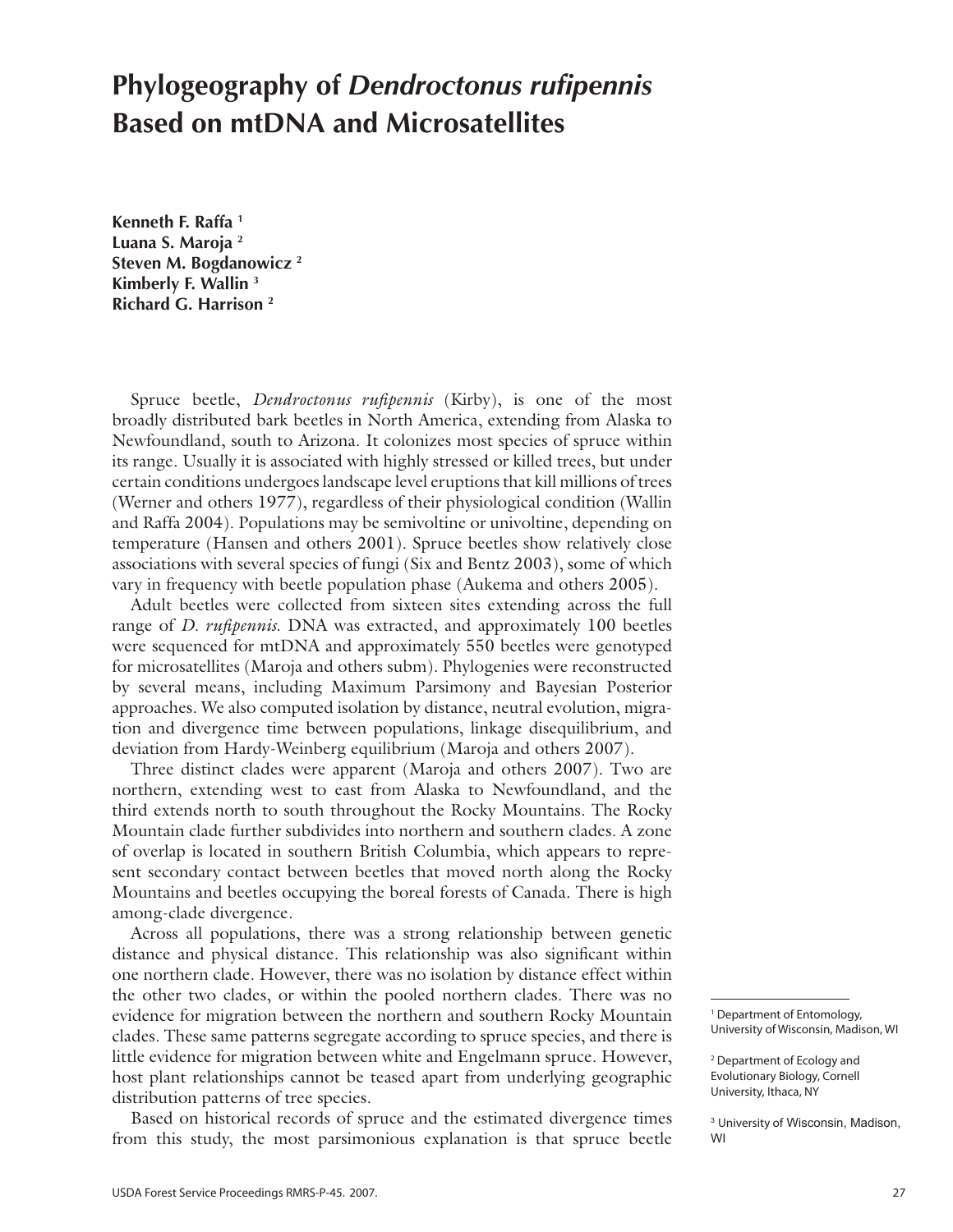populations were isolated during recent glaciations and have since become reconnected (Maroja and others 2007). However, initial divergence of these lineages must have occurred much earlier.

Our short-term goals include clarifying potential relationships with host tree species, including whether there may be incipient host races. Long-term goals are to develop genetic markers that could help distinguish between localized population buildup vs. eruptions due to migration, and help distinguish between eruptive and noneruptive populations.

### **Acknowledgments**

We thank Dr. Rasmus Nielsen for help with the program MDIV and other analyses and for suggestions on the manuscript. We thank Ken Gibson, USDA FS; Margaret Skinner and Michael Bohne, U VT; Paul Flanagan, USDA FS; Staffan Lindgren, UNBC; Jose Negron, USDA FS; Steve Seybold, USDA FS; David Stone and Jon Sweeney, Can. FS; Tom Eager, USDA FS; Dave Leatherman, USDA FS; William Jacobi, CSU; Joel D. McMillin, USDA FS; Richard Werner, USDA FS (retired); Ed Holsten, USDA FS; Ken Zogas, USDA FS; B. Bentz, USDA FS; S. Francis and Anne Savoie, Can. FS; Ed VanRanden, Can. FS; and Kirsten Haberkern, UW-Madison for providing us with specimens or otherwise helping with insect collections. KFR was supported by NSF DEB-9629776, DEB-0314215 and DEB-0080609, USDA-NRI WIS04746, McIntire-Stennis, and UW CALS. RGH was supported by McIntire Stennis Project NYC-183562 and Hatch Project NYC-183401.

### **References**

- Aukema, B. H.; Werner, R. A.; Haberkern, K. E.; Illman, B. L.; Clayton, M. K.; Raffa, K. F. 2005. Relative sources of variation in spruce beetle-fungal associations: Implications for sampling methodology and hypothesis testing in bark beetle-symbiont relationships. Forest Ecology and Management 217: 187-202.
- Hansen, E. M.; Bentz, B. J.; Turner, D. L. 2001. Physiological basis for flexible voltinism in the spruce beetle (Coleoptera : Scolytidae). Canadian Journal of Entomology 133: 805-817.
- Maroja, L. S.; Bogdanowicz, S. M.; Wallin, K. F.; Raffa, K. F.; Harrison, R. G. 2007. Phylogeography of spruce beetles (*Dendroctonus rufipennis* Kirby) (Curculionidae: Scolytinae) in North America. Molecular Ecology doi 10.1111/j.1365-294x. 2007.03320.x
- Six, D. L.; Bentz, B. J. 2003. Fungi associated with the North American spruce beetle, *Dendroctonus rufipennis*. Canadian Journal of Forestry Research 33: 1815-1820.
- Wallin, K. F.; Raffa, K. F. 2004. Feedback between individual host selection behavior and population dynamics in an eruptive insect herbivore. Ecological Monographs 74: 101-116.
- Werner, R. A.; Baker, B. H.; Rush, P. A. 1977. The spruce beetle in white spruce forests of Alaska. USDA Forest Service, Gen. Tech. Rep. PNW-61.

#### *c***urrent address:**

<sup>&</sup>lt;sup>3</sup> Department of Forest Science, Oregon State University, Corvallis, OR.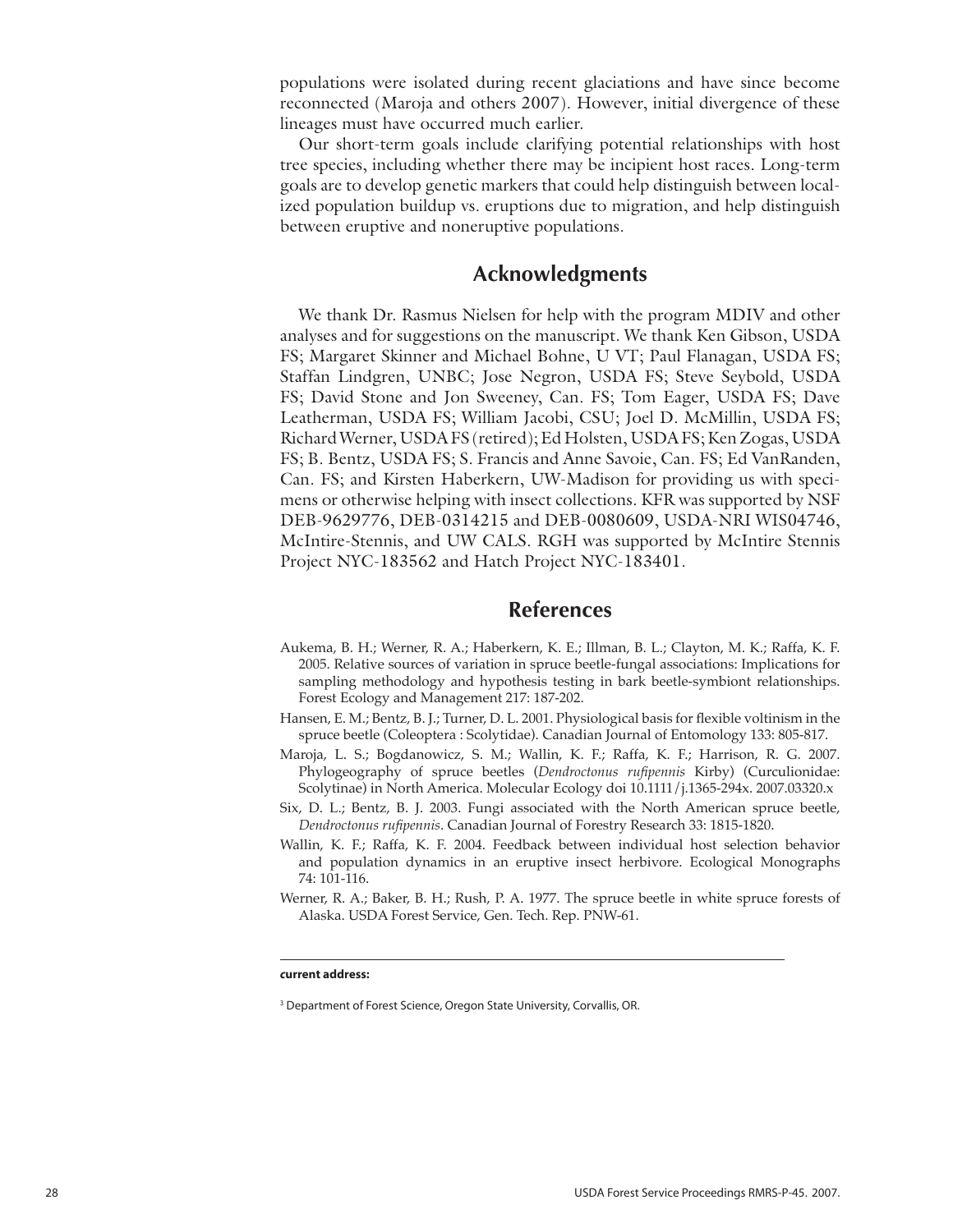# **Phylogeographic Analysis of the Douglas-fir Beetle** *Dendroctonus pseudotsugae* **Hopkins (Coleoptera: Curculionidae: Scolytinae)**

**Enrico A. Ruíz 1 Jane L. Hayes 2 John E. Rinehart 3 G. Zúñiga 1**

### **Introduction**

Population genetic structure studies made in genus *Dendroctonus* have been conducted from the perspectives of allopatric and sympatric models. In the first case, host effect and historical contingency were not recognized as a source of variation, while the later considered the host itself as a source of reproductive isolation. Nevertheless, both models show that genus *Dendroctonus* has the highest values of genetic variation among Scolytidae (Anderson and others 1979; Anderson and others 1983; Higby and Stock 1982; Langor and Spence 1991; Namkoong and others 1979; Roberds and others 1987; Stock and Guenther 1979; Stock and others 1979; Sturgeon and Mitton 1986; Zuñiga and others, in press). In this sense, few studies have been performed dealing with genetic population differences in *D. pseudotsugae*. For instance, through the use of Isozymes produced by 13 gene loci, Stock and others (1979) found a pattern characteristic of populations differentiated to, or beyond, the race or subspecies level between Idaho and Oregon populations. This was a consistent result in later works (Bentz and Stock 1986). However, none of these works performed a population genetic structure analysis.

In a wide sense, classic theory of population genetics was used to describe how mutation, migration, genetic drift, and natural selection affect the distribution of genetic variation (Avise 2004). However, genetic population structure analyses provide us with limited information about historical processes involved in population differentiation. Consequently, a different approach that takes into account these population phenomena is needed to accurately estimate gene genealogies at the population level. The method of Templeton and others (1992) has been used with restriction site and nucleotide sequence data to infer population genealogies when divergence is low. In addition, this method has also been used, coupled with a nested clade procedure, to separate population structure from population history, and in this way, explore the phylogeography of many organisms (Templeton 1995). In this context, there are still few works using nested clade methods to understand phylogeography of bark beetles. Among these are those applied to *Ips typographus* and *Tomicus piniperda* (Ritzerow and others 2004; Stauffer and others 1999). Both species were demonstrated to be highly polymorphic when compared with other european scolytids, and last glaciations had a profound impact on

<sup>1</sup> Departamento de Zoología, Escuela Nacional de Ciencias Biológicas-IPN. México, D. F., México

<sup>2</sup> USDA Forest Service, Pacific Northwest Research Station, Forest and Range Sciences Laboratory, LaGrande, OR

<sup>3</sup> Biology Program, Eastern Oregon University, LaGrande, OR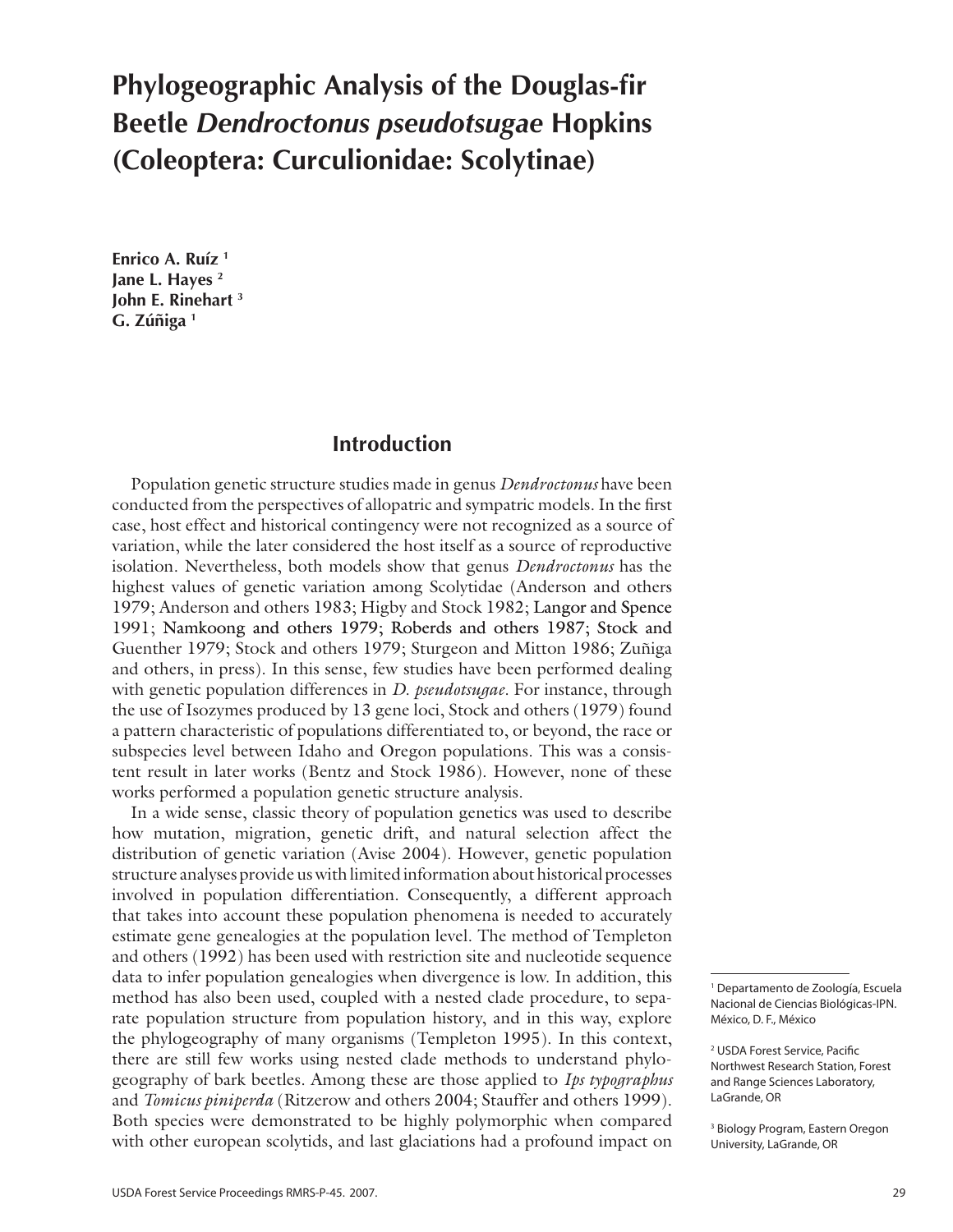their actual distribution ranges (as a result of more restricted host refugees). Another study with the bark beetle *Ips confusus* (Cognato and others 2003) revealed that past glaciation events better explain genetic population structure than isolation by neither the host type nor its past fragmentation. The purpose of this work is to perform a phylogeographic analysis to infer if mitochondrial haplotypes of *D. pseudotsugae* allow us to recognize which historical or demographical factors have been responsible for the actual genetic organization. Taxonomic status of *D. pseudotsugae* subspecies (*D. p. pseudotsugae* and *D*. *p. barragani*) *sensu* Furniss (2001) will be tested as well.

### **Methods**

Until now, 38 different populations of *D. pseudotsugae* have been sampled from its distribution range in Mexico, United States, and Canada. mtDNA cytochrome oxidase I gene (COI) has been used to resolve relationships among populations due to its extensive intraspecific polymorphism and adequate nucleotide variation (Simon and others 1994). DNA extractions were carried out using DNeasy® Tissue Kit (QIAGEN Gmbh, Hilden, Germany), using whole, ground insect thorax (approximately 10 mg), following manufacturer's tissue protocol. To amplify a fragment of approximately 600bp of COI gene, primers C1-J-2441 and T12-N-3014 (Simon and others 1994) were used via polymerase chain reaction (PCR). Unincorporated dNTP's and oligonucleotides were removed using GFXTM PCR DNA and Gel Band Purification Kit (Amersham Biosciences, Buckinghamshire, UK) and were directly sequenced using the Dye Terminator Cycle® Sequencing Reaction Kit (Perkin Elmer).

To test statements about two different subspecies in *D. pseudotsugae* (Furniss 2001), cladistic analyses of sequences were performed with program PAUP\* (Swofford 1998). The trees were generated under a parsimony optimality criterion. A heuristic search of most parsimonious trees with the stepwise addition and tree bisection-reconnection algorithms were performed. All other settings were default. Bootstrap proportions were determined with 500 replicates and all other PAUP\* settings were default. To test the null hypothesis of random association between haplotypes and geographical distribution, frequency and spatial distribution were used to create a statistical parsimony network (Templeton and others 1992) using the program TCS (v. 1.21, Clement and others 2000). Haplotypes in network were nested in a hierarchical series of 0-step, 1-step, 2-step, etc., clades until the entire network was nested into a single clade. Resulting nesting network was used to perform statistical test of geographic association of the nested clades with the program GeoDis (v. 2.5, Posada and others 2000). Then, inference keys outlined in Templeton and others (1995) were used.

### **Results**

No nucleotide insertion or deletions were observed. Twenty-seven populations were analyzed (DNA extraction, PCR, sequencing), resulting in a total of 276 sequences, 550bp long. These sequences yielded 73 different haplotypes. It was found that nucleotide divergence  $(0.039 \pm 0.019)$  and haplotype diversity  $(\bar{h}$  0.945) were higher when compared with those reported for other related species (Cognato and others 2003; Ritzerow and others 2004; Stauffer and others 1999), with the solely exception of *D. valens* (*h* 0.99, Cognato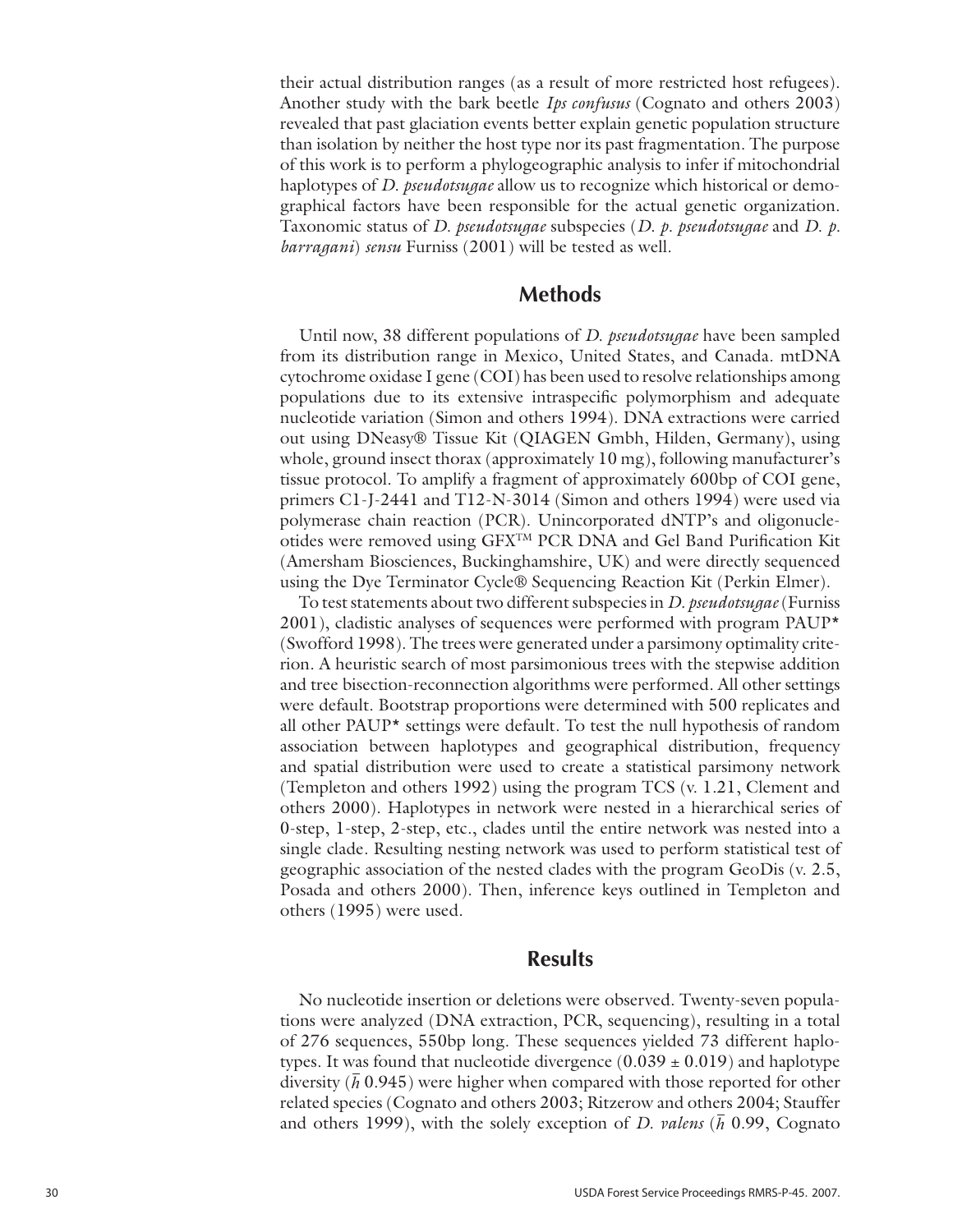and others 2005). Only 73 of 550 sites were parsimony informative. In one of the most parsimonious trees, it is clear separation was observed between northern (USA, CAN) and southern (MEX) populations, thus supporting statements about two different subspecies in *D. pseudotsugae* (Furniss 2001) (even though significant homoplasy was found,  $RC = 0.2146$ ). Nested clade analysis is ongoing.

### **Future Work**

Additional genetic work is planned because of the bias introduced in this study due to a lack of an appropriate sample size (inadequate collection effort). Although a statistical parsimony network was already constructed, it has not yet been used to make inferences about historical or demographic processes. In collaboration with Javier Victor, a total evidence approach (COI sequences + morphological traits) will be implemented in order to test subspecies level among *D. pseudotsugae* populations.

### **References**

- Anderson, W. W.; Berisford, C. W.; Kimmich, R. H. 1979. Genetic differences among five populations of the southern pine beetle. Annals of the Entomological Society of America 72: 323-327.
- Anderson, W. W.; Berisford, C. W.; Turnbow, R. H.; Brown, C. J. 1983. Genetic differences among populations of the black turpentine beetle, *Dendroctonus terebrans*, and an engraver beetle, *Ips calligraphus* (Coleoptera: Scolytidae). Annals of the Entomological Society of America 76: 896-902.
- Avise, J. 2004. Phylogeography: The history and formation of species. Harvard University Press. Cambridge, MA.
- Bentz, B. J.; Stock, M. W. 1986. Phenetic and phylogenetic relationship among ten species of *Dendroctonus* bark beetles (Coleoptera: Scolytidae). Annals of the Entomological Society of America 79: 527-534.
- Clement, M.; Posada, D.; Crandall, K. A. 2000. TCS: A computer program to estimate gene genealogies. Molecular Ecology 9: 1657-1659.
- Cognato, A.; Harlin, A. D.; Fisher, M. L. 2003. Genetic structure among pinyon pine beetle populations (Scolytinae: *Ips confusus*). Environmental Entomology 32: 1262-1270.
- Cognato, A. I.; Sun, J.; Anducho-Reyes, M. A.; Owen, D. R. 2005. Genetic variation and origin of the red turpentine beetle (*Dendroctonus valens* LeConte) introduced to the People´s Republic of China. Agricultural and Forest Entomology 7: 87-91.
- Furniss, M. M. 2001. A new subspecies of *Dendroctonus* (Coleoptera: Scolytidae) from Mexico. Annals of the Entomological Society of America 94: 21-25.
- Higby, P. K.; Stock, M. W. 1982. Genetic relationships between two sibling species of bark beetles (Coleoptera: Scolytidae) Jeffrey pine beetle and mountain pine beetle in northern California. Annals of the Entomological Society of America 75: 668-674.
- Langor, D. W.; Spence, J. R. 1991. Host effects on allozyme and morphological variation of the mountain pine beetle *Dendroctonus ponderosae* Hopkins (Coleoptera: Scolytidae). Canadian Entomologist 123: 395-410.
- Namkoong, G.; Roberds, J. H.; Nunnally, L. B.; Thomas, H. A. 1979. Isozime variations in populations of southern pine beetles. Forest Science 25: 197-203.
- Posada, D.; Crandall, K. A.; Templeton, A. R. 2000. GeoDis: A program for the cladistic nested analysis of the geographical distribution of genetic haplotypes. Molecular Ecology 9: 487-488.
- Ritzerow, S.; Konrad, H.; Stauffer, C. 2004. Phylogeography of the Eurasian pine shoot beetle *Tomicus piniperda* (Coleptera: Scolytida). European Journal of Entomology 101: 1-7.
- Roberds, J. H.; Hain, F. P.; Nunally. L. B. 1987. Genetic structure of southern pine beetle populations. Forest Science 37-52-59.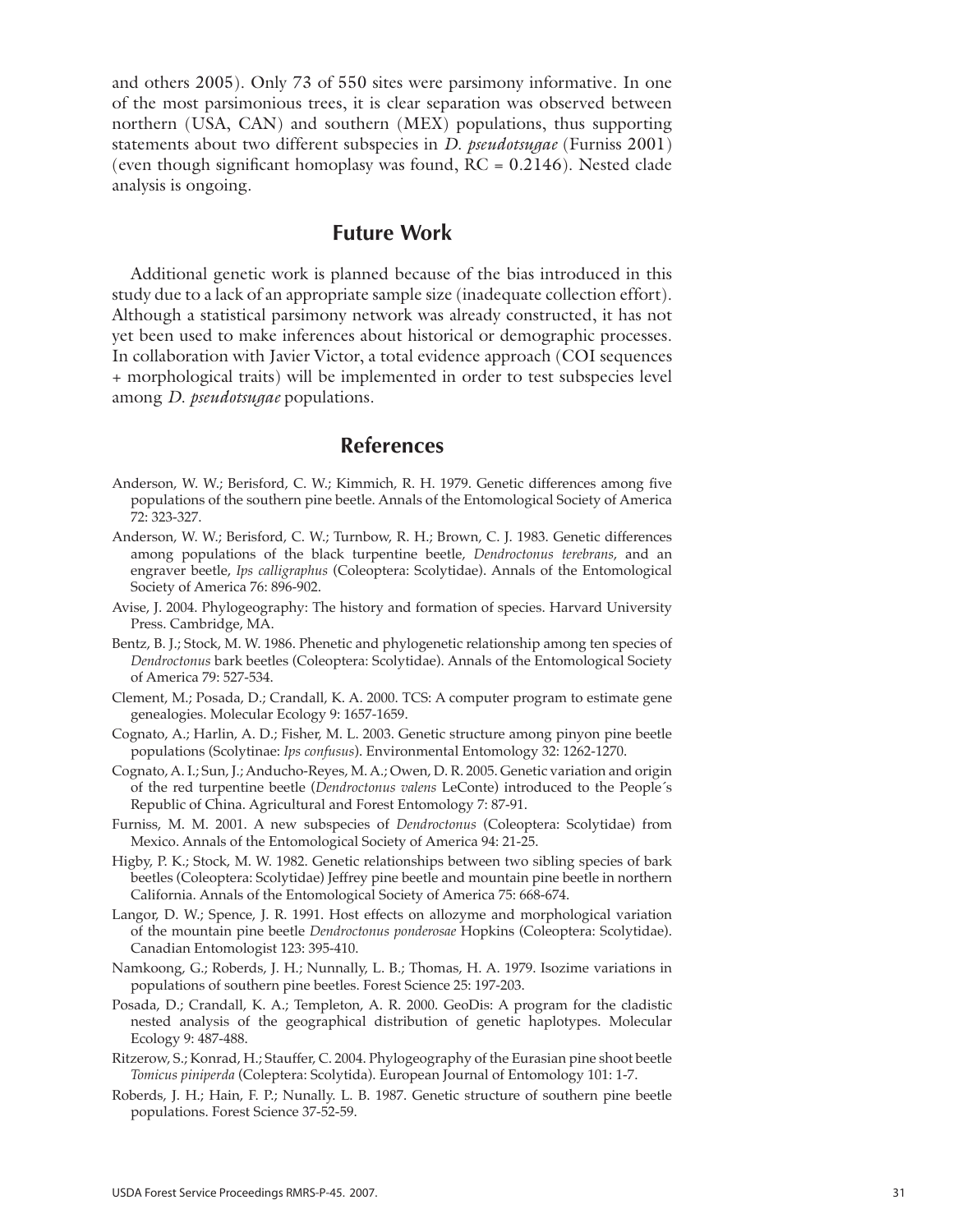- Simon, C.; Frati, F.; Beckenbach, A.; Crespi, B.; Liu, H.; Flook, P. 1994. Evolution, weighting, and phylogenetic utility of mitochondrial gene sequences and a compilation of conserved polymerase chain reaction primers. Annals of the Entomological Society of America 87: 651-701.
- Stauffer, C.; Lakatos, F.; Hewitt, G. M. 1999. Phylogeography and postglacial colonization routes of *Ips tipographus* (Coleoptera: Scolytidae). Molecular Ecology 8: 763-774.
- Stock, M. W.; Guenther, J. D. 1979. Isozyme variation among mountain pine beetle (*Dendroctonus ponderosae*). Populations in the Pacific Northwest. Environmental Ecology 8: 889-893.
- Stock, M. W.; Pitman, G. B.; Guenther, J. D. 1979. Genetic differences between Douglasfir beetles (*Dendroctonus pseudotsugae*) from Idaho and coastal Oregon. Annals of the Entomological Society of America 72: 394-397.
- Sturgeon, K. B.; Mitton, J. B. 1986. Allozyme and morphological differentiation of mountain pine beetle *Dendroctonus ponderosae* Hopkins (Coleoptera: Scolytidae) associated with host tree. Evolution 40: 290-302.
- Swofford, D. L. 1998. PAUP\*: Phylogenetic analysis using parsimony (\* and other methods), 4.0b4a. Smithsonian Institute, Washington, DC.
- Templeton, A. R.; Crandall, K. A.; Sing, C. F. 1992; A cladistic analysis of phenotypic associations with haplotypes inferred from restriction endonuclease mapping and DNA sequence data. III. Cladogram estimation. Genetics 132: 619-633.
- Templeton, A. R.; Routman, E.; Phillips, C. A. 1995. Separating population structure from population history: A cladistic analyses of the geographic distribution of mitochondrial DNA haplotypes in the tiger salamander *Ambystoma tigrinum*. Genetics 140: 767-782.
- Zuñiga, G; Cisneros, R.; Salinas-Moreno, Y.; Hayes, J. L.; Rinehart, J. E. 2006. Genetic structure of *Dendroctonus mexicanus* (Coleoptera: Curculionidae: Scolytinae) in the trans-Mexican volcanic belt. Annals of the Entomological Society of America (in press).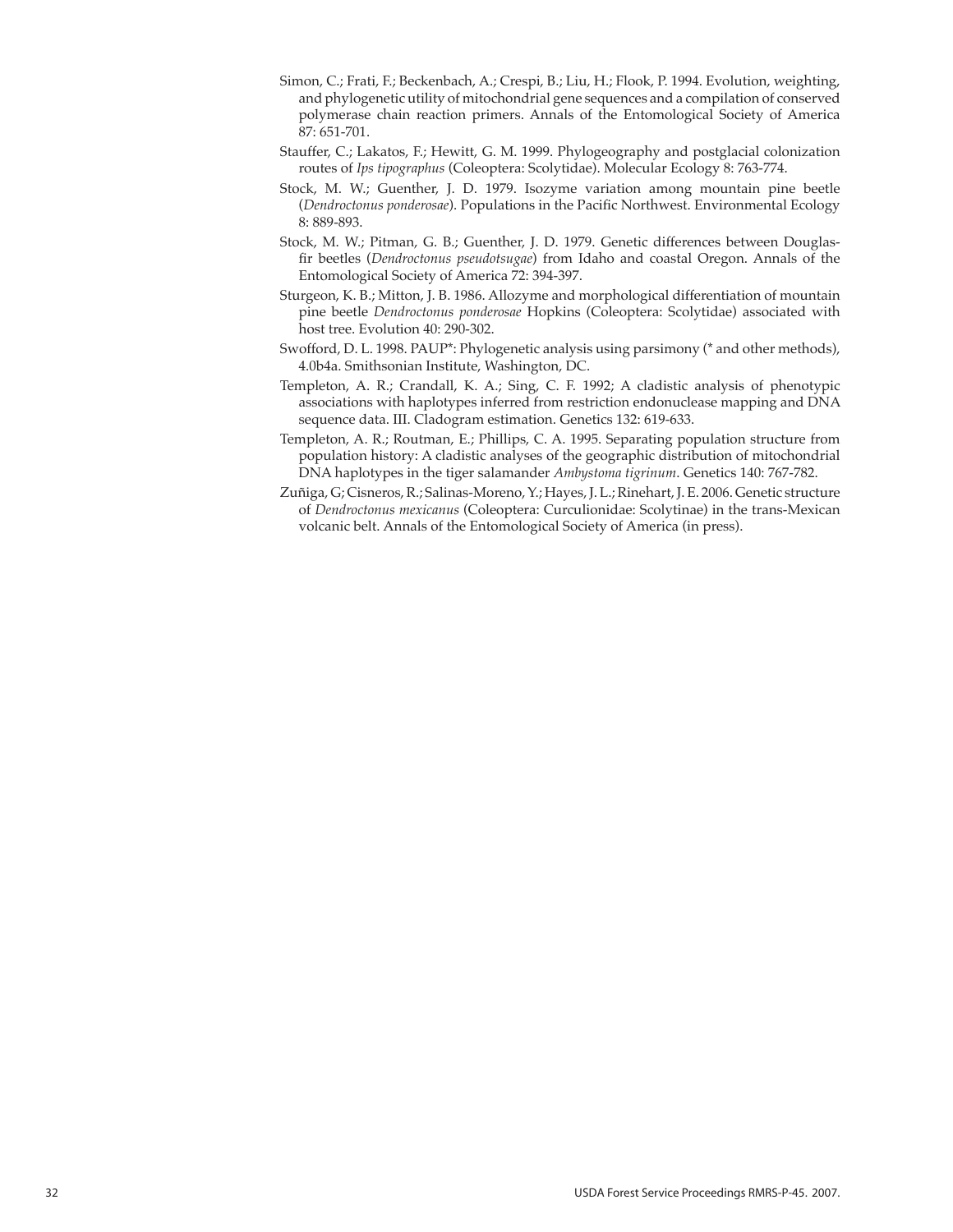## **Evolutionary Ecology of Pheromone Signaling in** *Dendroctonus frontalis*

**Deepa S. Pureswaran 1 Brian T. Sullivan 2 Matthew P. Ayres 1**

Although studies of pheromone production in the southern pine beetle (*Dendroctonus frontalis*) extend back to the dawn of chemical ecology, it is only recently that instrumentation has become sufficiently sensitive to measure pheromone production of individual beetles. Now, recent studies have revealed surprisingly high variation among individuals in their pheromone production. This seems paradoxical because pheromone signals in tree-killing bark beetles are apparently linked to fitness and have high heritability. We tested whether variation has been overestimated by hindgut extractions, which can only measure static pools of pheromones; but variation among individuals was similarly high for life time production of pheromones via individual aerations  $(CV = 60$  to 182 percent). An alternative hypothesis is that natural selection is constrained by the aggregation behavior of *D. frontalis*. In fact, the phenotypic trait visible to selection is the pheromone plume emanating from a tree, which is the collective property of all the beetles in the group. We evaluated the effect of individual beetles on the pheromone plume by using the empirical frequency distributions of pheromone production to analyze simulated aggregations with variable group sizes. For realistic aggregation sizes of 300 to1,300 females per meter of host tree, the average effect of a beetle on the plume was very low (generally  $\langle 10 \text{ percent} \rangle$ ). By application of Fisher's Fundamental Theorem of Natural Selection, this represents the maximum opportunity for selection on individual pheromone production (assuming that heritability is perfect and the pheromone plume is the sole determinant of fitness). We conclude that pheromone production is a nearly neutral trait in *D. frontalis* because individuals have only very minor effects on the phenotypic trait under selection (the pheromone plume). Therefore, genetic variation accumulates via mutation and recombination, unchecked by natural selection, even though pheromone production is highly heritable and properties of the pheromone plume have generally strong effects on the fitness of individuals within the aggregation.

> 1 Biological Sciences Dartmouth College, Hanover, NH

> 2 USDA Forest Service, Southern Research Station, Pineville, LA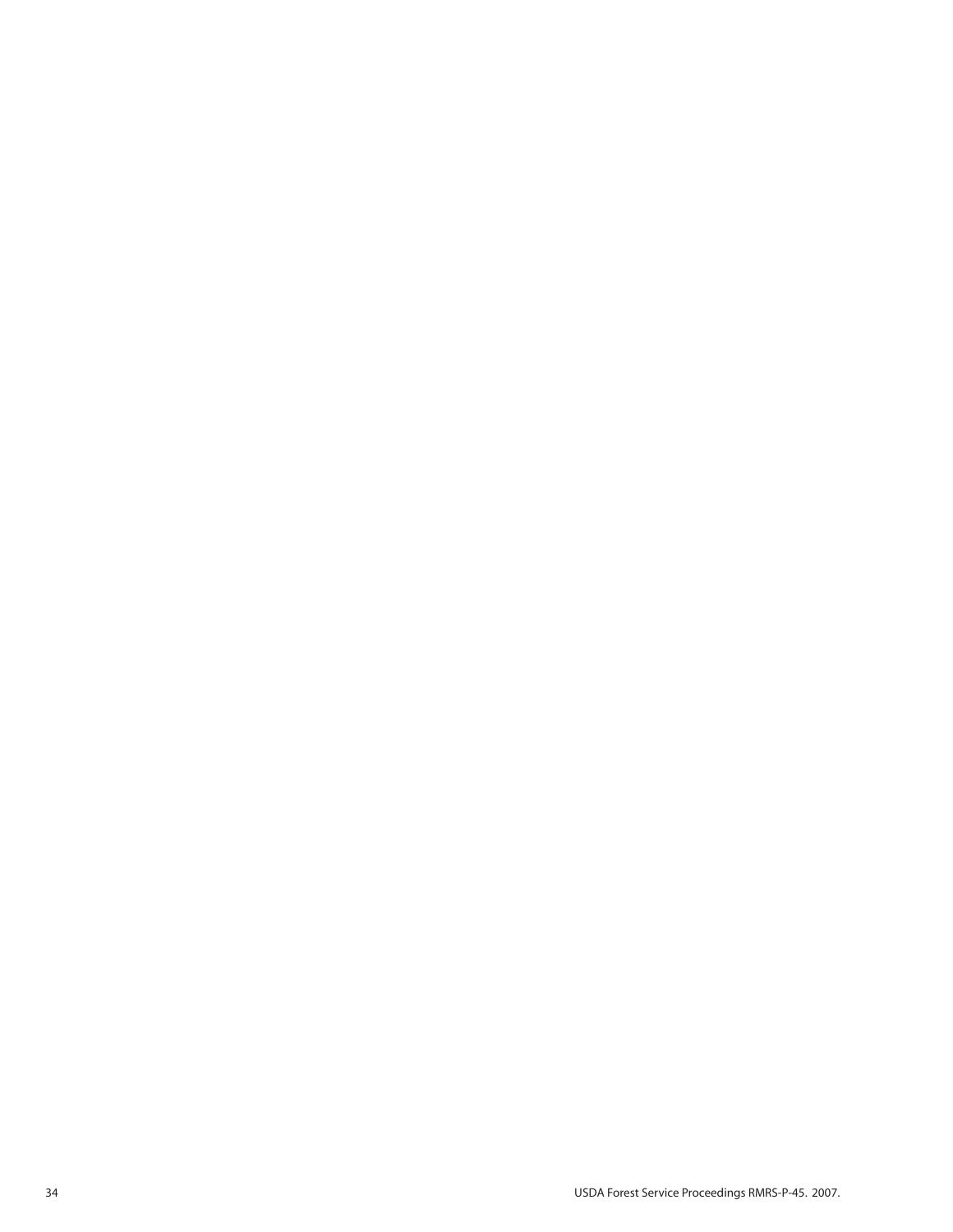

# Bark Beetle Gene Structure and Function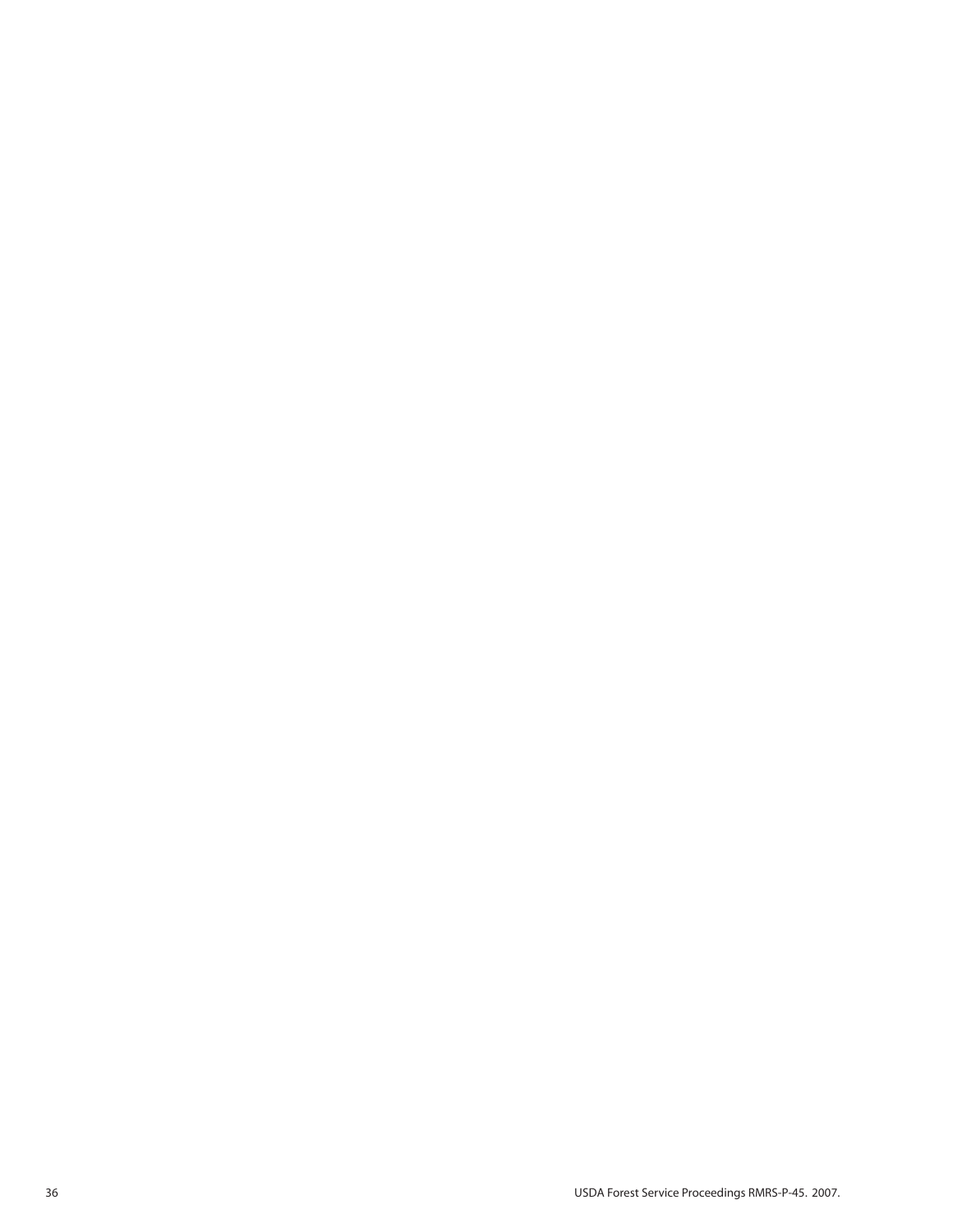# **Red Turpentine** *Dendroctonus valens* **P450s: Diversity, Midgut Location, and Response to Alfa-pinene Enantiomers**

**M. Fernanda López 1 Viviana Cerrillo 1 Zulema Gómez 1 M. Shibayama 2 Olga-Arciniega 1 Gerardo Zúñiga 1**

### **Introduction**

Bark beetle colonization action is a biotic stress to the host, which responds to this action by secreting oleoresin. This mixture of several compounds can be highly toxic for the insects. We hypothesized that the first physiological reaction of the insects to these toxic compounds is to metabolize and subsequently use some of them as pheromone precursors. Epithelial cells from the bark beetle's midgut have been demonstrated to be involved in pheromone production (Nardi and others 2002); however, the site(s) and mechanism(s) where the detoxification process occurs are unknown.

The cytochrome P450-dependent monooxigenases are a metabolic system involved in (1) regulating the titers of endogenous compounds such as hormones, fatty acids, and steroids, and (2) the catabolism and anabolism of xenobiotics such as drugs, pesticides and plant toxins. Monooxygenases are found in virtually all aerobic organisms, including insects. P450's are a multigenic family with a common origin and are found in the endoplasmic reticulum and mitochondria. There are four main gene families in insects: CYP4, CYP6, CYP9, and CYP-mitochondrial (Fereyeisen 1999; Scott 1999; Scott and Wen 2001). Other mechanisms involved in the detoxification process, such as glutathion transferases enzyme (GTS) (Hemingway 2000) and non-specific-esterases, are being widely documented in insects. GTS enzymes are a multigenic family integrated in seven classes, whose function is to metabolize xenobiotic compounds and to protect cells against damage by oxidative stress. Non-specific-esterases (carboxylesterases) also participate in the detoxification process, and only two genes are known.

Sturgeon and Robertson (1985) proposed that cytochrome P45O monoxigenases could be involved in the detoxification process of some toxic monoterpenoids in bark beetles as α-pinene. White and others  $(1978)$ demonstrated that cytochrome P450 of gut epithelial cells participate in the transformation of α-pinene to *cis* and *trans*-verbenol in *Dendroctonus terebrans*. Aguilar (2002) showed by inmuno-histochemical techniques that cytochrome P450 and non-specific-esterases of midgut epithelial cells in *D.valens* and *D. mexicanus* are over-expressed when the insects are exposed to

<sup>1</sup> Departamento de Zoología, Escuela Nacional de Ciencias Biológicas-IPN. México, D. F., México

<sup>2</sup> Centro de Investigaciones y Estudios Avanzados-IPN. México D. F.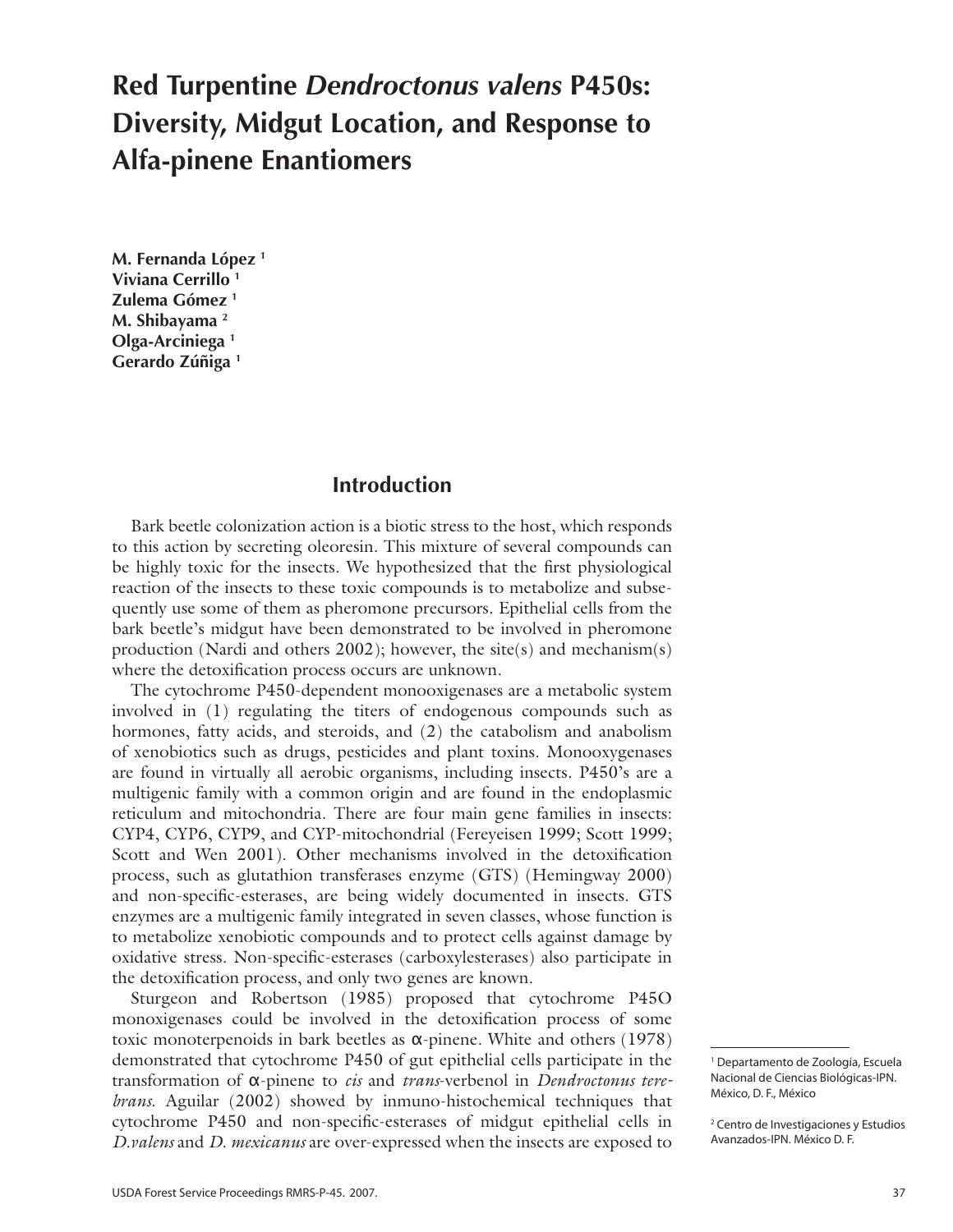α-pinene vapors. With respect to GTS enzymes, there are no reports in bark beetles. However, in *Ips typographus*, four esterase isozymes were detected that participate in detoxification processes and/or in the hydrolysis of juvenile hormone (JH) (Stauffer and others 1997). Previous histochemical studies of *D. valens* alimentary canal have shown that non-specific-esterases of midgut increase their activity when insects are exposed to  $\alpha$ -pinene (Aguilar 2002).

We are using *D. valens* as a model because it has been demonstrated that the monoterpenoids  $\alpha$  -pinene, R-(+)- $\alpha$ -pinene, S-(-)- $\beta$ -pinene, and S-(+)α-pinene are highly toxic compounds. They are also very important for their chemical communication system (Hobson and others 1992; White and Hobson 1993). In this species, we are studying the ultra-structural changes in the midgut epithelial cells of *D. valens* after exposure of the insects to αpinene. We are also studying the localization, diversity, and expression of CYP, non-specific-esterase and glutation–s-transferase genes in this region.

### **Methods**

#### *Ultrastructure*

Samples of *D. valens* were collected directly from infested trees and transported alive to our lab. The insects were exposed to  $\alpha$ -pinene during 24 hours at 4 °C. The insects were then dissected to obtain the alimentary canal and to extract the midgut. The anterior and posterior midgut were sectionaed and they were fixed in Eppendorf tubes with glutaraldehide 2.5 percent and cacodilate buffer 1M. The samples were then processed with conventional transmission electron microscope techniques.

#### *P450 Complex*

The insects were exposed to  $\alpha$ -pinene and its enantiomers: R-(+)- $\alpha$ -pinene, S-(-)-β-pinene, and S-(-)-α-pinene during 24 hours at 4 °C. Subsequently, total RNA of midgut was extracted with Trizol method and single-stranded cDNAs for RT-PCR were synthetized from total RNA with MMLV reverse transcriptase. The CYP4, CYP6, and CYP9 (P45O) genes were amplified with degenerated primers (Rose and others 1997; Snyder and others 1996). The expected bands were cut off from the gel and cDNA was isolated using the QIAEX II Gel Extraction Kit. The isolated products were reamplified and sequenced. The nucleotide sequences were compared with sequences deposited in GeneBank.

### **Results and Discussion**

### *The Midgut Ultra-structure of Insects Without Alpha-pinene*

The midgut epithelium is composed of cylindrical cells with microvilli in the apical zone. The cells are limited by a basal membrane named basal lamina that forms invaginations in folds. The cytoplasm is granular and spongy. The nucleus is large-ovoid with one or several electron-dense nucleoli located in the center or mid part of the cell. The primary lysosomes are scarce and mitochondria are found in all the cytoplasm. Their crests have a normal structure and the rough endoplasmic reticulum is widely distributed. Ribosomes are found both free and adhered to the rough endoplasmic reticulum. It is very common to observe empty vacuoles and secretion vesicles irregularly scattered in all cytoplasm.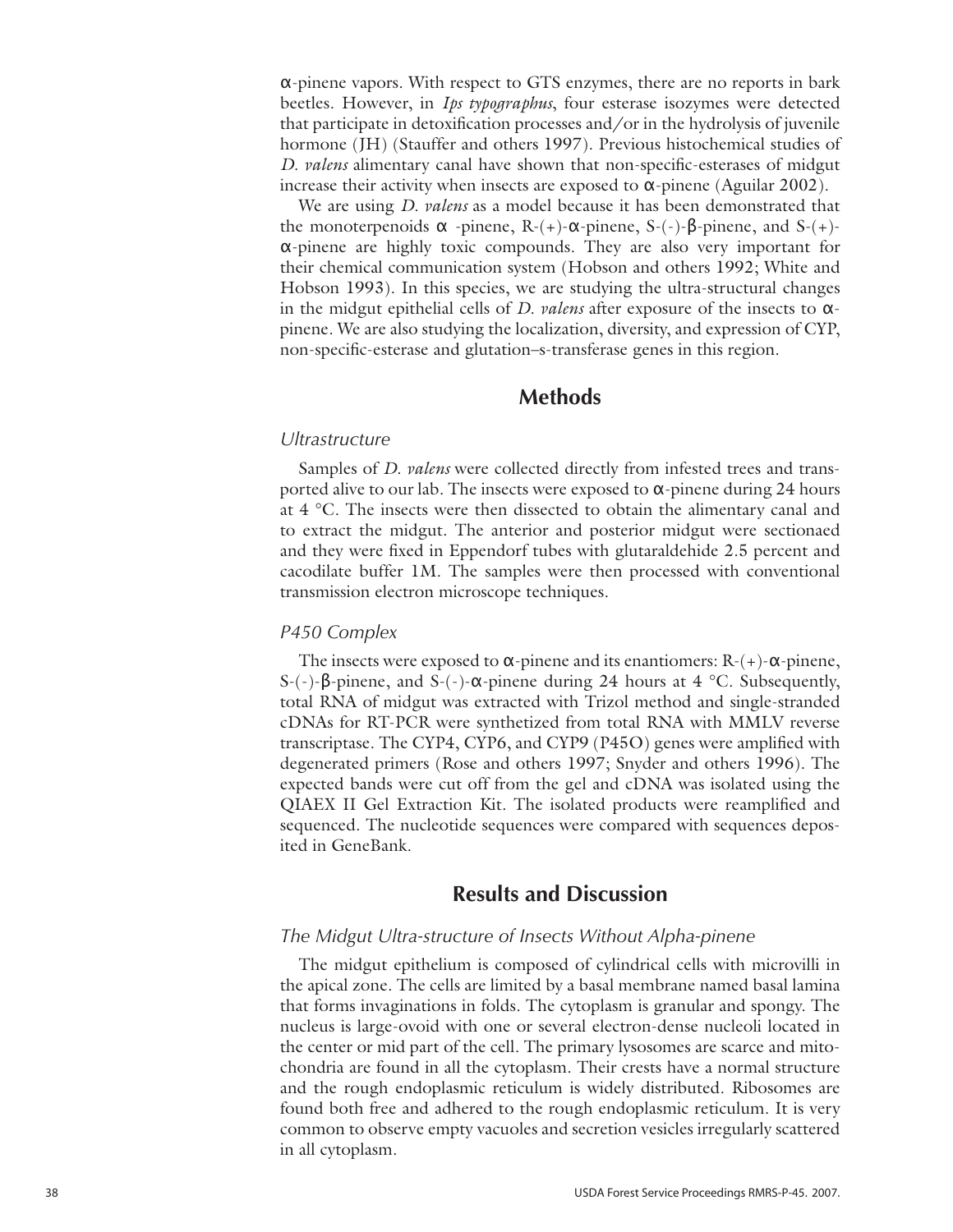### *The Midgut Ultrastructure of Insects With Alpha-pinene*

The microvilli, nucleus, and vesicles maintain their original structure; however, it is common to observe a significant increase in the number of mitochondria on the basal and apical zone of the cells. The mitochondria crests are modified, the primary and secondary lysosomes are abundant, the rough endoplasmic reticulum is observed near to the nucleus arranged in parallel packages, and the Golgi complex is evident and maintains its structure with crests in block piles and it is found near of nucleus and the apical zone. The smooth endoplasmic reticulum is very conspicuous. It has a tubular shape with vesicles associated in its extreme with indefinite arrange.

The differences observed in both experiments showed that  $\alpha$ -pinene affects the midgut epithelial cells, changing and increasing the number of secondary lysosomes and mitochondria in the apical zone. The rough endoplasmic reticulum shows an overexpression. The Golgi complex and smooth endoplasmic reticulum are clearly evident. These ultrastructural changes suggest that these organelles participate actively in the detoxification process.

### *P450 Gene Complex*

The midgut cDNA of stimulated insects amplify for a CYP4 gene (CYP4 family). The amplification product of this gene exhibited one band of the expected size of ~500bp. These products were sequenced, and Blast analysis showed that amino acid sequences of CYP4 of *D. valens* has a high identity (90, 91 percent) with CYP4G29 from *Leptinotarsa decemliniata*, and CYP4G15 from *Tribolium castaneum*. CYP6 and CYP9 genes have been amplified from total DNA of *D. valens*, and at this moment, we are amplifying these genes from midgut cDNA to obtain their sequences. These results show that three CYP genes are present in the midgut region.

### **Future Work**

- The genes obtained (CYP4, CYP6, CYP9) will be cloned and sequenced to obtain subsequently complete genes using 5' RACE method. We are testing the presence of CYP-mitochondrial (CYP12).
- We are looking at where these CYP genes are located at ultrastructural level in *D. valens* midgut cells.
- We are quantifying the expression levels of CYP genes using Real-Time PCR.
- We are determining the midgut location and expression levels of •other enzymes involved in the detoxification process, as esterases and Glutathion-S-Tranferases by histochemical and immunological methods, as well as by molecular techniques.

### **References**

Aguilar, A. 2002. Localización de las enzimas involucradas en los procesos de digestión y destoxificación del tracto digestivo de tres diferentes especies del género *Dendroctonus* (Coleoptera: Scolytidae). Tesis de Maestria. ENCB-IPN. México D.F.

Feyereisen, R. 1999. Insect P450 enzymes. Annual Reviews Entomological 44: 507-533.

Hemingway, J. 2000. The molecular basis of two contrasting metabolic mechanisms of insecticide resistance. Insect Biochemistry and Molecular Biology 30: 1009-1015.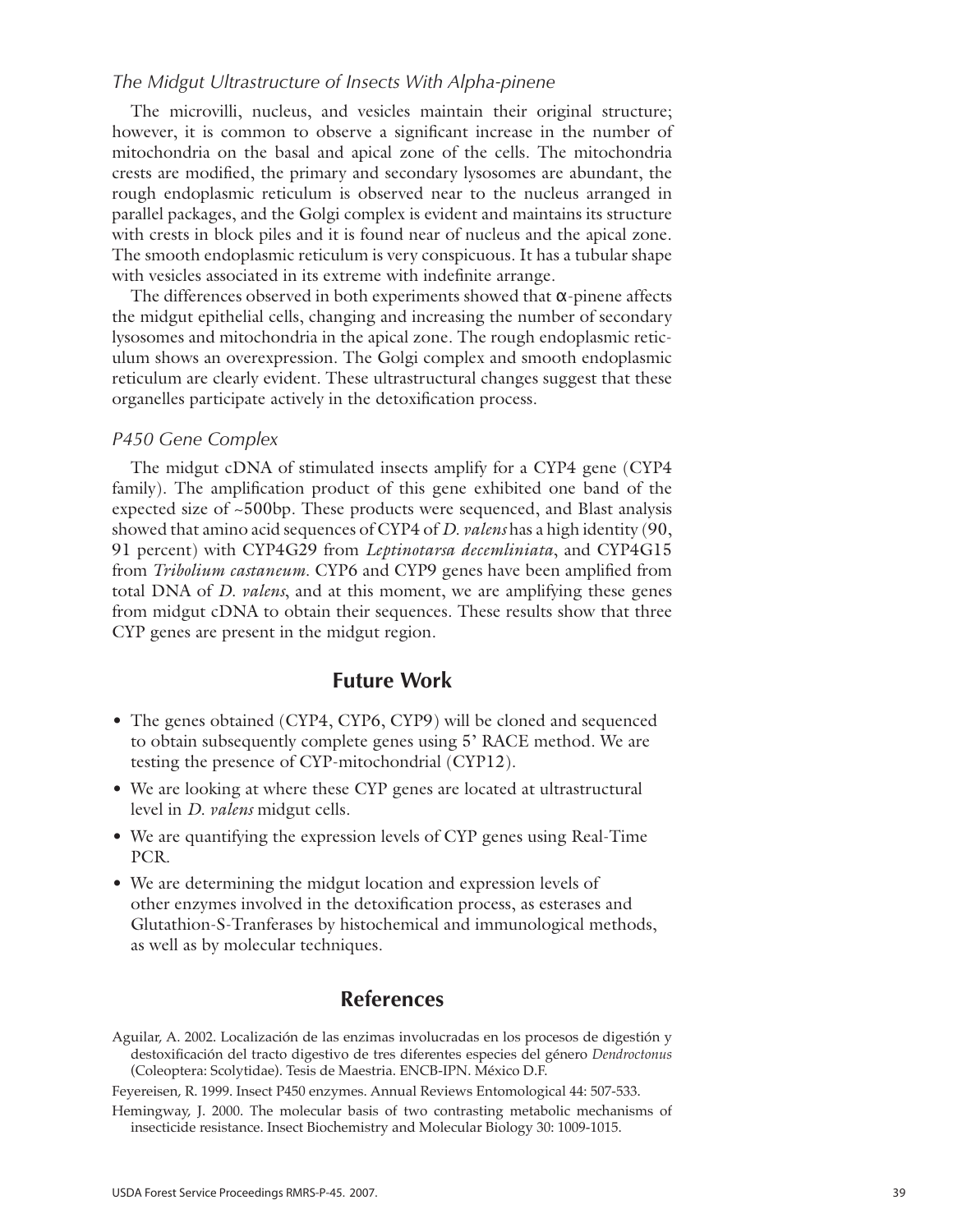- Hobson, K. R.; Wood, D. L.; Cool, L. G.; White, P. R.; Ohtsuka, T.; Kubo, I.; Zavarin, E. 1992. Chiral specifity in responses by the bark beetle *Dendroctonus valens* to host kairomones. Journal of Chemical Ecology 19(9)1837-1846.
- Nardi, J. B.; Young, G. A.; Ujhelyi, E.; Tittiger, C.; Lehane, M. J.; Blomquist, G. J. 2002. Specialization of midgut cells for synthesis of male isoprenoid pheromone components in two scolytid beetles, *Dendroctonus jeffreyi* and *Ips pini*. Tissue & Cell 34: 221-231.
- Rose, L. R.; Goh, D.; Thompson, D. M.; Verma, K. D.; Heckel, D. G.; Gahan, L. J.; Roe, R. M.; Hodgson, E. 1997. Cytochrome P450 (CYP)9A1 in *Heliothis virescens*: The first member of a New CYP family. Insect Biochemistry and Molecular Biology 27(6) 605-615.
- Scott, J. G. 1999. Cytochromes P450 and insecticide resistance. Insect Biochemistry and Molecular Biology 29: 757-777.
- Scott, J. G.; Wen, Z. 2001. Cytochromes P450 of insects: The tip of the iceberg. Pest Management Science 57: 958-967.
- Snyder, M. J.; Scott, A. J.; Andersen, F. J.; Feyereisen, R. 1996. Sampling P450 diversity by cloning polymerase chain reaction products obtained with degenerate primers. Methods in Enzymology 22: 304-312.
- Stauffer, C.; Shiotsuki, T.; Chan, W.; Hammock, B. D.1997. Characterization of the Esterase Isozymes of *Ips typographus* (Coleoptera, Scolytidae). Archives of Insect Biochemistry and Physiology 34: 203-221.
- Sturgeon, K. B.; Robertson, J. L. 1985. Microsomal polysustrate monooxygenase activity in western and mountain pine beetles (Coleoptera: Scolytidae). Annals Entomological Society America 78: 1-4.
- White, R. A., Jr.; Franklin, R. T.; Agosin, M. 1978. Conversion of  $\alpha$ -pineno oxide by rat liver and the bark beetle *Dendroctonus terebrans* microsomal fractions. Pest Biochemistry Physiology 10: 233-242.
- White, R. P.; Hobson, K. R. 1993. Stereospecific antennal response by red turpentine beetle, *Dendronctonus valens* to chiral monoterpenes from ponderosa pine resin. Journal of Chemical Ecology 19: 2193-2202.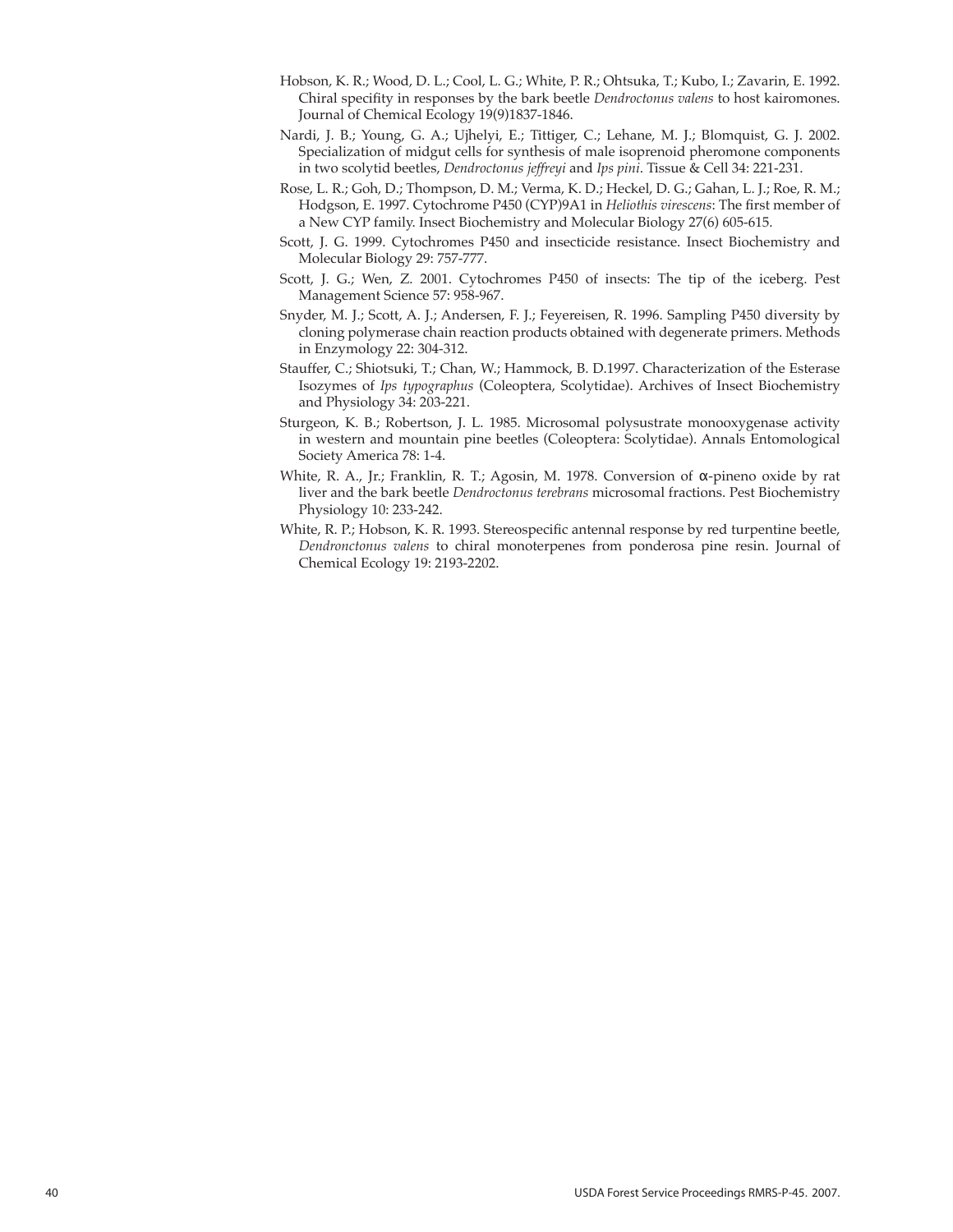# **Expression Patterns of Bark Beetle Cytochromes P450 During Host Colonization: Likely Physiological Functions and Potential Targets for Pest Management**

**Dezene P. W. Huber 1 Melissa Erickson 2 Christian Leutenegger 3 Joerg Bohlmann 4 Steven J. Seybold 5**

### **Introduction**

Cytochromes P450 family genes (P450s) are found in a diverse array of organisms ranging from bacteria to mammals to plants to arthropods. Although there are exceptions to this rule, organisms generally contain a fairly large number of P450 genes and pseudogenes in their genomes. For instance, among arthropods whose genomes are well characterized, the mosquito, *Anopheles gambiae*, has about 100; the fruit fly, *Drosophila melanogaster*, has about 89; and the honeybee, *Apis mellifera*, has about 46.

While there are a very large number of P450s in nature, the general biochemistry of most P450s is similar. That is, P450s are typically involved in NADPH-mediated oxidative attack on various substrates. In practice, however, because specific P450s metabolize only certain substrates, they are involved in a diverse array of biologically important metabolic pathways. In insects, the functions of P450s include, but are not limited to, detoxification of plant secondary metabolites, detoxification of pesticides, biosynthesis of pheromone components and hormones, degradation of pheromone components and hormones, and omega oxidation of fatty acids. In tree-killing bark beetles, it is possible that P450s function in degradation of pheromone and kairomone components in antennae during host searching (Maïbèche-Coisne and others 2004), rapid detoxification of constitutive and induced plant secondary metabolites during host colonization, production of aggregation pheromone components, hormonal and other metabolic changes related to reproduction, and larval survival while feeding in host tissues.

Because of the importance of this group of genes and their associated proteins to insect survival, they are ideal targets for research into the development of novel pest management tools. For instance, because certain substances are capable of altering the activity of specific P450 enzymes (for example, Pelkonen and others 1998), an understanding of the biochemical and ecological functions of P450s in bark beetles may allow for the development of species-specific pesticides that disrupt important aspects of bark beetle host location, colonization, and development.

1 Ecosystem Science and Management Program, University of Northern British Columbia, Prince George, BC

2 Pacific Southwest Research Station, US Forest Service, Albany, CA

<sup>3</sup> Lucy Whittier Molecular and Diagnostic Core Facility, School of Veterinary Medicine, University of California, Davis, Davis, CA

4 Michael Smith Laboratories, University of British Columbia, Vancouver, BC

5 Pacific Southwest Research Station, US Forest Service, Davis, CA.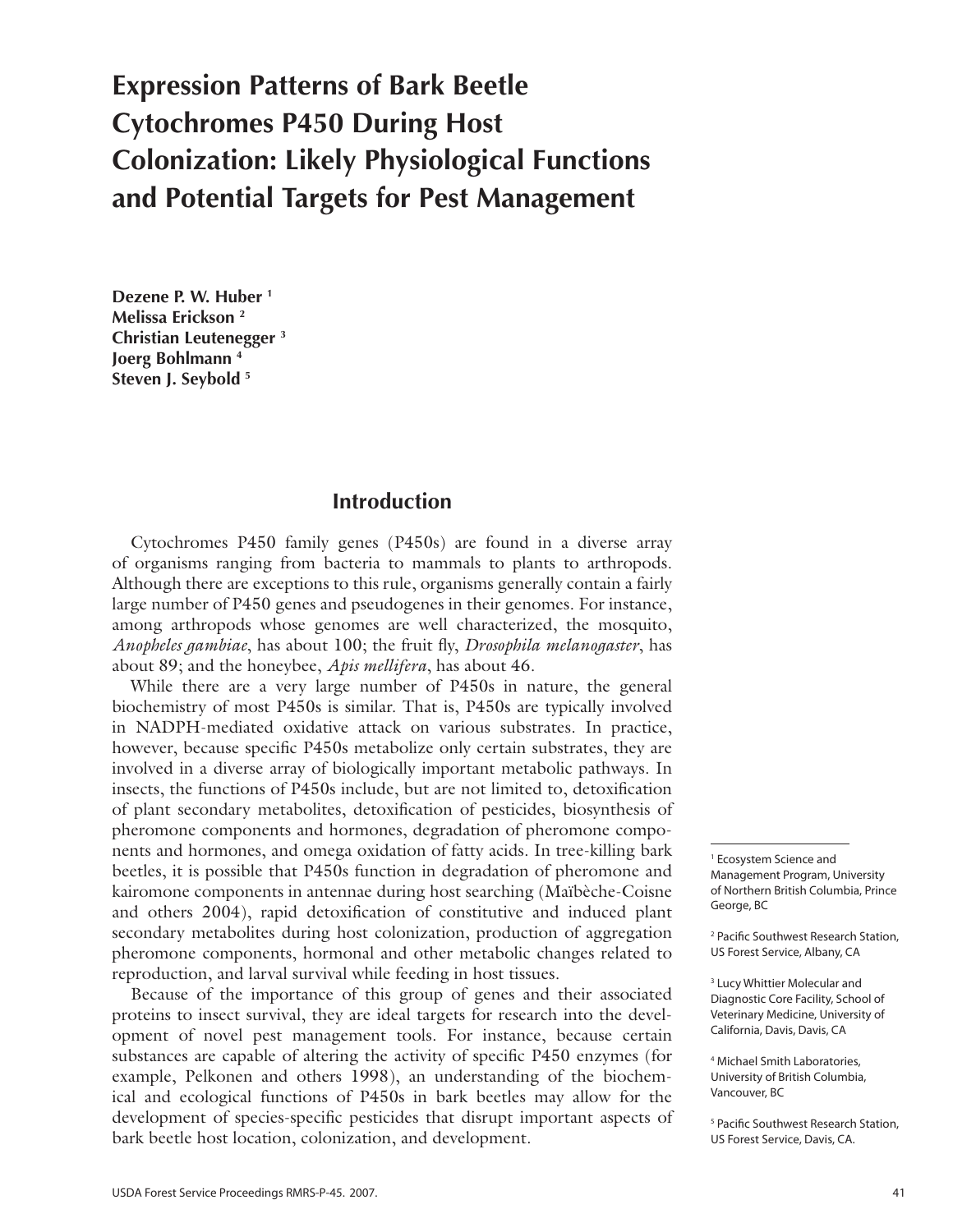More complete information pertaining to cytochromes P450 in insects can be found in reviews by Feyereisen (1999) and Omura (1999).

### **General Approach**

Using degenerate PCR, and other PCR-based methods, we were able to isolate fragments of 13 P450s from the California fivespined ips, *Ips paraconfusus*. We separately fed newly emerged males and females fresh ponderosa pine, *Pinus ponderosa*, tissue for 0h, 8h, and 12h. We then assessed transcript levels in the beetles in a 12-replicate quantitative PCR experiment using TaqMan® primers and probes unique for each of the 13 novel P450s.

We found increased levels of transcripts of some P450s in males only, or in both sexes, following feeding. We also found decreased levels of transcripts of some other P450s in males only, or in both sexes, following feeding. We found that the transcript levels of one gene increased in females following feeding but decreased in males. The transcript levels of one gene remained constant in both sexes no matter their feeding state. These observations allowed us to make predictions as to putative biochemical and ecological functions for these P450s, and they will also guide further functional characterization and gene expression studies.

### **Further Research**

Current and future work includes:

- Discovery of more P450 genes in *I. paraconfusus*, *Dendroctonus ponderosae*, and other bark beetles.
- Further exploration of expression patterns of P450s in *I. paraconfusus*, *D. ponderosae*, and other bark beetles under ecologically relevant conditions.
- Functional characterization of the protein products of P450 genes in bark beetles.
- Similar work with lepidopteran defoliators and seed orchard pests.

### **References**

Feyereisen, R. 1999. Insect P450 enzymes. Annual Review of Entomology 44: 507-533.

- Maïbèche-Coisne, M.; Nikonov, A. A.; Ishida, Y.; Jacquin-Joly, E.; Leal, W. S. 2004. Pheromone anosmia in a scarab beetle induced by in vivo inhibition of a pheromone-degrading enzyme. Proceedings of the National Academy of Sciences USA 101(31): 11459-11464.
- Omura, T. 1999. Forty years of cytochrome P450. Biophysical Research Communications 266(3): 690-698.
- Pelkonen, O.; Maenpaa, J.; Taavitsainen, P.; Rautio A.; Raunio H. 1998. Inhibition and induction of human cytochrome P450 (CYP) enzymes. Xenobiotica 28(12): 1203-1253.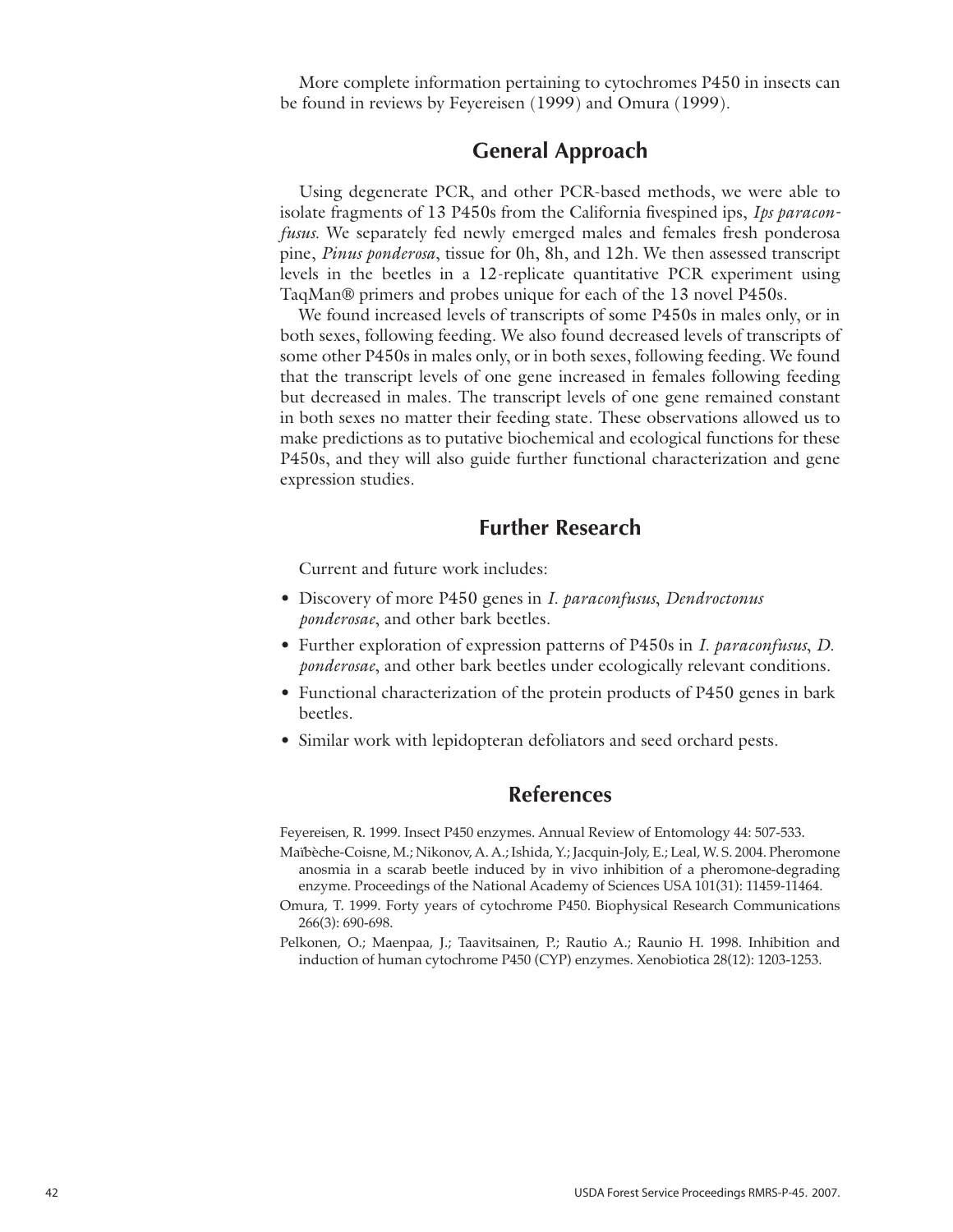

# Genetics of Symbionts, Natural Enemies, and Hosts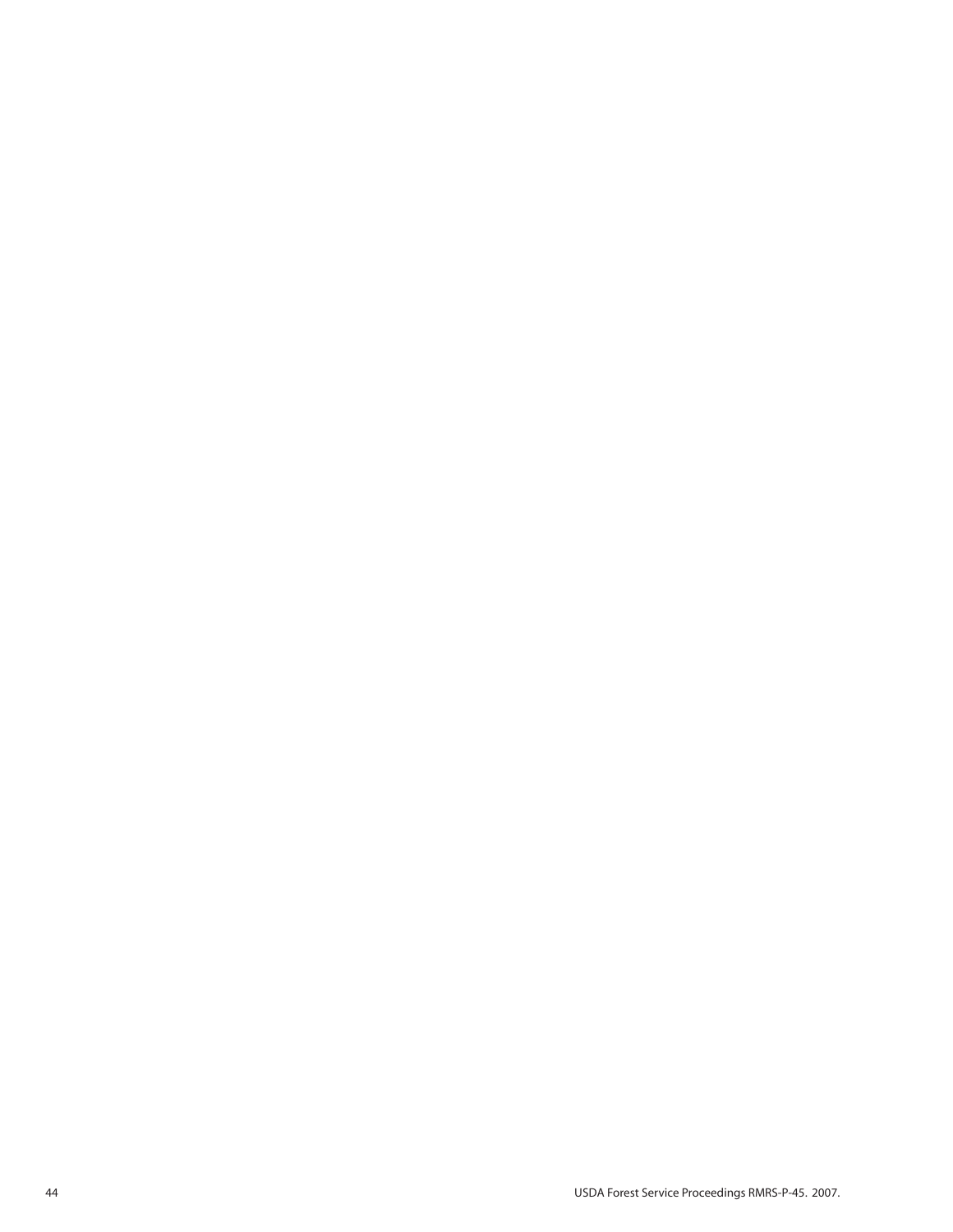# **Yeasts Associated with Bark Beetles of the Genus** *Dendroctonus* **Erichson (Coleoptera: Curculionidae: Scolytinae): Molecular Identification and Biochemical Characterization**

**Flor N. Rivera 1 Zulema Gómez 1 Evelyn González 1 Nydia López 1 César H. Hernández Rodríguez 1 Gerardo Zúñiga 1**

### **Introduction**

The bark beetles (Scolytinae) increase their potential to colonize their hosts by associating symbiotically with microorganisms, particularly fungi, which are carried on specialized structures called mycangium (Harrington 1993; Klepzig 2001; Paine and others 1997; Six 2003; Whitney 1982). Additionally, there is experimental evidence that some yeasts and bacteria from the alimentary canal of these insects might be involved in digestion and detoxification processes and pheromone production. The latter are compounds fundamental to the chemical communication of these insects (Borden 1982; Harrington 1993; Paine and others 1997). The role of bark beetles-associated yeast cannot be studied if we do not know their diversity and location. Yeasts taxonomic identification have been commonly performed on morphological characters of vegetative and sexual stages as well as by physiological tests; however, the variable responses of yeasts to the physiological tests and their phenotypic plasticity have hindered their taxonomic identification. Recent investigations have demonstrated that the 18S rDNA and D1/D2 domain of the large subunit 26S rDNA are reliable attributes for yeasts identification. Thus, the purpose of this study is to elucidate yeasts diversity associated to different species of *Dendroctonus*. In order to asses how many biological entities (putative species) are present in our samples, we used species concept based on phylogenetic analysis of D1/D2 26S, 18S, and ITS1 rDNA data. In this context, we assume that the categories "species" or "groups" are not ranges, but different biological entities; the reference species or taxa were used to specify the name to which the group applies.

<sup>1</sup> Departamento de Zoología, Escuela Nacional de Ciencias Biológicas-IPN. México, D. F., México.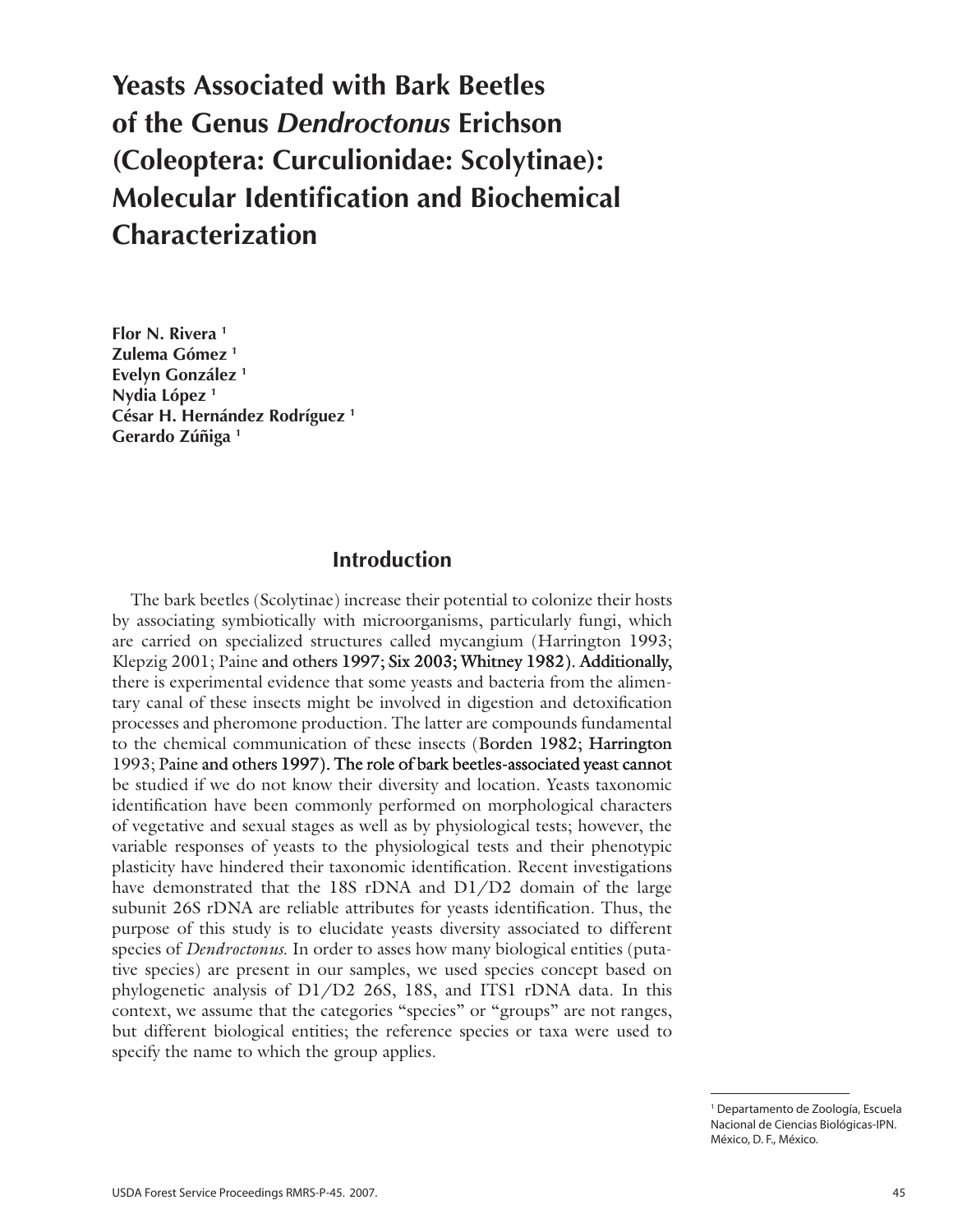### **Methods**

Four hundred and fifty beetles of nine *Dendroctonus* species from 36 geographical sites were dissected under sterile conditions. The yeasts were isolated from gut and ovaries using RPMI 1640 medium for a 48 h period. Inocula were taken from the RPMI culture, placed in Sabouraud dextrose broth, and incubated for 24 to 48 h at 28 °C. The yeasts were isolated in Sabouraud dextrose agar and restreaked until pure cultures were obtained. Bark beetle frass and eggs were directly inoculated in Sabouraud broth and incubated under the same conditions above mentioned. Total genomic DNA was isolated from each yeast strain according to the protocol described in Lehmann and others (1992). The gene regions of D1/D2 domain 26S, 18S, and ITS1 of rDNA were amplified and sequenced. The sequences obtained were compared with yeast sequences from GenBank. The phylogenetic relations among the strains were established by parsimony methods using PAUP 4.0b10. The number of nucleotide differences per site among D1/ D2 domain 26S sequences was estimated according to Nei and Li (1979). *Schizosaccharomyces pombe* was used as outgroup in all analyses. Finally, yeast groups were characterized by 29 assimilations and seven fermentation tests of carbohydrates, four additional assimilation tests, and morphological features following Yarrow (1998).

### **Results and Discussion**

A total of 430 yeast isolates were obtained: 331 (gut), 33 (ovaries), 50 (frass), and 16 (eggs). Thirteen consistent groups were found throughout the phylogenetic trees of D1/D2 26S and ITS1 rDNA, however, some of them were not consistent on 18S topology. Eleven groups were associated to *Candida arabinofermentans, C. ernobii, C. oregonensis, C. picea, C. terebra, Pichia americana, P. canadensis, P. capsulata, P. glucozyma, P. guilliermondii, P. scolyti*, and two with no equivalent within the GenBank database. The great majority of yeast isolates, within groups, showed less that 1 percent nucleo tide substitution respect to reference species, and among groups, more that 1 percent.

Phylogenetic analysis show, independent of the analyzed gene, the yeast community associated with *Dendroctonus* species only belong to *Candida* and *Pichia* genera. This observation agrees with previous studies carried out on bark beetles using conventional tests (Brand and others 1977; Bridges and others 1984; Leufv �n and others 1984; Moore 1972; Shifrine and Phaff 1956), however, the species or groups are different. Also, this analysis shows that bark beetle-associated yeast groups do not present correlation with the isolate sites, geographic location, or *Dendroctonus* species. The only excep tion was *Pichia scolyti* group, which showed an association with its host, *Dendroctonus pseudotsugae*. Additionally, this analysis suggests that *C. arabi nofermentans, C. ernobii* , and *P. capsulata* groups from *D. pseudotsugae* could have a vertical transmission from parents to progeny since they were isolated from eggs, ovaries, larvae, and adults in the same geographic site. However, it is necessary to carry out specific investigations to test if the transmission of the yeasts is really vertical.

Bark beetle-associated yeasts exhibit a physiological response highly variable within and among groups (data not shown, but obtainable upon request). Therefore, there is not correlation between groups and the fermentation or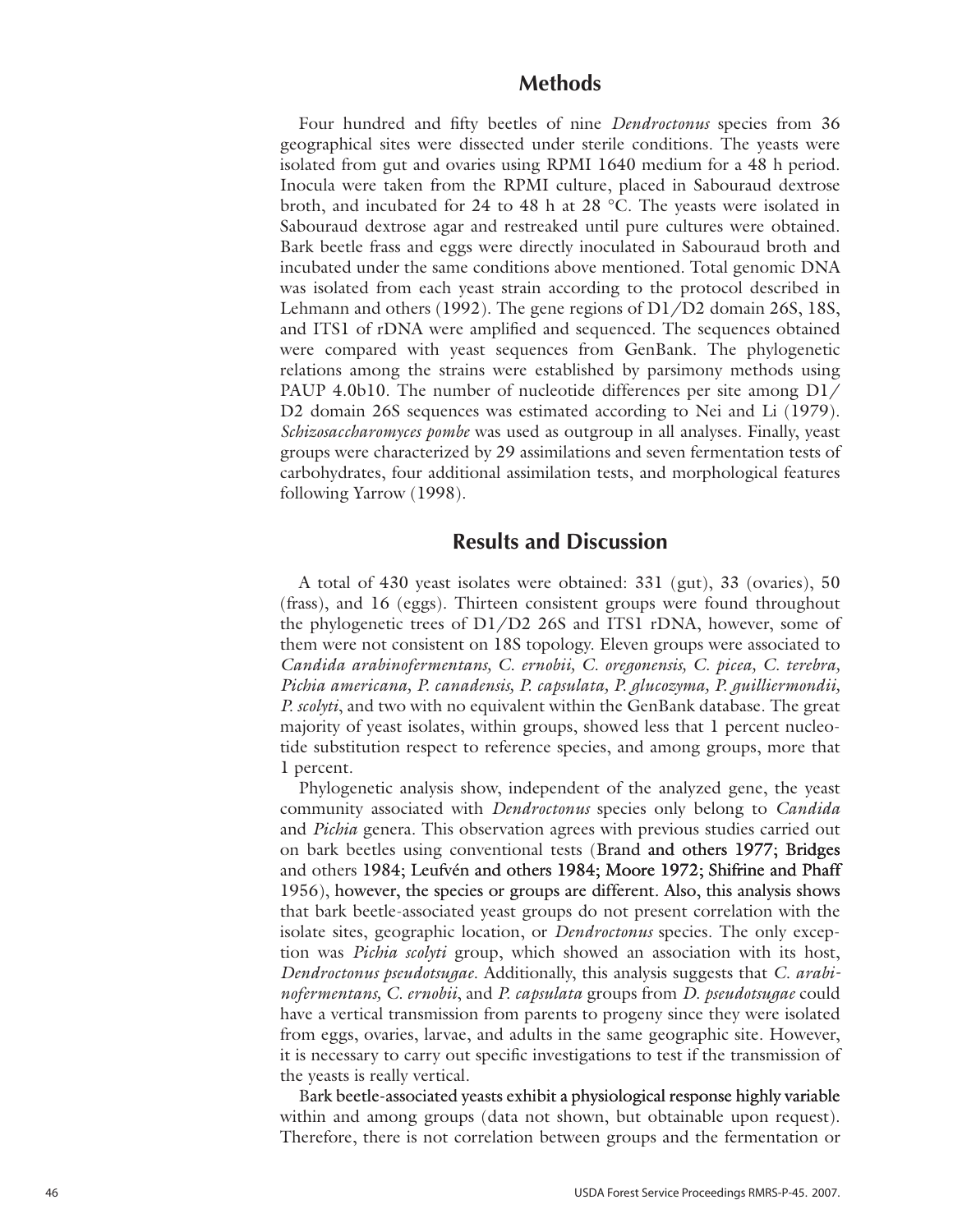assimilation of some carbohydrates. Nevertheless, a greater part of the isolates assimilated cellobiose, salicin, and D-xylose. Some studies reported that these carbohydrates are indicator substrates of enzymes involved in metabolic routes associated with digestive and detoxification processes (Vega and Dowd 2005). Unfortunately, we know little or nothing about the symbiotic association between *Dendroctonus species* and its associated yeast. Our findings of no association of yeasts with *Dendroctonus* species or geographic localities suggested no significant commensal or symbiotic relationship. However, we assume that this relationship can be very important in a nutritional context, as has been shown in other insect groups.

### **Future Research Plans**

The following studies are planned for the future:

- Determine the role of yeast in the digestion process of bark beetles.
- Perform molecular analysis of multigenic family P450, esterases, and glutathione S-transferase of yeasts to learn about their role in the detoxification process in bark beetles.
- Determine if the transmission of the yeasts is vertical or horizontal.

### **References**

- Borden, J. H. 1982. Aggregation pheromones. In: Mitton, J. B.; Sturgeon, K. B., eds. Bark beetles in North American conifers: A system for the study of evolutionary biology. University of Texas Press, Austin :74-139.
- Brand, J. M.; Schultz, J.; Barras, S. J.; Edson L. D.; Payne, T. L.; Hedden, R. I. L. 1977. Bark beetle pheromones: Enhancement of *Dendroctonus frontalis* (Coleoptera: Scolytidae) aggregation pheromone by yeast metabolites in laboratory bioassays. Journal of Chemical Ecology 3: 657-666.
- Bridges, J. R.; Marler, J. E.; Mc Sparrin, B. H. 1984. A quantitative study of the yeast and bacteria associated with laboratory-reared *Dendroctonus frontalis* Zimm. (Colept., Scolytidae). Sonderdruk aus Bd 97: 261-267.
- Harrington, T. C.1993. Biology and taxonomy of fungi associated with bark beetles. In: Schowalter, R. D.; Filip, G. M., eds. Beetle-pathogen interactions in conifer forests. Academic Press, San Diego :23-34.
- Klepzig, K. D.; Moser, J. C.; Lombardero, F. J.; Hofstetter, R. W.; Ayres, M. P. 2001. Symbiosis and competition: Complex interactions among beetles, fungi and mites. Symbiosis 30: 83-96.
- Lehmann, P. F., Lin, D.; Lasker, B. A. 1992. Genotypic identification and characterization of species and strains within the genus *Candida* by using random amplified polymorphic DNA. Journal Clinical of Microbiology 30: 3249-3254.
- Leufvén, A.; Bergström, G.; Falsen, E. 1984. Interconversion of verbenols and verbenone by identified yeast isolated from the spruce bark beetle *Ips typoraphus*. Journal of Chemical Ecology 9: 1349-1361.
- Moore, G. E. 1972. Microflora from the alimentary tract of healthy southern pine beetles, *Dendroctonus frontalis* (Scolytidae), and their possible relationship to pathogenecity. Journal of Invertebrate Pathology 19: 72-75.
- Nei, M.; Li, W. H. 1979. Mathematical model for studying genetic variation in terms of restriction endonucleases. Proceedings of the National Academic of Sciences, USA 76: 5269-5273.
- Paine, T. D.; Raffa, K. F.; Harrington, T. C. 1997. Interactions among scolytid bark beetles, their associated fungi and live host conifers. Annual Review of Entomology 42: 179-206.
- Six, D. L. 2003. Bark beetle-fungus symbioses. In: Bourtzis, K.; Miller, T. A., eds. Insect Symbiosis. CRC Press, Boca Raton :97-114.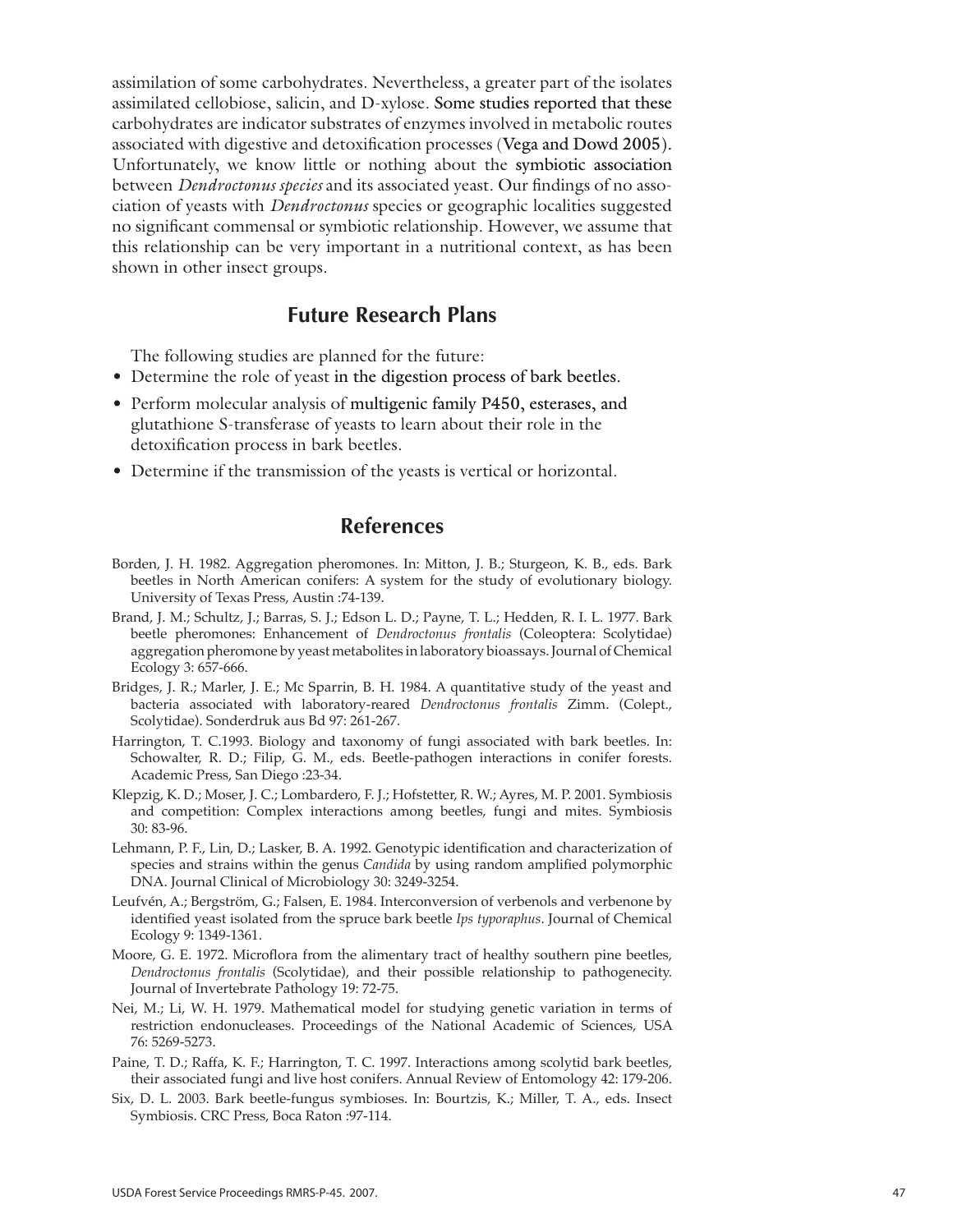- Shifrine, M.; Phaff, H. J. 1956. The association of yeasts with certain bark beetles. Mycologia 48: 41-55.
- Vega, E. F.; Dowd, P. F. 2005. The role of yeast as insect endosymbionts. In: Vega, F. E.; Blackwell, M., eds. Insect-Fungal Associations: Ecology and Evolution. Oxford University Press, New York :211-243.
- Whitney, S. H. 1982. Relationships between bark beetles and symbiotic organisms. In: Mitton, J. B.; Sturgeon, K. B., eds. Bark beetles in North American Conifers: A System for the Study of Evolutionary Biology. University of Texas Press, Austin :183-211.
- Yarrow, D. 1998. Methods for the isolation, maintenance and identification of yeasts. In: Kurtzman, C. P.; Fell, J. W., eds. The Yeasts. A Taxonomic Study. Elsevier, Ámsterdam :77-100.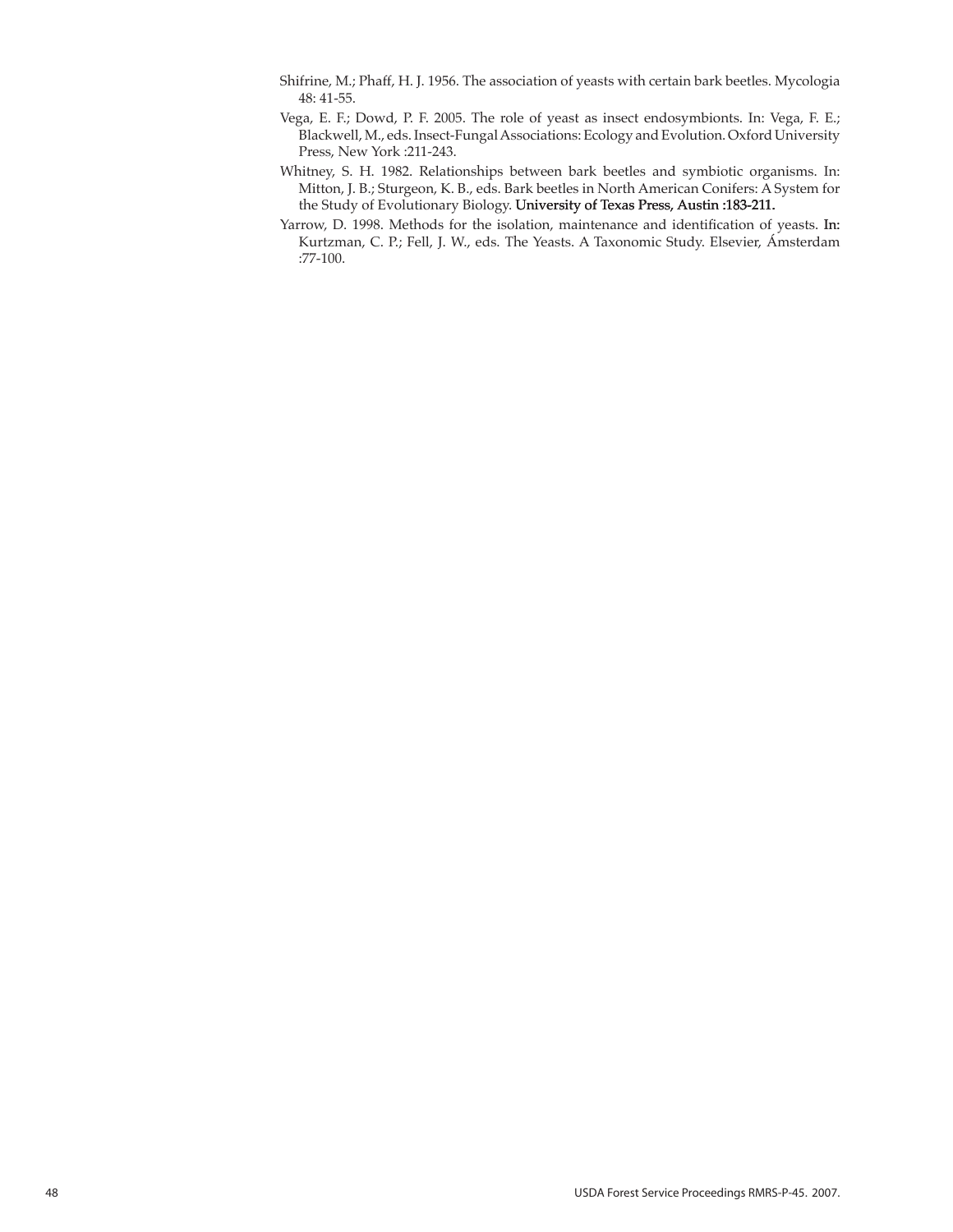## **Gut Bacteria of Bark and Wood Boring Beetles**

**Archana Vasanthakumar 1 Yasmin Cardoza 1 Italo Delalibera 1 Patrick Schloss 2 Jo Handelsman 2 Kier Klepzig 3 Kenneth Raffa 1**

Bark beetles are known to have complex associations with a variety of microorganisms (Paine and others 1987; Ayres and others 2000; Six and Klepzig 2004). However, most of our knowledge involves fungi, particularly external species. In contrast, we know very little about their associations with bacterial gut symbionts (Bridges 1981). Similarly, work with wood colonizing insects such as termites reveals a diverse and functionally important community of gut bacteria (Hongoh and others 2005). Yet our knowledge of the gut microbiota of wood boring beetles is rudimentary. Our work is aimed at addressing these gaps, as bark and wood boring beetles include important forest pests, natural disturbance agents, and invasive species.

This report describes the composition, variation among life stages, and ecological roles of beetle gut communities. The study systems include three bark beetles—the southern pine beetle, pine engraver, and spruce beetle—and three wood borers—the Asian longhorned beetle, linden borer, and emerald ash borer. Insects were evaluated by a combination of culture-independent and culture-dependent approaches. Culture-independent analyses involved extraction of total DNA from entire guts, amplification of bacterial 16S rDNA, and sequencing (Broderick and others 2004). Culture-dependent approaches involved plating dilutions of gut extracts, periodic counts of colonies, and molecular identification by the above processes. Sampling efficiency in culture independent studies was estimated by rarefaction curves.

The predominant bacteria in these six beetle species were members of the alpha-proteobacteria, beta-proteobactaeria, gamma-proteobactaeria, Firmicutes, and Actinobacteria. The diversities of gut communities varied dramatically. At one extreme, the gut bacteria of linden borer consisted entirely of gamma-proteobactaeria (Schloss and others 2006). At the other extreme, only half of Asian longhorned beetle's most common bacteria were in one group, Firmicutes. Overall, the gut communities of wood borers tended to be more diverse than those of bark beetles at the level of bacterial genera. The emerald ash borer contained 26 bacterial genera in larvae and 27 in adults (Vasanthakumar, in prep). Of these, 15 morphotypes were present in both stages. Bacterial densities were higher in adults than larvae. Asian longhorned beetle larvae contained 24 bacterial genera (Schloss and others 2006). The southern pine beetle contained 13 genera in larvae and nine genera in adults, with only three species in common (Vasanthakumar and others 2006). The

3 USDA Forest Service, Southern Research Station, Pineville, LA

<sup>1</sup> Department of Entomology, University of Wisconsin, Madison, WI

<sup>2</sup> Department of Plant Pathology, University of Wisconsin, Madison, WI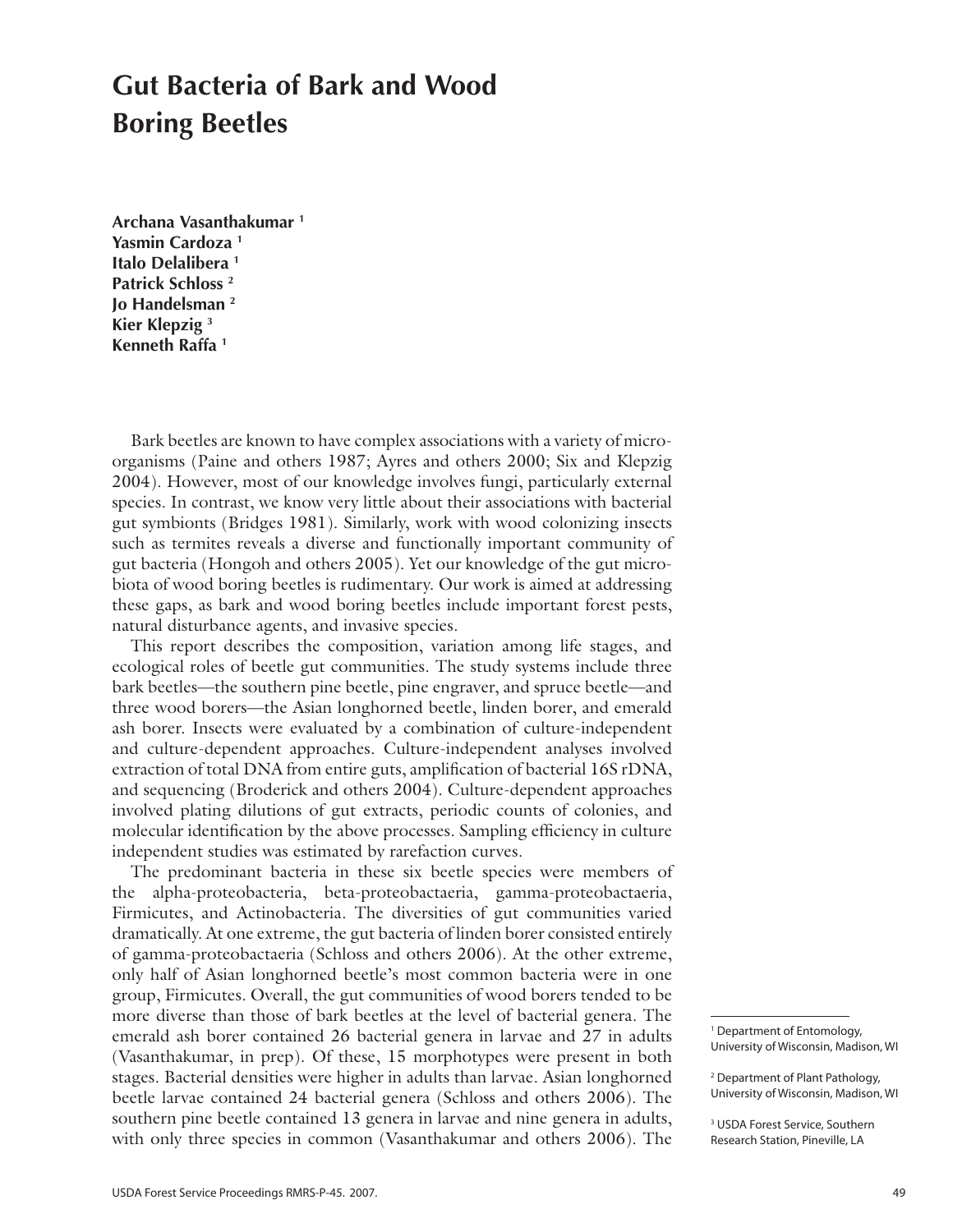pine engraver had six genera in larvae, three genera in pupae, and three genera in adults, with two genera common to all life stages (Delalibera and others, subm.). Densities of bacteria were higher in pine engraver larvae than in adults, and higher in adults than pupae. Although linden borer guts have a low diversity of gut bacteria, the densities of these bacteria are much higher than in pine engraver (Delalibera and others 2005). Variation in bacterial members varied widely among these six insects. No genera were detected in all six, only four were detected in three, and only seven genera were detected in even two beetle species.

Bacteria have been shown to confer a broad array of benefits and detriments to their host insects (Cazemier and others 1997). To date, we have evaluated two roles in bark- and wood-boring beetles. We observed cellulolytic activity in gut bacteria of both wood borers tested—linden borer and emerald ash borer, but in neither of the two bark beetles tested—southern pine beetle and pine engraver (Delalibera and others 2005; Vasanthakumar and others, in prep.). Secondly, bacteria in oral egestions from spruce beetle can defend against gallery invading fungi that otherwise reduce oviposition and increase adult mortality (Cardoza and others 2005). These bacteria appear almost entirely responsible for the highly fungistatic activities of the spruce beetle's oral egestions.

Ongoing work involves potential roles of gut bacteria in detoxification of tree defense compounds and analyses of the stability and resilience of the gut community. Understanding the functioning of gut microbiota can offer promising insights into novel approaches to pest management (Broderick and others 2006).

### **Acknowledgments**

We thank Debbie Miller, Leah Bauer, Robert Haack, Jolie Mahfouz, Ed Holsten, Ken Zogas, and Barbara Bentz, (USDA FS) for sending insects, to the Milwaukee City Foresters for trees, and Amelia Barber, Ted Ehlert, Ben Burwitz, and Amelia Barber for lab assistance. This work was supported by USDA FS, Southern Research Station, USDA FS North Central Research Station, NSF DEB-9629776, DEB-0314215 and DEB-0080609, USDA-NRI WIS04746, McIntire-Stennis, the Howard Hughes Medical Institute, and UW CALS.

### **References**

- Ayres, M. P.; Wilkens, R. T.; Ruel, J. J. ; Lombardero, M. J.; Vallery, E. 2000. Nitrogen budgets of phloem-feeding bark beetles with and without symbiotic fungi. Ecology 81: 2198-2210.
- Bridges, J. R. 1981. Nitrogen-fixing bacteria associated with bark beetles. Microbial Ecology 7: 131-137.
- Broderick, N. A.; Raffa, K. F.; Goodman, R. M.; Handelsman, J. 2004. Census of the bacterial community of the gypsy moth larval midgut using culturing and culture-independent methods. Applied and Environmental Microbiology 70: 293-300.
- Broderick, N. A.; Raffa, K. F.; Handelsman, J. 2006. Midgut bacteria required for *Bacillus thuringiensis* insecticidal activity. Proceedings of the National Academy of Sciences USA. 103: 15196-15199.
- Cardoza, Y. J.; Klepzig, K. D.; Raffa, K. F. 2006. Bacteria in oral secretions of an endophytic insect inhibit antagonistic fungi. Ecological Entomology 31(6)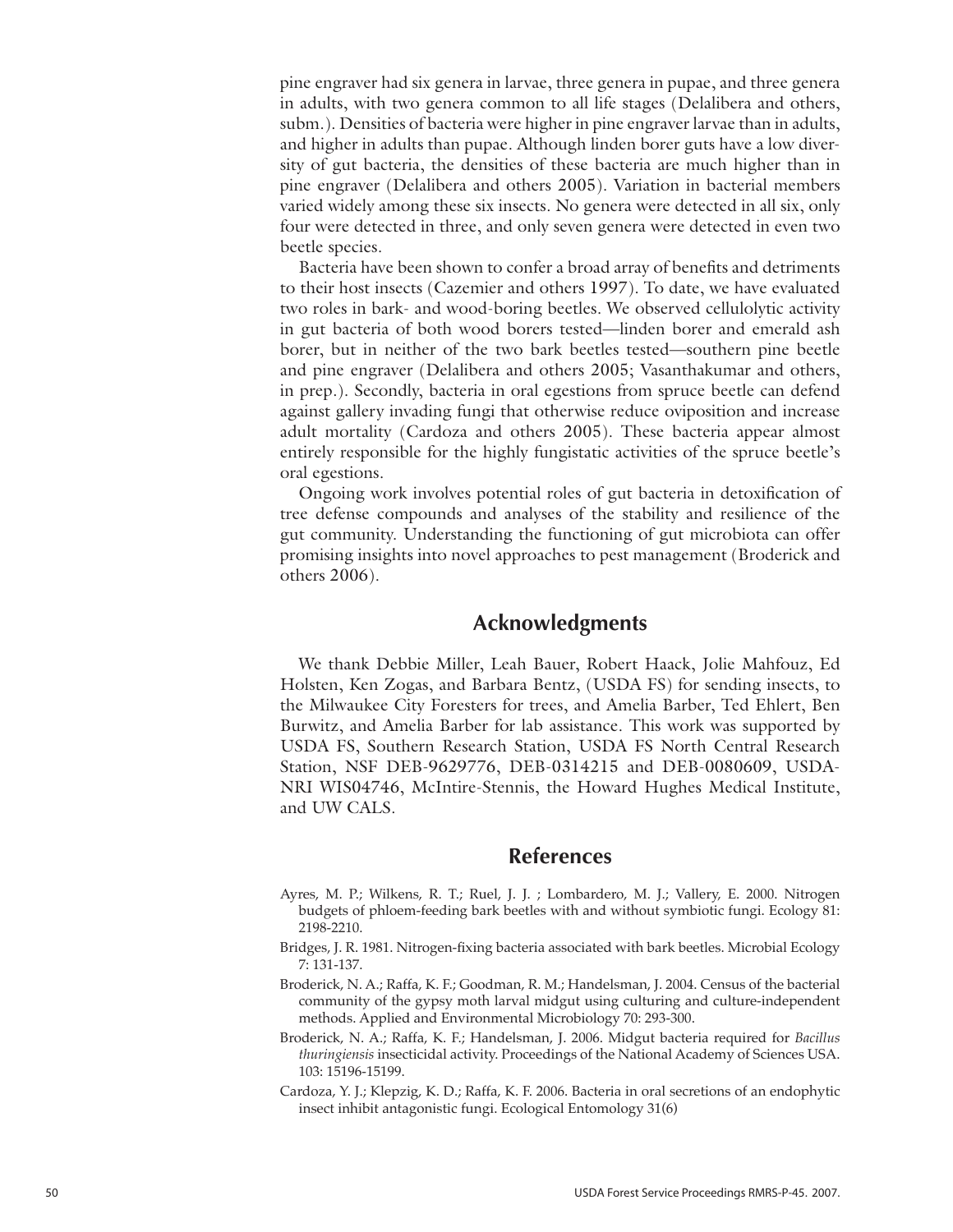- Cazemier, A. E.; Hackstein, J. H. P.; Op den Camp, H. J. M.; Rosenberg, J.; van der Drift, C. 1997. Bacteria in the intestinal tract of different species of arthropods. Microbial Ecology 33: 189-197.
- Delalibera, I., Jr.; Handelsman, J.; Raffa, K. F. 2005. Cellulolytic Activity of microorganisms isolated from the guts of *Saperda vestita* (Coleoptera: Cerambycidae), *Ips pini*, and *Dendroctonus frontalis* (Coleoptera: Scolytidae). Environmental Entomology 34: 541-547.
- Delalibera, I., Jr.; Vasanthakumar, A.; Burwitz, B. J.; Schloss, P. D.; Klepzig, K. D.; Handelsman J.; Raffa, K. F. Submitted. Gut bacterial composition of the pine engraver beetle, *Ips pini* (Say) (Coleoptera: Curculionidae: Scolytinae). Submission to Envrionmental Entomology.
- Hongoh Y.; Deevong, P.; Inoue, T. 2005. Intra- and interspecific comparisons of bacterial diversity and community structure support coevolution of gut microbiota and termite host. Applied Environmental Microbiology 71: 6590–6599.
- Paine, T. D.; Raffa, K. F.; Harrington, T. C. 1997. Interactions among scolytid bark beetles, their associated fungi, and live host conifers. Annu. Rev. Entomology 42: 179-206.
- Schloss, P. D.; Delalibera, I., Jr.; Handelsman, J.; Raffa, K. F. 2006. Bacteria associated with the guts of two wood-boring beetles: *Anoplophora glabripennis* and *Saperda vestita* (Cerambycidae). Environmental Entomology 35: 625-629.
- Six, D. L.; Klepzig, K. D. 2004. *Dendroctonus* bark beetles as model systems for studies on symbiosis. Symbiosis 37: 207-232.
- Vasanthakumar, A.; Delalibera, I., Jr.; Handelsman, J.; Klepzig, K. D.; Schloss, P.; Raffa, K. F. 2006. Characterization of gut-associated microorganisms in larvae and adults of the southern pine beetle, *Dendroctonus frontalis* Zimmerman. Environmental Entomology.
- Vasanthakumar, A.; Handelsman, J.; Raffa, K. F. In preparation. Exploring gut microbial diversity in an invasive wood-boring beetle, the emerald ash borer.

#### **current addresses:**

I. Delalibera: Univ. São Paulo, Piracicaba, SP, Brazil.

P. Schloss: Department of Microbiology, University of Massachusetts, Amherst, MA.

Y. Cardoza: USDA-ARS/CMAVE, Gainesville, FL.